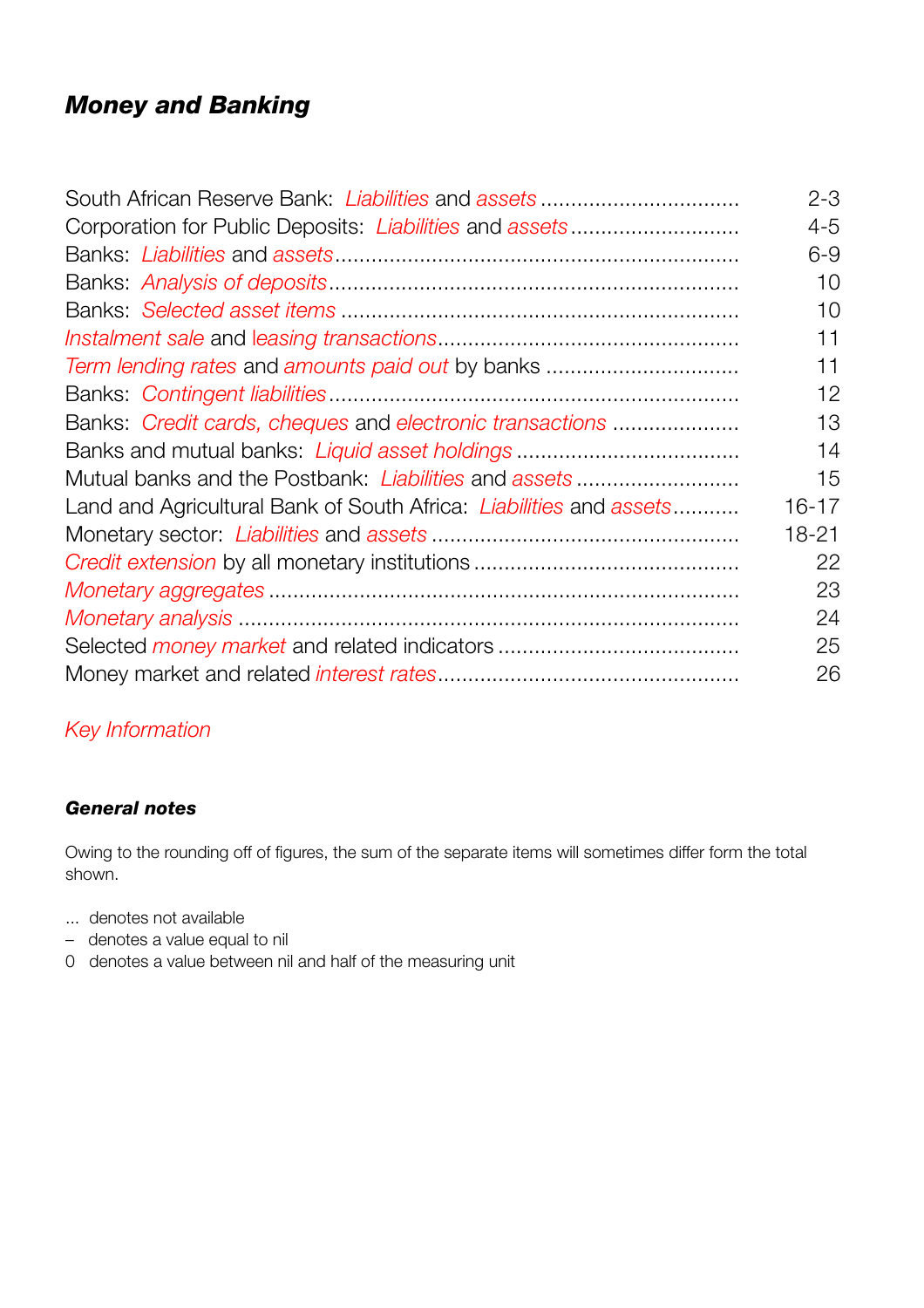<span id="page-1-0"></span>

|                  |                                                  |                                                  |                    |                                                 |                                            | Deposito's/Deposits                       |                                         |                 |                      |                                |                            |                      |                      |
|------------------|--------------------------------------------------|--------------------------------------------------|--------------------|-------------------------------------------------|--------------------------------------------|-------------------------------------------|-----------------------------------------|-----------------|----------------------|--------------------------------|----------------------------|----------------------|----------------------|
|                  |                                                  | Sentrale regering                                | Central government |                                                 |                                            | Banke en onderlinge<br>banke <sup>3</sup> |                                         | Ander<br>Other  |                      |                                |                            |                      |                      |
|                  | Note en                                          | Skatkis-                                         |                    | Provinsiale                                     |                                            | Banks and mutual<br>banks <sup>3</sup>    |                                         |                 |                      | Buite-                         | Kapitaal                   |                      |                      |
| Einde            | munte in<br>omloop <sup>6</sup>                  | en B.M.G.<br>rekeninge <sup>2</sup>              | Ander <sup>1</sup> | admini-<br>strasies <sup>5</sup>                | Vereiste                                   |                                           | Binne-<br>lands                         | Buite-<br>lands | Totale<br>deposito's | landse<br>lenings <sup>4</sup> | en<br>reserwes             | Ander<br>laste       | Totale<br>laste      |
| End of           | Notes and<br>coin in<br>circulation <sup>6</sup> | Exchequer<br>and P.M.G.<br>accounts <sup>2</sup> | Other <sup>1</sup> | Provincial<br>admini-<br>strations <sup>5</sup> | reserwe-<br>saldo's<br>Required<br>reserve | Ander<br>saldo's<br>Other<br>balances     | Domestic                                | Foreign         | Total<br>deposits    | Foreign<br>loans <sup>4</sup>  | Capital<br>and<br>reserves | Other<br>liabilities | Total<br>liabilities |
|                  | (1000M)                                          | (1001M)                                          | (1002M)            | (1003M)                                         | balances<br>(1004M)                        | (1005M)                                   | (1006M)                                 | (1007M)         | (1008M)              | (1009M)                        | (1010M)                    | (1011M)              | (1012M)              |
|                  |                                                  |                                                  |                    |                                                 |                                            |                                           |                                         |                 |                      |                                |                            |                      |                      |
| $1991$           | 11 680                                           | 11 984                                           | 27                 | 265                                             | 529                                        | 232                                       | 30                                      | 69              | 13 1 36              | 45                             | 80                         | 3 3 7 9              | 28 320               |
| 1992             | 12 4 4 5                                         | 6 1 2 2                                          | 48                 | $\cdots$                                        | 2 3 1 7                                    | 25                                        | $\overline{\phantom{a}}$                | 45              | 8556                 | 882                            | 95                         | 4 1 4 9              | 26 128               |
| 1993             | 12 804                                           | 4 6 9 9                                          | 2770               | $\cdots$                                        | 1510                                       | 19                                        | 6                                       | 324             | 9 3 2 8              | 5 2 6 7                        | 117                        | 2 9 6 2              | 30 478               |
| $1994$           | 16848                                            | 4 4 6 8                                          | 2768               | $\cdots$                                        | 1945                                       | 16                                        | $\overline{c}$                          | 96              | 9 2 9 6              | 5 0 8 4                        | 132                        | 2553                 | 33 912               |
| 1995             | 20 354                                           | 2858                                             | 2768               | $\cdots$                                        | 4 2 6 7                                    | 8                                         | $\overline{\phantom{a}}$                | 29              | 9929                 | ÷,                             | 143                        | 2 2 0 7              | 32 633               |
| 1996             | 22 075                                           | 689                                              | 2 7 6 3            | $\cdots$                                        | 5570                                       | 20                                        | $\sim$                                  | 20              | 9 0 6 2              | ä,                             | 157                        | 3877                 | 35 171               |
| 1997             | 24 183                                           | 1 206                                            | 1 3 8 2            | $\cdots$                                        | 6640                                       | 5                                         | $\sim$                                  | 26              | 9 2 5 8              | 9809                           | 197                        | 3650                 | 47 097               |
| 1995: Jan        | 16 236                                           | 5 6 5 1                                          | 2766               | $\ldots$                                        | 1986                                       | 17                                        | $\mathbf{1}$                            | 99              | 10 520               | 4724                           | 132                        | 2672                 | 34 283               |
| Feb.             | 15 870                                           | 6 0 66                                           | 2771               | $\cdots$                                        | 2 0 9 1                                    | 17                                        | $\circ$                                 | 99              | 11 044               | 3602                           | 132                        | 2673                 | 33 321               |
| Mrt./Mar         | 16 304                                           | 2 6 6 5                                          | 2 803              | $\cdots$                                        | 3 9 5 0                                    | 27                                        | 45                                      | 98              | 9589                 | 3671                           | 132                        | 2 5 2 6              | 32 222               |
| April            | 16 556                                           | 3873                                             | 2797               | $\cdots$                                        | 3926                                       | 19                                        | $\overline{\phantom{m}}$                | 106             | 10721                | 5779                           | 143                        | 2928                 | 36 127               |
| Mei/May          | 16710                                            | 3 0 0 6                                          | 2830               | $\cdots$                                        | 4 0 0 7                                    | 24                                        | $\circ$                                 | 107             | 9974                 | 2 3 4 8                        | 143                        | 4 1 9 2              | 33 367               |
| Jun.             | 16 629                                           | 4 2 4 2                                          | 2 7 7 4            | $\cdots$                                        | 4 0 9 8                                    | 23                                        | $\overline{c}$                          | 82              | 11 2 20              | 1593                           | 143                        | 4 3 5 8              | 33 943               |
| <b>Jul</b>       | 16 939                                           | 3872                                             | 2767               | $\cdots$                                        | 4 2 7 7                                    | 12                                        | $\mathbf 0$                             | 21              | 10 950               | 1984                           | 143                        | 2 3 6 2              | 32 378               |
| Aug              | 17 185                                           | 4 4 9 7                                          | 2765               | $\ldots$                                        | 4 1 5 1                                    | 14                                        |                                         | 26              | 11 453               | 1675                           | 143                        | 1806                 | 32 261               |
| Sept             | 17475                                            | 4533                                             | 2781               | $\ldots$                                        | 4 2 3 6                                    | 12                                        | $\circ$                                 | 25              | 11 587               | 1 3 3 8                        | 143                        | 2 4 3 7              | 32 980               |
| Okt./Oct         | 17853                                            | 5842                                             | 2 7 6 3            | $\ldots$                                        | 4 3 4 1                                    | $\overline{7}$                            | $\circ$                                 | 28              | 12 981               | 325                            | 143                        | 2 1 8 5              | 33 487               |
| Nov              | 18 680                                           | 4 2 5 7                                          | 2764               | $\cdots$                                        | 4 2 9 0                                    | 26                                        | $\overline{\phantom{a}}$                | 28              | 11 365               | $\frac{1}{2}$                  | 143                        | 2 1 5 0              | 32 337               |
| Des./Dec.        | 20 354                                           | 2858                                             | 2768               | $\cdots$                                        | 4 2 6 7                                    | 8                                         | $\overline{\phantom{a}}$                | 29              | 9929                 | ÷,                             | 143                        | 2 2 0 7              | 32 633               |
|                  |                                                  |                                                  |                    |                                                 |                                            |                                           |                                         |                 |                      |                                |                            |                      |                      |
| 1996: Jan.       | 18 260                                           | 7893                                             | 2762               | $\ldots$                                        | 3671                                       | 9                                         | $\sim$                                  | 29              | 14 3 64              | ÷,                             | 143                        | 2 2 9 3              | 35 059               |
| Feb.             | 18 150                                           | 4910                                             | 2 7 6 3            | $\cdots$                                        | 4 3 8 8                                    | 55                                        | $\circ$                                 | 30              | 12 145               | ÷,                             | 143                        | 2 5 0 6              | 32 944               |
| Mrt./Mar         | 18 167                                           | 10                                               | 2762               | $\cdots$                                        | 4787                                       | 11                                        | 297                                     | 21              | 7888                 | ÷,                             | 143                        | 2 803                | 29 001               |
| April<br>Mei/May | 18792<br>18579                                   | 2876<br>320                                      | 2 7 6 2<br>2762    | $\cdots$                                        | 4943<br>5 1 5 7                            | 11<br>21                                  | $\sim$                                  | 25<br>28        | 10 618<br>8 2 8 9    | 920<br>ä,                      | 143<br>143                 | 2 700<br>3056        | 33 172<br>30 066     |
| Jun.             | 18 646                                           | 366                                              | 2762               | $\cdots$                                        | 5 1 4 6                                    | 48                                        | $\overline{\phantom{a}}$<br>$\mathbf 0$ | 55              | 8 3 7 6              | ÷,                             | 157                        | 2 6 6 5              | 29 844               |
| <b>Jul</b>       | 19 182                                           | 898                                              | 2 7 6 3            | $\ldots$                                        | 5 4 4 8                                    | 22                                        |                                         | 21              | 9 1 5 2              | ÷,                             | 157                        | 3 0 5 8              | 31 549               |
| Aug              | 18782                                            | 896                                              | 2 7 6 3            | $\ldots$                                        | 5 3 6 2                                    | 18                                        | $\overline{\phantom{a}}$                | 21              | 9060                 | $\overline{\phantom{m}}$       | 157                        | 3 4 2 4              | 31 423               |
| Sept             | 19312                                            | 1 1 7 3                                          | 2763               | $\cdots$                                        | 5 3 7 8                                    | 19                                        | $\sim$                                  | 21              | 9 3 5 4              | 612                            | 157                        | 3 4 2 6              | 32 861               |
| Okt./Oct         | 19 634                                           | 1479                                             | 2762               | $\cdots$                                        | 5 6 6 3                                    | 9                                         |                                         | 20              | 9933                 |                                | 157                        | 3 4 0 6              | 33 130               |
| Nov              | 20 401                                           | 555                                              | 2762               | $\cdots$<br>$\ldots$                            | 5933                                       | 13                                        |                                         | 21              | 9 2 8 4              | $\overline{\phantom{a}}$       | 157                        | 3 608                | 33 450               |
| Des./Dec.        | 22 075                                           | 689                                              | 2 7 6 3            |                                                 | 5570                                       | 20                                        | $\overline{\phantom{a}}$                | 20              | 9 0 6 2              | $\frac{1}{2}$                  | 157                        | 3877                 | 35 171               |
|                  |                                                  |                                                  |                    | $\ldots$                                        |                                            |                                           |                                         |                 |                      |                                |                            |                      |                      |
| 1997: Jan.       | 19 952                                           | 2647                                             | 2769               | $\cdots$                                        | 4818                                       | 13                                        | $\mathsf{O}\xspace$                     | 36              | 10 283               |                                | 157                        | 4746                 | 35 139               |
| Feb.             | 19849                                            | 1079                                             | 2763               | $\ldots$                                        | 5 6 27                                     | 38                                        | $\mathsf{O}\xspace$                     | 29              | 9536                 | 2 1 4 2                        | 157                        | 3894                 | 35 577               |
| Mrt./Mar         | 20 754                                           | 551                                              | 2 4 2 1            | $\cdots$                                        | 6 1 1 0                                    | 9                                         | $\boldsymbol{9}$                        | 29              | 9 1 2 9              | 2 4 5 5                        | 157                        | 3683                 | 36 179               |
| April            | 21 226                                           | 51                                               | 2 4 2 1            | $\ldots$                                        | 6 0 3 9                                    | 9                                         |                                         | 22              | 8542                 | 2 4 7 9                        | 157                        | 3 3 6 4              | 35 768               |
| Mei/May          | 20 589                                           | 3798                                             | 2418               | $\cdots$                                        | 5820                                       | 10                                        | $\mathsf{O}\xspace$                     | 23              | 12 069               | 1845                           | 197                        | 3 4 9 2              | 38 191               |
| Jun.             | 20 616                                           | 2 3 9 6                                          | 2078               | $\ldots$                                        | 5 5 9 5                                    | 10                                        |                                         | 23              | 10 102               | 1786                           | 197                        | 3 4 6 9              | 36 170               |
| Jul              | 20 948                                           | 1 3 6 8                                          | 2072               | $\ldots$                                        | 6 0 62                                     | 14                                        | $\overline{\phantom{a}}$                | 23              | 9539                 | 3 2 0 4                        | 197                        | 3572                 | 37 460               |
| Aug              | 20 914                                           | 898                                              | 2072               | $\ldots$                                        | 6 0 0 6                                    | 11                                        |                                         | 24              | 9011                 | 5949                           | 197                        | 3 3 8 2              | 39 453               |
| Sept             | 21 489                                           | 1914                                             | 1726               | $\ldots$                                        | 6474                                       | 28                                        | $\mathsf{O}\xspace$                     | 24              | 10 166               | 5889                           | 197                        | 3509                 | 41 250               |
| Okt./Oct         | 21 532                                           | 1525                                             | 1726               | $\ldots$                                        | 6531                                       | 8                                         |                                         | 25              | 9816                 | 8726                           | 197                        | 3 4 6 8              | 43 739               |
| Nov              | 22 461                                           | 1 1 2 5                                          | 1727               | $\cdots$                                        | 6759                                       | 15                                        |                                         | 25              | 9651                 | 9854                           | 197                        | 3593                 | 45 756               |
| Des./Dec.        | 24 183                                           | 1 2 0 6                                          | 1 3 8 2            |                                                 | 6 6 4 0                                    | 5                                         |                                         | 26              | 9 2 5 8              | 9809                           | 197                        | 3650                 | 47 097               |

Bestaande hoofsaaklik uit staatsdepartemente, die OBK en die Kompenserende en<br>Gebeurlikheidsfinansieringsfasiliteit van die IMF sedert Desember 1993.<br>Skatkissaldo sluit die onbelegde gedeelte van die Stabilisasierekening i 1.

2. 3.

aanvaar het. Vanaf Desember 1992 by die BMG-rekening ingesluit. Sluit munte vanaf Maart 1994 in. 4.

5. 6.

Mainly comprising of government departments, the PIC and the Compensatory and<br>Contingency Financing Facility from the IMF from December 1993 onwards.<br>Exchequer balance includes uninvested part of the Stabilisation Account. 1.

2. 3.

4.

5. 6.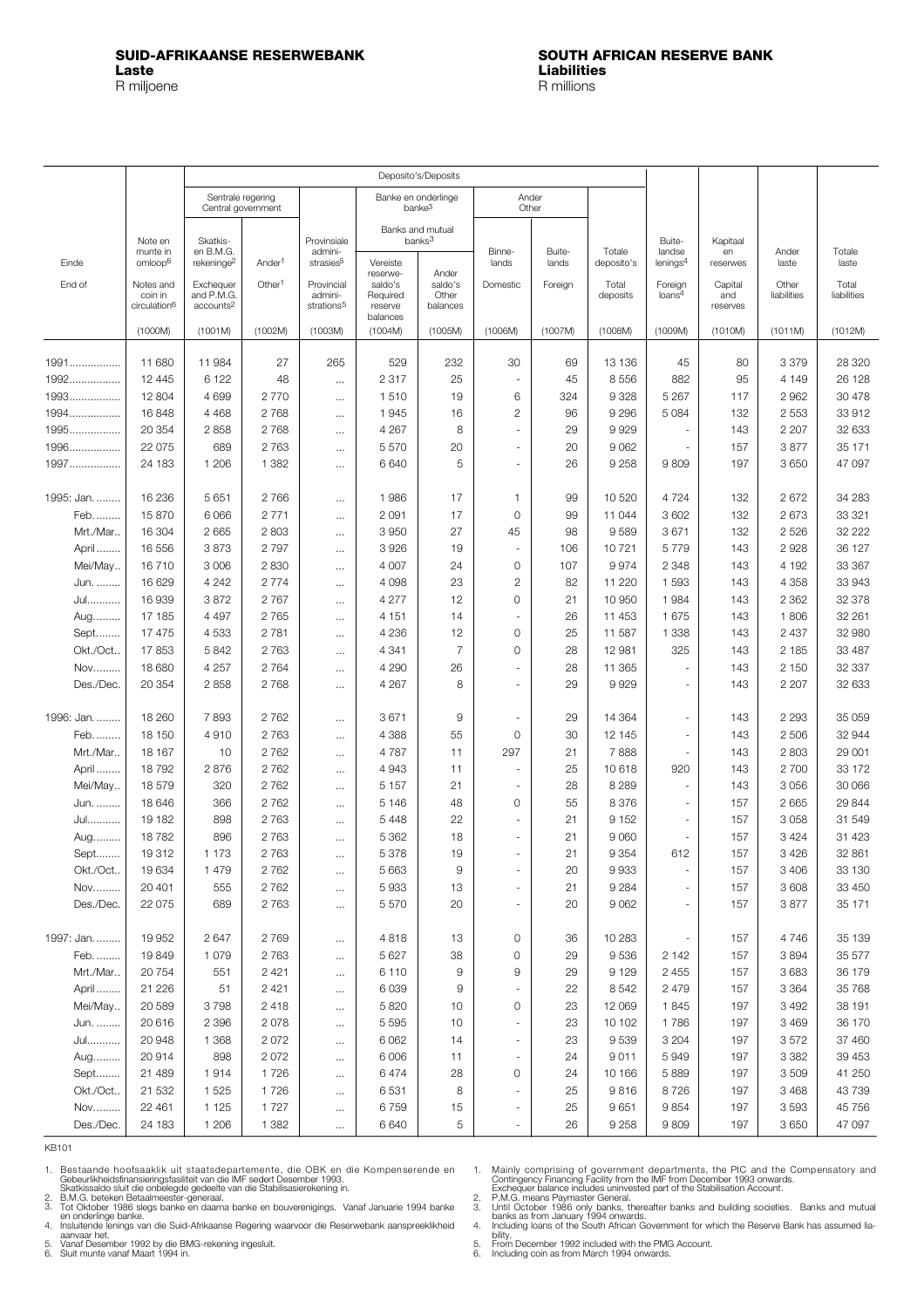### <span id="page-2-0"></span>**SUID-AFRIKAANSE RESERWEBANK SOUTH AFRICAN RESERVE BANK Bates Assets** R miljoene R millions

|           | Buitelandse bates                        |                |                     |                                                  |                      | Verdiskonteringe, voorskotte, beleggings en oornaglenings<br>Discounts, advances, investments and overnight loans |                        |                          |                           |                                 |                 |                 |                 |
|-----------|------------------------------------------|----------------|---------------------|--------------------------------------------------|----------------------|-------------------------------------------------------------------------------------------------------------------|------------------------|--------------------------|---------------------------|---------------------------------|-----------------|-----------------|-----------------|
|           |                                          | Foreign assets |                     | Wissels verdiskonteer<br><b>Bills discounted</b> |                      |                                                                                                                   | Voorskotte<br>Advances |                          | Beleggings<br>Investments |                                 |                 |                 |                 |
| Einde     | Goudmunt<br>en<br>staafgoud <sup>1</sup> | Totaal         | Skatkis-<br>wissels | Bank-<br>aksepte                                 | Landbank-<br>wissels | Banke                                                                                                             | Ander <sup>2</sup>     | Staats-<br>effekte       | Ander                     | Oornag-<br>lening <sup>3</sup>  | Totaal          | Ander<br>bates  | Totale<br>bates |
| End of    | Gold coin<br>and<br>bullion <sup>1</sup> | Total          | Treasury<br>bills   | <b>Bankers</b><br>acceptances                    | Land Bank<br>bills   | Banks                                                                                                             | Other <sup>2</sup>     | Govern-<br>ment<br>stock | Other                     | Overnight<br>loans <sup>3</sup> | Total<br>assets | Other<br>assets | Total           |
|           | (1020M)                                  | (1021M)        | (1022M)             | (1023M)                                          | (1024M)              | (1025M)                                                                                                           | (1026M)                | (1027M)                  | (1028M)                   | (1032M)                         | (1029M)         | (1030M)         | (1031M)         |
| 1991      | 5 6 9 0                                  | 8 1 5 2        | 423                 | 1 2 6 2                                          | 1 0 8 9              | ÷,                                                                                                                | 2 3 9 8                | 430                      | 1 1 2 5                   | $\ldots$                        | 6727            | 13 440          | 28 3 20         |
| 1992      | 6083                                     | 9 1 0 4        | 2 2 0 4             | 617                                              | 903                  | $\overline{\phantom{a}}$                                                                                          | 2 7 7 4                | 836                      | 125                       | $\cdots$                        | 7459            | 9565            | 26 128          |
| 1993      | 5 6 3 5                                  | 9092           |                     |                                                  |                      | $\overline{\phantom{a}}$                                                                                          | 2815                   | 697                      | 131                       | 5844                            | 9487            | 11899           | 30 478          |
| 1994<br>. | 5 1 2 0                                  | 11 087         |                     |                                                  |                      | $\overline{\phantom{a}}$                                                                                          | 2 9 6 2                | 9020                     | 151                       | 5 0 9 0                         | 17 223          | 5 603           | 33 912          |
| 1995      | 5 4 0 1                                  |                |                     | ÷.                                               |                      | ÷.                                                                                                                |                        |                          |                           |                                 | 11 559          |                 |                 |
|           |                                          | 15 680         |                     |                                                  |                      |                                                                                                                   | 1415                   | 4835                     | 145                       | 5 1 6 4                         |                 | 5 3 9 4         | 32 633          |
| 1996      | 5903                                     | 10 305         |                     | ٠                                                |                      | ÷,                                                                                                                | 1 3 5 3                | 7913                     | 176                       | 10 449                          | 19890           | 4976            | 35 171          |
| 1997      | 5 1 0 3                                  | 28 454         |                     |                                                  |                      | ÷,                                                                                                                | 869                    | 6 1 2 6                  | 211                       | 10 160                          | 17 367          | 1 2 7 6         | 47 097          |
| 1995: Jan | 5 3 5 2                                  | 11 321         |                     |                                                  |                      | $\overline{\phantom{0}}$                                                                                          | 2955                   | 9019                     | 141                       | 5 2 9 3                         | 17 408          | 5 5 5 5         | 34 283          |
| Feb       | 5579                                     | 12 372         |                     | ä,                                               |                      | $\frac{1}{2}$                                                                                                     | 2963                   | 9044                     | 118                       | 3 4 9 5                         | 15 6 20         | 5 3 2 8         | 33 321          |
| Mrt./Mar  | 5 4 4 9                                  | 12 031         |                     |                                                  |                      | $\overline{\phantom{a}}$                                                                                          | 2794                   | 8856                     | 118                       | 2877                            | 14 645          | 5546            | 32 222          |
| April     | 5 6 6 5                                  | 10 154         |                     | ٠                                                |                      | ÷,                                                                                                                | 2743                   | 8830                     | 125                       | 8756                            | 20 454          | 5519            | 36 127          |
| Mei/May   | 5 602                                    | 12 507         |                     | $\sim$                                           |                      | $\overline{\phantom{a}}$                                                                                          | 2723                   | 8811                     | 128                       | 3580                            | 15 241          | 5619            | 33 367          |
|           | 5888                                     | 12 3 8 2       |                     |                                                  |                      | $\overline{\phantom{a}}$                                                                                          | 1548                   | 9783                     | 129                       | 4577                            | 16 038          | 5 5 2 3         | 33 943          |
| Jun.      |                                          |                |                     |                                                  |                      |                                                                                                                   |                        |                          |                           |                                 |                 |                 |                 |
| Jul.      | 5 8 7 6                                  | 12 124         |                     |                                                  |                      | ÷,                                                                                                                | 1 5 6 5                | 8756                     | 103                       | 3 2 4 3                         | 13 667          | 6587            | 32 378          |
| Aug.      | 5862                                     | 11 905         |                     | ÷,                                               |                      | ä,                                                                                                                | 1 5 6 4                | 8890                     | 38                        | 4 4 9 4                         | 14 987          | 5 3 7 0         | 32 261          |
| Sept.     | 5727                                     | 11 793         |                     |                                                  |                      | ÷,                                                                                                                | 1583                   | 7 172                    | 54                        | 5972                            | 14780           | 6408            | 32 980          |
| Okt./Oct  | 5 5 6 8                                  | 11 965         |                     |                                                  |                      | $\frac{1}{2}$                                                                                                     | 1 505                  | 6098                     | 138                       | 7413                            | 15 154          | 6 3 6 9         | 33 487          |
| Nov.      | 5 4 3 3                                  | 13 4 36        |                     |                                                  |                      | ÷,                                                                                                                | 1 505                  | 4614                     | 111                       | 6890                            | 13 121          | 5780            | 32 337          |
| Des./Dec  | 5 4 0 1                                  | 15 680         |                     |                                                  |                      | ä,                                                                                                                | 1415                   | 4835                     | 145                       | 5 1 6 4                         | 11 559          | 5 3 9 4         | 32 633          |
| 1996: Jan | 5869                                     | 15 451         |                     |                                                  |                      | ÷,                                                                                                                | 1415                   | 5 2 0 6                  | 144                       | 8 0 6 0                         | 14 8 25         | 4783            | 35 059          |
| Feb       | 6 6 2 6                                  | 14717          |                     | L,                                               |                      | ÷,                                                                                                                | 1423                   | 4677                     | 163                       | 7634                            | 13896           | 4 3 3 1         | 32 944          |
| Mrt./Mar  | 6738                                     | 13 992         | $\overline{a}$      | $\sim$                                           |                      | $\overline{\phantom{a}}$                                                                                          | 1 3 9 4                | 7527                     | 164                       | 4710                            | 13795           | 1 2 1 4         | 29 001          |
| April     | 7 1 6 8                                  | 11 694         |                     |                                                  |                      | $\overline{\phantom{a}}$                                                                                          | 1 3 9 6                | 7842                     | 194                       | 10 955                          | 20 388          | 1 0 9 0         | 33 172          |
| Mei/May   | 7 180                                    | 10 998         |                     |                                                  |                      | ÷,                                                                                                                | 1 3 9 1                | 7825                     | 167                       | 7 3 7 0                         | 16 753          | 2 3 1 5         | 30 066          |
| Jun.      | 6627                                     | 11 254         |                     |                                                  |                      | ÷,                                                                                                                | 1 4 0 6                | 7771                     | 153                       | 5841                            | 15 172          | 3418            | 29 844          |
| Jul.      | 6531                                     | 10 370         |                     |                                                  |                      | $\frac{1}{2}$                                                                                                     | 1 3 7 7                | 7868                     | 175                       | 8631                            | 18 050          | 3 1 2 9         | 31 549          |
| Aug.      | 6 2 6 4                                  | 10 078         |                     |                                                  |                      | $\frac{1}{2}$                                                                                                     | 1 3 7 6                | 7640                     | 168                       | 8 1 8 3                         | 17 366          | 3979            | 31 4 23         |
| Sept.     | 5 991                                    | 10 043         |                     |                                                  |                      | $\frac{1}{2}$                                                                                                     | 1 3 4 3                | 7 752                    | 166                       | 9 3 0 6                         | 18 567          | 4 252           | 32 861          |
| Okt./Oct  | 6212                                     | 10 284         |                     | ä,                                               |                      | ÷,                                                                                                                | 1 3 4 1                | 7947                     | 179                       | 9634                            | 19 102          | 3744            | 33 130          |
| Nov.      | 5911                                     | 10 935         |                     | $\overline{\phantom{a}}$                         |                      | ÷,                                                                                                                | 1 341                  | 7728                     | 176                       | 8 6 0 5                         | 17850           | 4 6 6 5         | 33 450          |
| Des./Dec  | 5 9 0 3                                  | 10 305         |                     | ÷,                                               |                      | $\overline{\phantom{a}}$                                                                                          | 1 3 5 3                | 7913                     | 176                       | 10 449                          | 19890           | 4976            | 35 171          |
| 1997: Jan | 5 5 3 4                                  | 11762          |                     | ٠                                                |                      | $\overline{\phantom{a}}$                                                                                          | 1 3 4 7                | 7705                     | 173                       | 8681                            | 17 905          | 5 4 7 2         | 35 139          |
| Feb       | 5311                                     | 12 4 9 4       |                     |                                                  |                      | $\overline{\phantom{m}}$                                                                                          | 1 3 4 6                | 7940                     | 166                       | 8836                            | 18 288          | 4795            | 35 577          |
| Mrt./Mar  | 5 0 6 1                                  | 13 120         |                     | ÷,                                               |                      | $\overline{\phantom{a}}$                                                                                          | 1 3 3 0                | 7822                     | 169                       | 10 455                          | 19776           | 3 2 8 2         | 36 179          |
| April     | 5313                                     | 14 4 16        |                     |                                                  |                      | $\overline{\phantom{a}}$                                                                                          | 1 3 3 0                | 7685                     | 513                       | 9 1 6 9                         | 18 697          | 2655            | 35 768          |
| Mei/May   | 5 2 9 3                                  | 21 824         |                     | ٠                                                |                      | $\overline{\phantom{m}}$                                                                                          | 1 3 3 0                | 6671                     | 175                       | 6622                            | 14799           | 1568            | 38 191          |
| Jun.      | 5 1 8 1                                  | 22 131         |                     |                                                  |                      | $\overline{\phantom{a}}$                                                                                          | 1 0 6 7                | 6631                     | 175                       | 5 0 7 2                         | 12 945          | 1 0 9 5         | 36 170          |
| Jul.      |                                          |                |                     |                                                  |                      |                                                                                                                   |                        |                          |                           |                                 |                 |                 |                 |
|           | 5519                                     | 22 814         |                     |                                                  |                      | $\overline{\phantom{a}}$                                                                                          | 884                    | 6 1 1 2                  | 209                       | 6619                            | 13 823          | 823             | 37 460          |
| Aug.      | 5 4 7 4                                  | 25 891         |                     |                                                  |                      | $\overline{\phantom{a}}$                                                                                          | 876                    | 6 2 2 0                  | 209                       | 5 6 3 2                         | 12 936          | 626             | 39 453          |
| Sept.     | 5 4 2 7                                  | 26 506         |                     | ÷,                                               |                      | $\overline{\phantom{a}}$                                                                                          | 846                    | 6 1 6 2                  | 208                       | 6461                            | 13 676          | 1 0 6 8         | 41 250          |
| Okt./Oct  | 5 1 8 3                                  | 27 317         |                     |                                                  |                      | ÷,                                                                                                                | 843                    | 6 171                    | 206                       | 8517                            | 15737           | 684             | 43739           |
| Nov.      | 5 1 8 6                                  | 26 540         |                     | $\overline{\phantom{a}}$                         |                      | $\overline{\phantom{m}}$                                                                                          | 845                    | 6 1 4 9                  | 211                       | 11 098                          | 18 302          | 913             | 45 756          |
| Des./Dec  | 5 1 0 3                                  | 28 4 54        |                     |                                                  |                      |                                                                                                                   | 869                    | 6 1 2 6                  | 211                       | 10 160                          | 17 367          | 1 2 7 6         | 47 097          |

KB102

1. Gewaardeer teen 'n markverwante prys.<br>2. Insluitende die Sentrale Regering, provinsiale administrasies, die Landsvoor- radeverkry-<br>2. gingsfonds, landboubeheerrade en ander semi-staatsinstellings.<br>3. Ooreenkomstig die n

1. Valued at a market-related price.<br>2. Including the Central Government, provincial administrations, the National Supplies<br>1. Procurement Fund, agricultural control boards and other semi-government bodies.<br>3. According to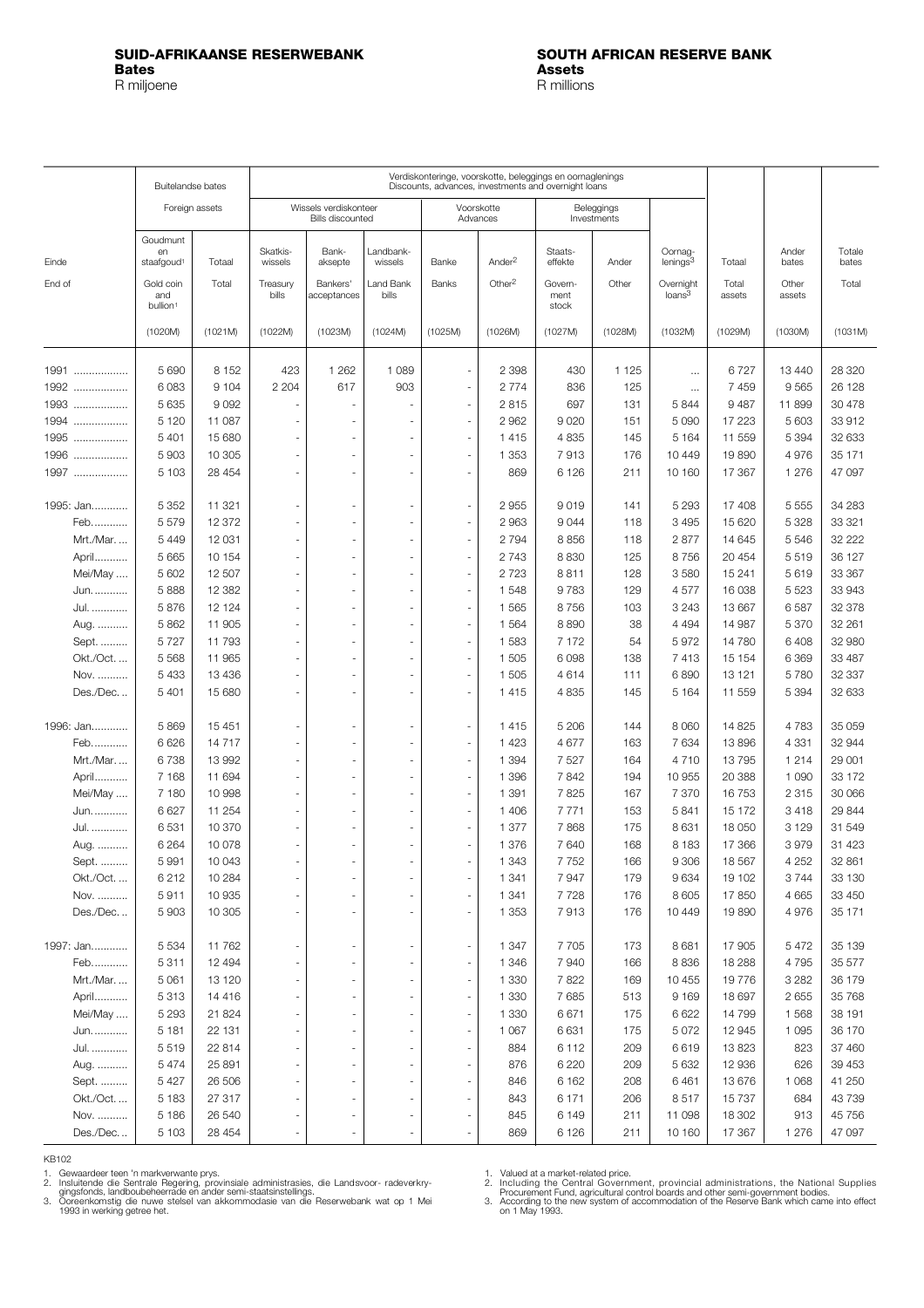<span id="page-3-0"></span>**KORPORASIE VIR OPENBARE DEPOSITO'S CORPORATION FOR PUBLIC DEPOSITS** R miljoene

|            |                                                                  |                                          |                                                     | Binnelands / Domestic                                       |         |         |                   |                      |                            |                |                 |
|------------|------------------------------------------------------------------|------------------------------------------|-----------------------------------------------------|-------------------------------------------------------------|---------|---------|-------------------|----------------------|----------------------------|----------------|-----------------|
| Einde      | Sentrale<br>Regering<br>en<br>provinsiale<br>admini-<br>strasies | SA Pos-<br>kantoor<br>Transnet<br>Telkom | Ander<br>openbare<br>onderne-<br>mings <sup>1</sup> | Verseke-<br>ringsmaat-<br>skappye en<br>pensioen-<br>fondse | Ander   | Totaal  | <b>Buitelands</b> | Totale<br>deposito's | Kapitaal<br>en<br>reserwes | Ander<br>laste | Totale<br>laste |
| End of     | Central                                                          | Post                                     | Other                                               | Insurance                                                   | Other   | Total   | Foreign           | Total                | Capital                    | Other          | Total           |
|            | Government<br>and<br>provincial<br>admini-<br>strations          | Office<br>Transnet<br>Telkom             | public<br>enter-<br>prises <sup>1</sup>             | companies<br>and<br>pension<br>funds                        |         |         |                   | deposits             | and<br>reserves            | liabilities    | liabilities     |
|            | (1040M)                                                          | (1041M)                                  | (1042M)                                             | (1043M)                                                     | (1045M) | (1046M) | (1047M)           | (1048M)              | (1049M)                    | (1050M)        | (1051M)         |
|            | 3722                                                             | $\overline{\phantom{a}}$                 | 468                                                 | 30                                                          | 38      | 4 2 5 8 | 622               | 4880                 | 99                         | 10             | 4 9 8 9         |
|            | 5 3 3 1                                                          | ä,                                       | 373                                                 | 58                                                          | 31      | 5 7 9 3 | 805               | 6599                 | 122                        | 12             | 6733            |
|            | 6312                                                             | ÷.                                       | 748                                                 | 83                                                          | 21      | 7 1 6 3 | 429               | 7 5 9 2              | 110                        | 113            | 7815            |
|            | 5 7 3 7                                                          | ä,                                       | 851                                                 | 73                                                          | 19      | 6679    | 696               | 7 3 7 5              | 110                        | 38             | 7 5 2 4         |
|            |                                                                  |                                          |                                                     |                                                             |         |         |                   |                      |                            |                |                 |
| 1995: Jan. | 3897                                                             | ٠                                        | 391                                                 | 31                                                          | 38      | 4 3 5 8 | 799               | 5 1 5 6              | 101                        | 14             | 5 2 7 1         |
| Feb.       | 4 1 1 2                                                          | ä,                                       | 366                                                 | 25                                                          | 23      | 4526    | 649               | 5 1 7 5              | 101                        | 24             | 5 3 0 0         |
| Mrt./Mar   | 4 1 2 2                                                          |                                          | 302                                                 | 18                                                          | 24      | 4 4 6 5 | 622               | 5 0 8 7              | 103                        | 190            | 5 3 8 0         |
| April      | 4 2 6 5                                                          |                                          | 405                                                 | 6                                                           | 25      | 4 700   | 755               | 5 4 5 5              | 107                        | 198            | 5759            |
| Mei/May    | 4 3 9 6                                                          | ä,                                       | 311                                                 | 9                                                           | 25      | 4741    | 1076              | 5816                 | 112                        | 305            | 6 2 3 2         |
| Jun.       | 4869                                                             | ä,                                       | 264                                                 | 18                                                          | 28      | 5 1 7 9 | 1 1 3 7           | 6316                 | 113                        | 15             | 6444            |
|            | 4838                                                             | ä,                                       | 238                                                 | 27                                                          | 28      | 5 1 3 1 | 1 3 6 8           | 6498                 | 109                        | 62             | 6670            |
| Aug.       | 4 9 5 5                                                          | ÷.                                       | 333                                                 | 23                                                          | 30      | 5 3 4 2 | 947               | 6 2 8 9              | 120                        | 1              | 6409            |
| Sept       | 5036                                                             |                                          | 341                                                 | 23                                                          | 33      | 5 4 3 3 | 484               | 5917                 | 129                        | 0              | 6047            |
| Okt./Oct   | 5 104                                                            |                                          | 313                                                 | 61                                                          | 35      | 5514    | 1 1 3 8           | 6651                 | 154                        | 2              | 6807            |
| Nov.       | 5 2 8 4                                                          | $\overline{\phantom{0}}$                 | 366                                                 | 64                                                          | 31      | 5745    | 793               | 6538                 | 124                        | 15             | 6677            |
| Des./Dec   | 5 3 3 1                                                          |                                          | 373                                                 | 58                                                          | 31      | 5793    | 805               | 6599                 | 122                        | 12             | 6733            |
| 1996: Jan. | 5 4 2 5                                                          |                                          | 369                                                 | 75                                                          | 29      | 5897    | 1 0 8 8           | 6984                 | 134                        | 116            | 7 2 3 5         |
| Feb.       | 6 0 62                                                           |                                          | 369                                                 | 82                                                          | 28      | 6542    | 778               | 7 3 2 0              | 134                        | 18             | 7472            |
| Mrt./Mar   | 5920                                                             | ä,                                       | 396                                                 | 74                                                          | 28      | 6418    | 618               | 7 0 36               | 110                        | 44             | 7 190           |
| April      | 5 6 9 4                                                          | ä,                                       | 467                                                 | 67                                                          | 28      | 6 2 5 6 | 780               | 7 0 36               | 110                        | 60             | 7 206           |
| Mei/May    | 5317                                                             |                                          | 565                                                 | 69                                                          | 28      | 5979    | 856               | 6835                 | 110                        | 61             | 7 0 0 6         |
| Jun.       | 5 4 3 3                                                          |                                          | 548                                                 | 88                                                          | 29      | 6 0 9 8 | 691               | 6788                 | 110                        | 57             | 6956            |
|            | 5 3 3 6                                                          |                                          | 575                                                 | 96                                                          | 30      | 6 0 3 7 | 494               | 6531                 | 110                        | 70             | 6711            |
| Aug.       | 5518                                                             | ٠                                        | 646                                                 | 103                                                         | 31      | 6 2 9 7 | 463               | 6760                 | 110                        | 20             | 6890            |
| Sept       | 5 3 4 9                                                          |                                          | 690                                                 | 89                                                          | 18      | 6 1 4 6 | 227               | 6373                 | 110                        | 26             | 6509            |
| Okt./Oct   | 5 4 3 2                                                          |                                          | 759                                                 | 65                                                          | 18      | 6274    | 570               | 6844                 | 110                        | 232            | 7 1 8 5         |
|            | 5953                                                             | $\overline{\phantom{a}}$                 | 805                                                 | 73                                                          | 19      | 6849    | 424               | 7 2 7 3              | 110                        | 430            | 7813            |
| Des./Dec   | 6312                                                             | $\overline{\phantom{a}}$                 | 748                                                 | 83                                                          | 21      | 7 1 6 3 | 429               | 7 5 9 2              | 110                        | 113            | 7815            |
| 1997: Jan. | 6 3 3 0                                                          | $\overline{\phantom{a}}$                 | 800                                                 | 70                                                          | 18      | 7 2 1 7 | 681               | 7898                 | 110                        | 62             | 8070            |
| Feb.       | 6 0 9 3                                                          | $\overline{\phantom{0}}$                 | 834                                                 | 82                                                          | 19      | 7028    | 470               | 7 4 9 8              | 110                        | 55             | 7662            |
| Mrt./Mar   | 5752                                                             | ÷,                                       | 868                                                 | 128                                                         | 20      | 6768    | 164               | 6932                 | 110                        | 52             | 7 0 9 4         |
|            |                                                                  | ä,                                       |                                                     |                                                             |         |         |                   |                      |                            |                |                 |
| April      | 5765                                                             | ä,                                       | 909                                                 | 175                                                         | 21      | 6869    | 89                | 6959                 | 110                        | 395            | 7464            |
| Mei/May    | 5 5 8 3                                                          | ä,                                       | 929                                                 | 106                                                         | 19      | 6637    | 340               | 6977                 | 110                        | 89             | 7 1 7 6         |
| Jun.       | 5729                                                             |                                          | 937                                                 | 106                                                         | 17      | 6789    | 577               | 7 3 6 5              | 110                        | 94             | 7 5 6 9         |
|            | 5839                                                             | $\overline{\phantom{a}}$                 | 926                                                 | 120                                                         | 17      | 6903    | 576               | 7479                 | 110                        | 114            | 7 7 0 3         |
| Aug.       | 5724                                                             | ÷,                                       | 892                                                 | 118                                                         | 18      | 6752    | 433               | 7 1 8 5              | 110                        | 79             | 7 3 7 4         |
| Sept       | 5 5 0 4                                                          | $\overline{\phantom{0}}$                 | 871                                                 | 88                                                          | 18      | 6480    | 436               | 6917                 | 110                        | 180            | 7 2 0 6         |
| Okt./Oct   | 5 6 4 0                                                          | ٠                                        | 853                                                 | 86                                                          | 18      | 6597    | 479               | 7076                 | 110                        | 116            | 7 3 0 2         |
| Nov.       | 5632                                                             | $\overline{\phantom{a}}$                 | 870                                                 | 74                                                          | 19      | 6594    | 534               | 7 1 2 9              | 110                        | 30             | 7 2 6 9         |
| Des./Dec   | 5 7 3 7                                                          |                                          | 851                                                 | 73                                                          | 19      | 6679    | 696               | 7 3 7 5              | 110                        | 38             | 7 5 2 4         |

KB104

1. Vanaf Oktober 1991 word openbare korporasies (voorheen as deposito's van die Sentrale Regering) by openbare ondernemings ingesluit.

1. From October 1991 onwards public corporations (previously included as deposits of the Central Government) are included as public enterprises.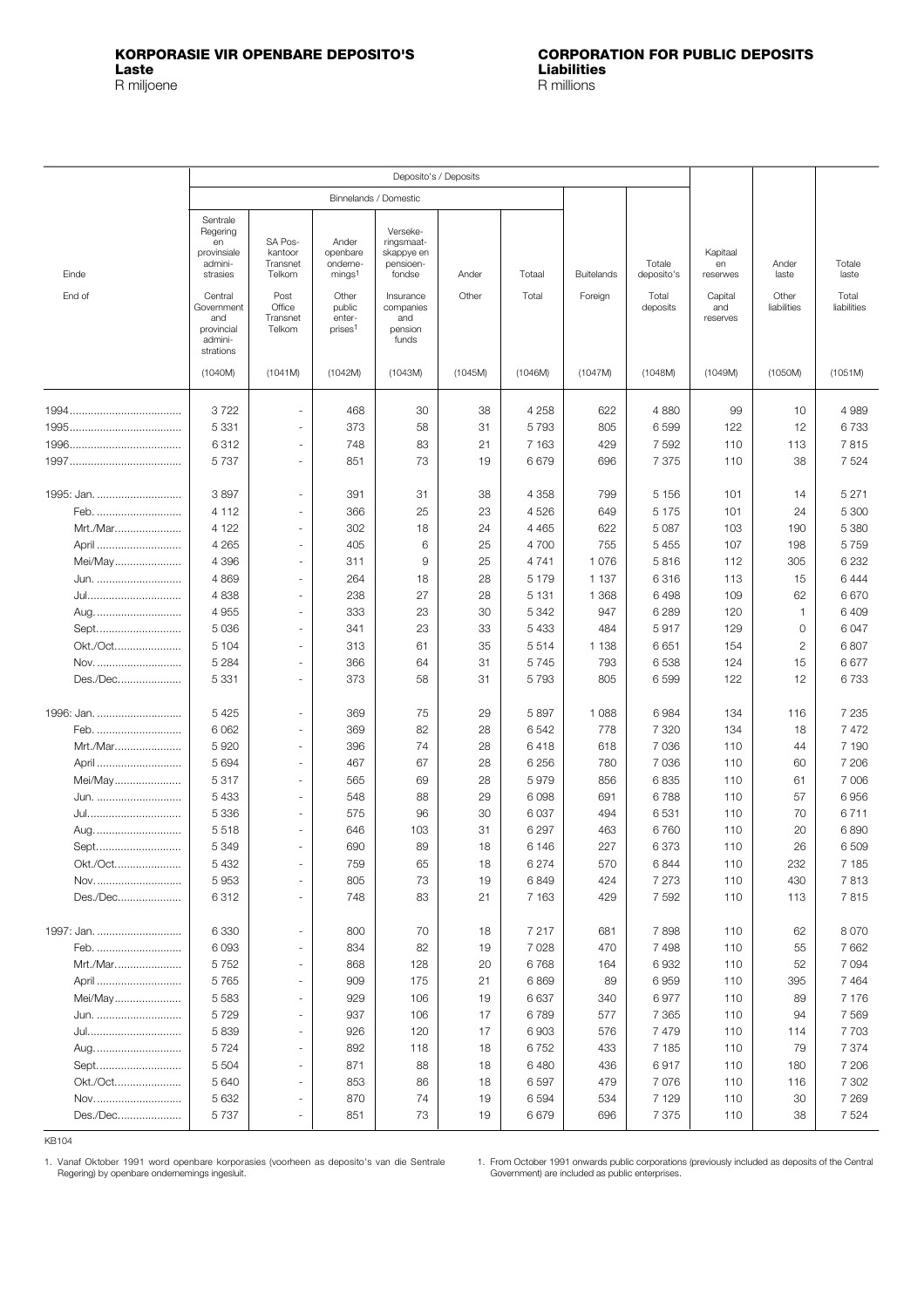## <span id="page-4-0"></span>**KORPORASIE VIR OPENBARE DEPOSITO'S CORPORATION FOR PUBLIC DEPOSITS Bates Assets**

R miljoene R millions

| Einde      | Saldo's by<br>Reserwebank     | Skatkiswissels | Staatseffekte       | Landbank-<br>wissels en<br>obligasies | Ander<br>beleggings <sup>1</sup>  | Ander bates  | Totale bates |
|------------|-------------------------------|----------------|---------------------|---------------------------------------|-----------------------------------|--------------|--------------|
| End of     | Balances with<br>Reserve Bank | Treasury bills | Government<br>stock | Land Bank bills<br>and debentures     | Other<br>investments <sup>1</sup> | Other assets | Total assets |
|            | (1060M)                       | (1061M)        | (1062M)             | (1063M)                               | (1064M)                           | (1065M)      | (1066M)      |
|            |                               | 570            | 777                 | 905                                   | 2722                              | 15           | 4 9 8 9      |
|            |                               | 562            | 1 560               | 1 3 4 9                               | 2 7 0 3                           | 559          | 6733         |
|            |                               | 2514           | 1705                | 1526                                  | 1766                              | 304          | 7815         |
|            |                               | 3652           | 1 2 8 6             | 779                                   | 698                               | 1 109        | 7 5 2 4      |
|            |                               |                |                     |                                       |                                   |              |              |
|            |                               | 288            | 844                 | 1549                                  | 2 5 6 1                           | 30           | 5 2 7 1      |
|            |                               | 267            | 999                 | 1 3 5 1                               | 2645                              | 39           | 5 300        |
| Mrt./Mar   |                               | 634            | 1 3 6 7             | 1 0 0 4                               | 2 3 2 6                           | 50           | 5 3 8 0      |
|            |                               | 3543           | 1 5 8 4             | 116                                   | 428                               | 87           | 5759         |
| Mei/May    |                               | 3010           | 2412                | 34                                    | 732                               | 45           | 6 2 3 2      |
|            |                               | 3 1 6 4        | 2 5 2 5             | 59                                    | 626                               | 71           | 6444         |
|            |                               | 1 533          | 3 2 9 4             | 336                                   | 1 3 9 0                           | 117          | 6670         |
|            |                               | 577            | 3 10 6              | 349                                   | 1315                              | 1 0 6 2      | 6409         |
|            |                               | 603            | 2 9 0 3             | 328                                   | 1 0 5 0                           | 1 1 6 2      | 6047         |
| Okt./Oct   |                               | 405            | 2914                | 808                                   | 1586                              | 1 0 9 4      | 6807         |
|            |                               | 1 1 8 7        | 1 4 9 5             | 1 2 8 9                               | 2 3 4 5                           | 361          | 6677         |
| Des./Dec   |                               | 562            | 1 560               | 1 3 4 9                               | 2 7 0 3                           | 559          | 6733         |
|            |                               |                |                     |                                       |                                   |              |              |
|            |                               | 796            | 1750                | 1 202                                 | 3 1 9 1                           | 296          | 7 2 3 5      |
|            |                               | 1611           | 2 0 9 6             | 786                                   | 2854                              | 126          | 7472         |
| Mrt./Mar   |                               | 933            | 2 3 9 5             | 680                                   | 2637                              | 546          | 7 190        |
|            |                               | 2 7 3 7        | 1983                | 541                                   | 1 688                             | 257          | 7 206        |
| Mei/May    |                               | 5451           | 171                 | 421                                   | 813                               | 150          | 7 0 0 6      |
|            |                               | 4 1 5 9        | 1 0 7 3             | 614                                   | 995                               | 114          | 6956         |
|            |                               | 3 2 0 8        | 1 0 8 5             | 765                                   | 1526                              | 126          | 6711         |
|            |                               | 2685           | 1 649               | 908                                   | 1560                              | 87           | 6890         |
|            |                               | 1926           | 2 0 5 6             | 641                                   | 1495                              | 391          | 6 5 0 9      |
| Okt./Oct   |                               | 1 6 9 0        | 2 5 6 5             | 681                                   | 1944                              | 306          | 7 1 8 5      |
|            |                               | 3534           | 1 4 2 0             | 1 2 6 6                               | 1 4 2 5                           | 167          | 7813         |
| Des./Dec   |                               | 2514           | 1 705               | 1526                                  | 1766                              | 304          | 7815         |
| 1997: Jan. |                               | 2 3 4 9        | 1826                | 1772                                  | 1752                              | 372          | 8 0 7 0      |
|            |                               | 3 2 3 7        | 1978                | 949                                   | 1 3 4 7                           | 150          | 7662         |
| Mrt./Mar   |                               | 2 5 8 6        | 1980                | 646                                   | 1 0 2 7                           | 855          | 7 0 9 4      |
|            |                               | 3014           | 2 2 8 1             | 776                                   | 1 2 6 9                           | 123          | 7464         |
| Mei/May    |                               | 3618           | 2 2 8 5             | 385                                   | 773                               | 115          | 7 1 7 6      |
|            |                               | 3951           | 2317                | 464                                   | 652                               | 186          | 7 5 6 9      |
|            |                               | 2 4 3 7        | 2 4 7 5             | 616                                   | 1705                              | 469          | 7703         |
|            |                               | 4933           | 156                 | 1 1 2 4                               | 578                               | 583          | 7 3 7 4      |
|            |                               | 6 1 9 3        | 304                 | 278                                   | 117                               | 315          | 7 206        |
| Okt./Oct.  |                               | 3 1 8 9        | 1 3 3 4             | 859                                   | 681                               | 1 2 3 9      | 7 3 0 2      |
|            |                               | 3 3 1 5        | 1 2 7 9             | 868                                   | 689                               | 1 1 1 8      | 7 2 6 9      |
| Des./Dec   |                               | 3 6 5 2        | 1 2 8 6             | 779                                   | 698                               | 1 1 0 9      | 7 5 2 4      |

KB103

1. Sluit sedert Januarie 1993 hoofsaaklik bankaksepte, Eskom projek- en ander private sektor-wissels in.

1. Includes primarily bankers' acceptances, Eskom project and other private sector bills from January 1993 onwards.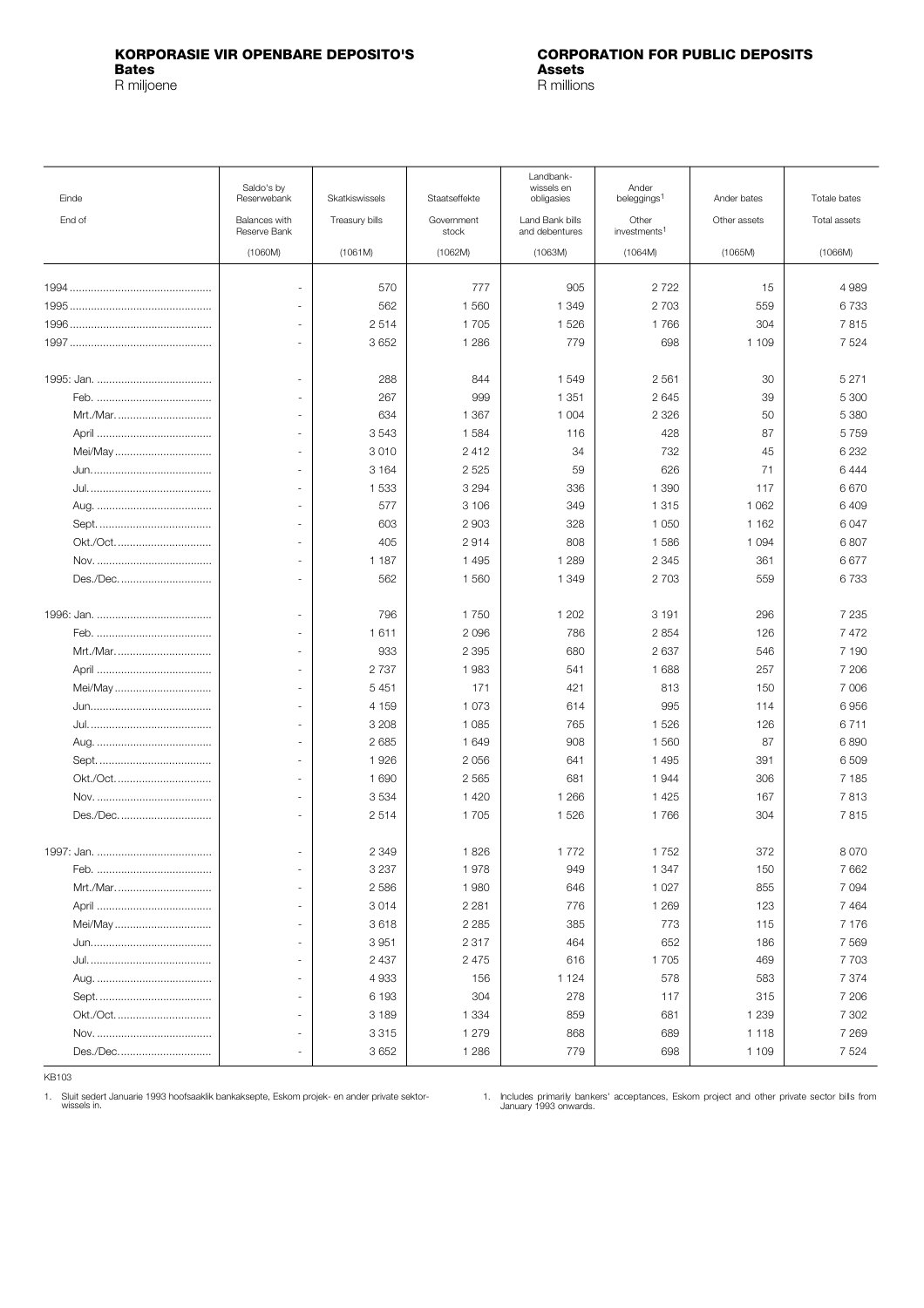

<span id="page-5-0"></span>

|           | Deposito's / Deposits                           |                                        |                           |                          |                             |                            |                 |         |                                                                | Ander                                                          |
|-----------|-------------------------------------------------|----------------------------------------|---------------------------|--------------------------|-----------------------------|----------------------------|-----------------|---------|----------------------------------------------------------------|----------------------------------------------------------------|
| Einde     | Kontant-<br>bestuur,<br>tjek- en<br>transmissie | Ander<br>onmiddellik<br>opeis-<br>baar | Kort-<br>termyn-<br>spaar | Ander<br>kort-<br>termyn | Middel-<br>termyn-<br>spaar | Ander<br>middel-<br>termyn | Lang-<br>termyn | Totaal  | Buitelandse<br>valuta-<br>deposito's<br>ingesluit<br>in totaal | Lenings<br>ontvang<br>onder<br>terugkoop-<br>ooreen-<br>komste |
| End of    | Cash<br>managed,<br>cheque and<br>transmission  | Other<br>demand                        | Short-<br>term<br>savings | Other<br>short-<br>term  | Medium-<br>term<br>savings  | Other<br>medium-<br>term   | Long-<br>term   | Total   | Foreign<br>currency<br>deposits<br>included<br>in total        | Loans<br>received<br>under re-<br>purchase<br>agreements       |
|           | (1070M)                                         | (1071M)                                | (1072M)                   | (1073M)                  | (1074M)                     | (1075M)                    | (1076M)         | (1077M) | (1078M)                                                        | (1079M)                                                        |
|           | 39 70 7                                         | 38 403                                 | 20 966                    | 27 675                   | 160                         | 64 502                     | 36 163          | 227 577 | 1 1 1 3                                                        | 8486                                                           |
|           | 52 306                                          | 43 622                                 | 22 4 26                   | 39 530                   | 169                         | 72 242                     | 33 730          | 264 025 | 1 2 5 1                                                        | 5561                                                           |
|           | 67 637                                          | 51 030                                 | 23 894                    | 42 619                   | 328                         | 81 125                     | 42 284          | 308 917 | 2 2 8 3                                                        | 6 2 6 3                                                        |
|           | 84 448                                          | 71 591                                 | 24 103                    | 52 095                   | 1 0 6 0                     | 82 587                     | 39 819          | 355 704 | 5 4 2 7                                                        | 8 3 6 4                                                        |
|           | 95 4 43                                         | 85 335                                 | 25 245                    | 64 887                   | 574                         | 103 366                    | 46 205          | 421 055 | 9503                                                           | 7 7 3 4                                                        |
|           | 50 796                                          | 42 361                                 | 21 902                    | 46 240                   | 573                         | 65 031                     | 36 330          | 263 233 | 1 4 8 0                                                        | 6 2 8 9                                                        |
|           | 52 481                                          | 46 324                                 | 21 646                    | 40 112                   | 183                         | 72 027                     | 37 338          | 270 111 | 1555                                                           | 6 1 6 2                                                        |
| Mrt./Mar  | 53 519                                          | 44 333                                 | 21 963                    | 38 443                   | 177                         | 78 619                     | 39 247          | 276 302 | 1498                                                           | 7 6 2 9                                                        |
|           | 55 342                                          | 42 786                                 | 22 521                    | 39 510                   | 438                         | 79714                      | 38 7 82         | 279 092 | 1 2 9 2                                                        | 9987                                                           |
| Mei/May   | 52 755                                          | 43 4 94                                | 22 240                    | 43 809                   | 304                         | 80 530                     | 37 513          | 280 645 | 1 0 0 5                                                        | 8 2 2 4                                                        |
|           | 57 961                                          | 42 363                                 | 22 7 29                   | 42 818                   | 182                         | 80 351                     | 40 843          | 287 249 | 924                                                            | 8995                                                           |
|           | 59 386                                          | 40 391                                 | 22 697                    | 43 763                   | 159                         | 78 796                     | 43 860          | 289 052 | 1 0 2 8                                                        | 7 4 2 8                                                        |
|           | 59 431                                          | 42 573                                 | 22 840                    | 42 757                   | 196                         | 78 236                     | 46 127          | 292 158 | 1478                                                           | 9567                                                           |
|           | 62 690                                          | 45 082                                 | 22 817                    | 40 633                   | 197                         | 78 831                     | 46816           | 297 067 | 1 642                                                          | 8738                                                           |
| Okt./Oct. | 62 912                                          | 44 293                                 | 23 115                    | 42 676                   | 162                         | 78 938                     | 46 051          | 298 146 | 1 5 2 7                                                        | 7 4 3 4                                                        |
|           | 62 359                                          | 46 953                                 | 23 549                    | 36316                    | 153                         | 85 609                     | 44 838          | 299 778 | 1675                                                           | 8639                                                           |
| Des./Dec  | 67 637                                          | 51 030                                 | 23 894                    | 42 619                   | 328                         | 81 125                     | 42 284          | 308 917 | 2 2 8 3                                                        | 6 2 6 3                                                        |
|           | 68 542                                          | 47 838                                 | 23819                     | 44 004                   | 457                         | 83 016                     | 42 560          | 310 236 | 3 2 2 6                                                        | 6474                                                           |
|           | 71 019                                          | 52 776                                 | 22 547                    | 44 391                   | 527                         | 82 870                     | 41 856          | 315 985 | 2 3 8 8                                                        | 5755                                                           |
| Mrt./Mar  | 74 718                                          | 59 038                                 | 23 000                    | 46 983                   | 573                         | 82 803                     | 40 318          | 327 432 | 2 5 4 8                                                        | 6 3 3 5                                                        |
|           | 71 623                                          | 59 156                                 | 23 1 34                   | 49 110                   | 490                         | 82 4 83                    | 40 064          | 326 059 | 3075                                                           | 7 2 3 8                                                        |
| Mei/May   | 71 558                                          | 59 587                                 | 23 107                    | 52 722                   | 594                         | 84 670                     | 40 341          | 332 579 | 4729                                                           | 6843                                                           |
|           | 74 360                                          | 60 969                                 | 23 001                    | 48 391                   | 659                         | 91 904                     | 43 099          | 342 383 | 5 2 3 3                                                        | 7 2 2 2                                                        |
|           | 74 475                                          | 60 037                                 | 24 124                    | 54 146                   | 827                         | 90 112                     | 42 094          | 345 815 | 5 4 5 0                                                        | 8045                                                           |
|           | 74 685                                          | 63 255                                 | 24 066                    | 52 377                   | 1018                        | 88 140                     | 42 449          | 345 990 | 4875                                                           | 9 1 1 2                                                        |
|           | 79 033                                          | 66 385                                 | 24 224                    | 51 342                   | 893                         | 87 929                     | 42 4 24         | 352 230 | 5 309                                                          | 8 2 5 1                                                        |
| Okt./Oct. | 80 173                                          | 69 071                                 | 24 5 22                   | 52 790                   | 1041                        | 83 825                     | 42 310          | 353 731 | 4559                                                           | 6926                                                           |
|           | 80 868                                          | 69 70 6                                | 25 105                    | 43 106                   | 1 3 3 5                     | 91 041                     | 42 054          | 353 215 | 4 7 3 4                                                        | 4 9 6 5                                                        |
| Des./Dec. | 84 44 8                                         | 71591                                  | 24 103                    | 52 095                   | 1 0 6 0                     | 82 587                     | 39819           | 355 704 | 5427                                                           | 8 3 6 4                                                        |
|           | 81889                                           | 70 651                                 | 23 5 64                   | 58 390                   | 953                         | 85 200                     | 42 122          | 362 768 | 5937                                                           | 7861                                                           |
|           | 81 903                                          | 73 522                                 | 23 530                    | 52 405                   | 684                         | 92 719                     | 43 055          | 367 818 | 5 3 6 4                                                        | 6772                                                           |
| Mrt./Mar. | 81 609                                          | 80 317                                 | 24 189                    | 54 238                   | 1 0 0 4                     | 90 462                     | 43 673          | 375 491 | 5411                                                           | 6598                                                           |
|           | 79 048                                          | 73 688                                 | 25 040                    | 54 462                   | 680                         | 100 010                    | 47 043          | 379 971 | 6597                                                           | 6 0 3 4                                                        |
| Mei/May   | 75 456                                          | 75 503                                 | 24 9 23                   | 61 269                   | 622                         | 102 534                    | 48 213          | 388 519 | 7 3 8 7                                                        | 6 1 1 4                                                        |
|           | 87 345                                          | 73 539                                 | 24 350                    | 59 056                   | 604                         | 99 815                     | 51 956          | 396 664 | 7453                                                           | 5 1 8 4                                                        |
|           | 88 926                                          | 72 674                                 | 24 4 63                   | 55 971                   | 485                         | 103 140                    | 52 786          | 398 444 | 8378                                                           | 6211                                                           |
|           | 87 849                                          | 78 637                                 | 25 4 95                   | 57 939                   | 393                         | 98 881                     | 51 169          | 400 363 | 7753                                                           | 6036                                                           |
|           | 94 612                                          | 82 132                                 | 25 353                    | 58 226                   | 399                         | 103 107                    | 52 685          | 416 514 | 10 840                                                         | 5725                                                           |
| Okt./Oct. | 95 488                                          | 84 388                                 | 24 783                    | 57 930                   | 641                         | 102 003                    | 50 522          | 415 755 | 9 4 0 1                                                        | 6073                                                           |
|           | 92 708                                          | 87 535                                 | 25 317                    | 46 761                   | 1 2 6 1                     | 114 466                    | 48774           | 416 821 | 9452                                                           | 5641                                                           |
| Des./Dec  | 95 4 43                                         | 85 335                                 | 25 245                    | 64 887                   | 574                         | 103 366                    | 46 205          | 421 055 | 9503                                                           | 7 7 3 4                                                        |

Banke geregistreer onder die Bankwet, Wet No. 94 van 1990; daarby ingesluit is die vroeëre banke, diskontohuise en ekwiteitsbouverenigings. Weens regulasie- en opgaweveranderings is alle reekse nie<br>streng vergelykbaar nie; 1.

2.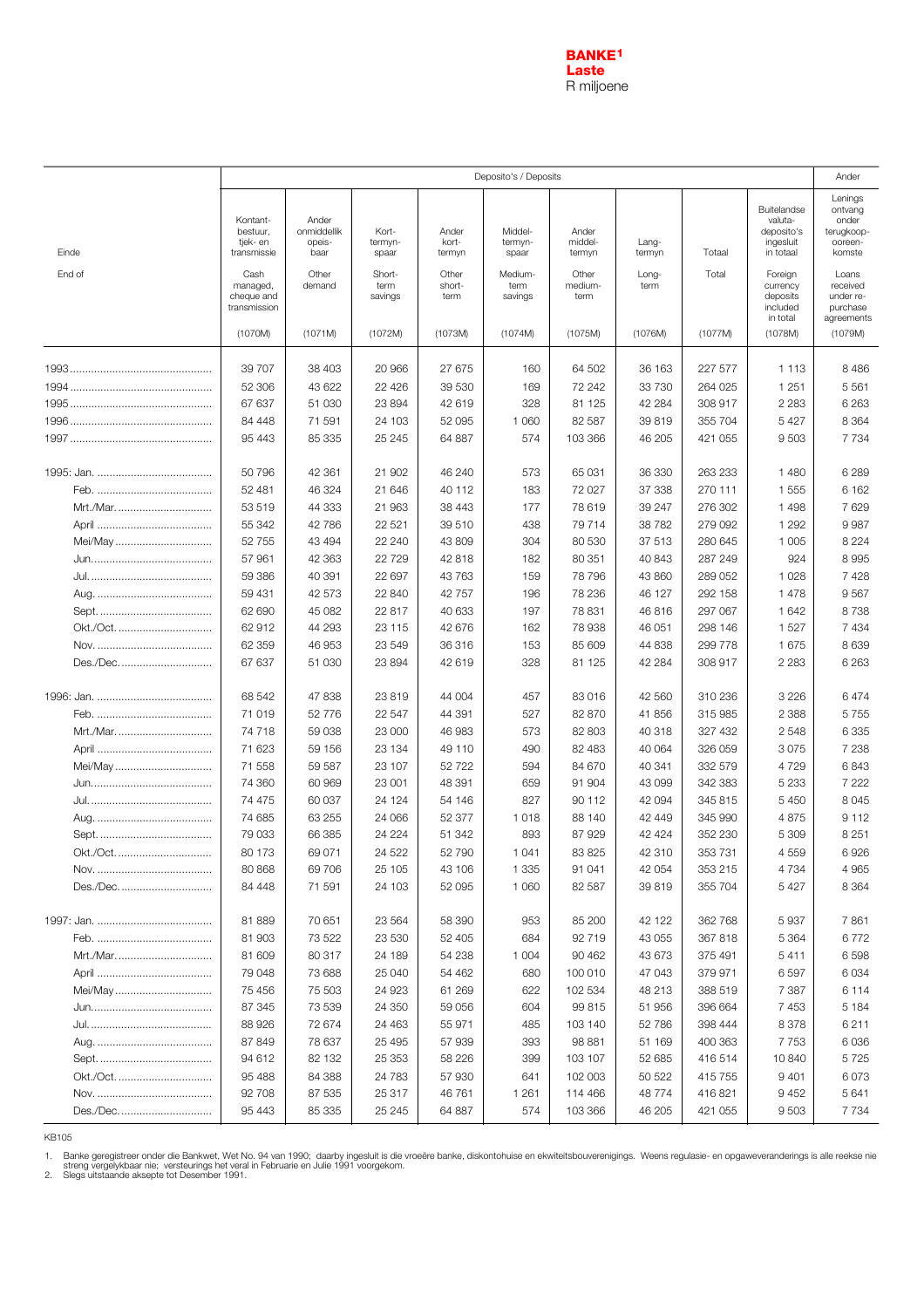<span id="page-6-0"></span>

|                                                                                    | verpligtings teenoor die publiek / Other liabilities to the public |                                      |                 |                  |                                                     |                                                                                   |                       | Kapitaal en ander verpligtings / Capital and other liabilities |                  |                                          |                    |
|------------------------------------------------------------------------------------|--------------------------------------------------------------------|--------------------------------------|-----------------|------------------|-----------------------------------------------------|-----------------------------------------------------------------------------------|-----------------------|----------------------------------------------------------------|------------------|------------------------------------------|--------------------|
| Buitelandse<br>finansiering<br>in Bank se<br>eie naam<br>deurgeleen<br>aan kliënte | Ander<br>buitelandse<br>lenings en<br>voorskotte                   | Ander<br>lenings<br>en<br>voorskotte | Ander           | Totaal           | Totale<br>verpligtinge<br>teenoor<br>die<br>publiek | Uitstaande<br>verpligtinge<br>t.b.v.<br>kliënte,<br>per contra <sup>2</sup>       | Ander<br>verpligtinge | Kapitaal<br>en<br>reserwes                                     | Totaal           | Totale<br>kapitaal<br>en<br>verpligtinge | Einde              |
| Foreign<br>finance in<br>Bank's own<br>name on-lent<br>to clients                  | Other<br>foreign<br>loans and<br>advances                          | Other loans<br>and<br>advances       | Other           | Total            | Total<br>liabilities<br>to the<br>public            | Outstanding<br>liabilities<br>on behalf<br>of clients,<br>per contra <sup>2</sup> | Other<br>liabilities  | Capital<br>and<br>reserves                                     | Total            | Total<br>capital<br>and<br>liabilities   | End of             |
| (1080M)                                                                            | (1081M)                                                            | (1082M)                              | (1083M)         | (1084M)          | (1085M)                                             | (1086M)                                                                           | (1087M)               | (1088M)                                                        | (1089M)          | (1090M)                                  |                    |
| 10 0 36                                                                            | 1 2 8 5                                                            | 7 5 3 6                              | 4 8 4 3         | 32 186           | 259 762                                             | 8514                                                                              | 7 7 3 8               | 18541                                                          | 34 793           | 294 555                                  | 1993               |
| 12 685                                                                             | 5 104                                                              | 12 4 15                              | 6018            | 41 783           | 305 807                                             | 7415                                                                              | 8 6 5 4               | 22 234                                                         | 38 303           | 344 111                                  | 1994               |
| 9698                                                                               | 13775                                                              | 10 228                               | 5 3 6 7         | 45 331           | 354 248                                             | 6048                                                                              | 10842                 | 27 557                                                         | 44 447           | 398 695                                  | 1995               |
| 8 1 0 6                                                                            | 24 217                                                             | 15707                                | 5 7 3 4         | 62 127           | 417831                                              | 6691                                                                              | 14 459                | 32 279                                                         | 53 4 28          | 471 259                                  | 1996               |
| 5942                                                                               | 20 011                                                             | 23 413                               | 5 1 7 7         | 62 276           | 483 332                                             | 6 137                                                                             | 20848                 | 39 240                                                         | 66 225           | 549 557                                  | 1997               |
| 12 627                                                                             | 5 1 5 5                                                            | 12 2 63                              | 6546            | 42 880           | 306 113                                             | 7496                                                                              | 9461                  | 22 530                                                         | 39 487           | 345 599                                  | 1995: Jan.         |
| 12914                                                                              | 5820                                                               | 10 170                               | 6537            | 41 603           | 311 714                                             | 7 2 4 6                                                                           | 9663                  | 23 756                                                         | 40 664           | 352 378                                  | Feb.               |
| 13 204                                                                             | 6977                                                               | 7 3 6 3                              | 6 1 2 2         | 41 296           | 317 598                                             | 7 2 2 1                                                                           | 10 357                | 24 8 89                                                        | 42 467           | 360 065                                  | Mrt./Mar.          |
| 13745                                                                              | 7 3 6 0                                                            | 11 307                               | 5781            | 48 179           | 327 270                                             | 6729                                                                              | 10 201                | 25 084                                                         | 42 014           | 369 285                                  | April              |
| 14 141                                                                             | 9509                                                               | 9 1 4 1                              | 7 1 6 2         | 48 177           | 328 822                                             | 7511                                                                              | 9623                  | 24 352                                                         | 41 487           | 370 308                                  | Mei/May            |
| 11823                                                                              | 9 2 0 7                                                            | 10 632                               | 6 1 7 5         | 46 831           | 334 080                                             | 7 0 2 0                                                                           | 9629                  | 24 282                                                         | 40 931           | 375 010                                  | Jun.               |
| 11 196                                                                             | 9643                                                               | 8 4 9 5                              | 5905            | 42 667           | 331 719                                             | 7 1 6 7                                                                           | 10 250                | 24 507                                                         | 41 924           | 373 643                                  | Jul.               |
| 10 398<br>9 2 5 8                                                                  | 11 094                                                             | 10894                                | 6 0 23          | 47 976           | 340 134<br>344 464                                  | 6 301<br>6 2 2 2                                                                  | 10 162<br>10 149      | 24 872<br>25 2 25                                              | 41 336           | 381 469<br>386 061                       | Aug.               |
| 9 1 5 9                                                                            | 11 246<br>11 084                                                   | 12 307<br>12 165                     | 5847<br>6926    | 47 397<br>46769  | 344 915                                             | 6 0 0 7                                                                           | 10 337                | 26 894                                                         | 41 597<br>43 238 | 388 153                                  | Sept.<br>Okt./Oct. |
| 8 4 6 9                                                                            | 11 474                                                             | 13 956                               | 6515            | 49 053           | 348 832                                             | 5754                                                                              | 11 176                | 26 833                                                         | 43764            | 392 595                                  | Nov.               |
| 9698                                                                               | 13775                                                              | 10 2 28                              | 5 3 6 7         | 45 331           | 354 248                                             | 6048                                                                              | 10842                 | 27 557                                                         | 44 447           | 398 695                                  | Des./Dec.          |
|                                                                                    |                                                                    |                                      |                 |                  |                                                     |                                                                                   |                       |                                                                |                  |                                          |                    |
| 8830                                                                               | 11 664                                                             | 12 4 64                              | 7 0 0 4         | 46 435           | 356 671                                             | 6969                                                                              | 10802                 | 27 777                                                         | 45 547           | 402 218                                  | 1996: Jan.         |
| 8962                                                                               | 10 165                                                             | 13 4 60                              | 7497            | 45 839           | 361 824                                             | 6565                                                                              | 12 085                | 27 980                                                         | 46 630           | 408 455                                  | Feb.               |
| 7793                                                                               | 10754                                                              | 10 335                               | 6425            | 41 642           | 369 074                                             | 5833                                                                              | 11 587                | 28 614                                                         | 46 034           | 415 108                                  | Mrt./Mar.          |
| 8 3 6 6                                                                            | 12721                                                              | 21 234                               | 7 1 5 4         | 56 713           | 382 772                                             | 5768                                                                              | 10754                 | 29 131                                                         | 45 653           | 428 425                                  | April              |
| 8953                                                                               | 13826                                                              | 16 038                               | 6 2 5 8         | 51 918           | 384 497                                             | 6737                                                                              | 11 4 16               | 29 036                                                         | 47 189           | 431 686                                  | Mei/May            |
| 6 3 2 4                                                                            | 14 275                                                             | 13 109                               | 6547            | 47 478           | 389 861                                             | 5 802                                                                             | 11 250                | 29 915                                                         | 46 967           | 436 828                                  | Jun.               |
| 6857                                                                               | 14 4 10                                                            | 15 049                               | 6570            | 50 931           | 396 746                                             | 6374                                                                              | 12 249                | 30 101                                                         | 48724            | 445 470                                  | Jul.               |
| 6 2 4 1<br>6792                                                                    | 15 366<br>14 357                                                   | 13928<br>15 0 98                     | 6488<br>6 1 2 7 | 51 135<br>50 625 | 397 125                                             | 6733<br>6785                                                                      | 14 120                | 30 544<br>30 616                                               | 51 398<br>50 889 | 448 523<br>453 745                       | Aug.               |
| 7 0 6 2                                                                            | 17511                                                              | 17 133                               | 5963            | 54 596           | 402 855<br>408 326                                  | 6554                                                                              | 13 4 8 8<br>14 269    | 31 299                                                         | 52 121           | 460 448                                  | Sept.<br>Okt./Oct. |
| 7797                                                                               | 21 883                                                             | 14 701                               | 5876            | 55 221           | 408 436                                             | 6 3 3 4                                                                           | 14 246                | 31 754                                                         | 52 333           | 460 769                                  | Nov.               |
| 8 10 6                                                                             | 24 217                                                             | 15707                                | 5 7 3 4         | 62 127           | 417831                                              | 6691                                                                              | 14 459                | 32 279                                                         | 53 4 28          | 471 259                                  | Des./Dec.          |
| 8942                                                                               | 24 007                                                             | 15 7 5 5                             | 5696            | 62 260           | 425 027                                             | 6799                                                                              | 15 611                | 33 382                                                         | 55 792           | 480 820                                  | 1997: Jan.         |
| 7571                                                                               | 25 850                                                             | 15 125                               | 7629            | 62 948           | 430 766                                             | 6640                                                                              | 16 003                | 33 746                                                         | 56 389           | 487 155                                  | Feb.               |
| 7 5 5 2                                                                            | 24 070                                                             | 19 596                               | 6621            | 64 437           | 439 928                                             | 6 2 8 2                                                                           | 16 636                | 35 619                                                         | 58 538           | 498 466                                  | Mrt./Mar.          |
| 6 5 0 9                                                                            | 25 006                                                             | 15 0 38                              | 6 2 4 4         | 58 831           | 438 802                                             | 5456                                                                              | 16314                 | 35 887                                                         | 57 656           | 496 458                                  | April              |
| 6516                                                                               | 22 297                                                             | 12 458                               | 5 0 7 9         | 52 463           | 440 983                                             | 5572                                                                              | 16424                 | 35 232                                                         | 57 228           | 498 211                                  | Mei/May            |
| 5 3 6 0                                                                            | 23 554                                                             | 11 388                               | 6 2 9 7         | 51 784           | 448 448                                             | 5 3 4 4                                                                           | 18 135                | 35 946                                                         | 59 4 25          | 507 873                                  | Jun.               |
| 6 102                                                                              | 21 968                                                             | 13 4 8 5                             | 5981            | 53 747           | 452 191                                             | 5807                                                                              | 18794                 | 35 838                                                         | 60 439           | 512 630                                  | Jul.               |
| 5 8 3 4                                                                            | 19 7 95                                                            | 14 831                               | 5 800           | 52 295           | 452 658                                             | 5811                                                                              | 18971                 | 36 099                                                         | 60 881           | 513 539                                  | Aug.               |
| 5 0 6 5                                                                            | 18 161                                                             | 19 603                               | 6745            | 55 299           | 471813                                              | 5 2 7 2                                                                           | 20 6 20               | 36 496                                                         | 62 388           | 534 201                                  | Sept.              |
| 5 3 9 8                                                                            | 20 062                                                             | 21 855                               | 7628            | 61 016           | 476 771                                             | 5 1 0 2                                                                           | 23 815                | 37 488                                                         | 66 405           | 543 177                                  | Okt./Oct.          |
| 6 1 4 9                                                                            | 18 614                                                             | 23 850                               | 6 2 7 7         | 60 531           | 477 352                                             | 6119                                                                              | 20 619                | 38 906                                                         | 65 644           | 542 996                                  | Nov.               |
| 5942                                                                               | 20 011                                                             | 23 413                               | 5 1 7 7         | 62 276           | 483 332                                             | 6 1 3 7                                                                           | 20 848                | 39 240                                                         | 66 225           | 549 557                                  | Des./Dec.          |

Banks registered under the Banks Act, Act No. 94 of 1990; it includes the former banks, discount houses and equity building societies. All series may not be strictly comparable due to changes in regula-<br>tions and returns; 1.

2.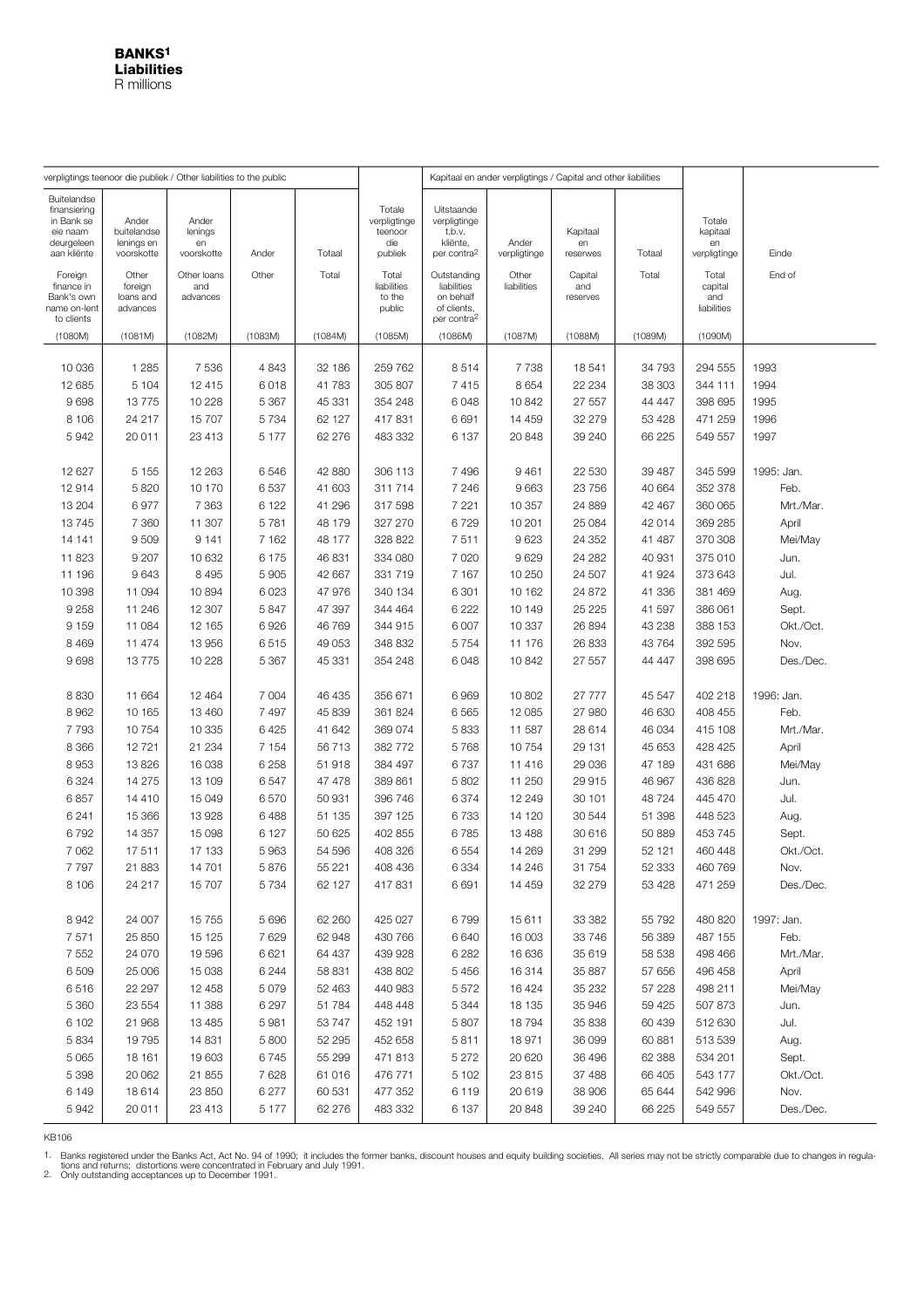<span id="page-7-0"></span>

|                  |                                        |                             | Sentralebankgeld en goud / Central bank money and gold |                  | Deposito's, lenings en voorskotte /                    |                                                                   |                                                           |                                                                                      |                        |                                 |                                                                |  |  |
|------------------|----------------------------------------|-----------------------------|--------------------------------------------------------|------------------|--------------------------------------------------------|-------------------------------------------------------------------|-----------------------------------------------------------|--------------------------------------------------------------------------------------|------------------------|---------------------------------|----------------------------------------------------------------|--|--|
| Einde            | Banknote<br>en<br>pasmunt              | Goudmunt<br>en<br>staafgoud | Deposito's<br>by die<br>Reserwe-<br>bank               | Totaal           | Bank-groep-<br>befondsing<br>inslui-<br>tende<br>VDS'e | Interbank<br>befondsing<br>inslui-<br>tende<br>VDS'e <sup>1</sup> | Lenings<br>kragtens<br>terugver-<br>koopoor-<br>eenkomste | Afbeta-<br>lingsde-<br>biteure,<br>opskortende<br>verkope en<br>huurtran-<br>saksies | Verband-<br>voorskotte | Krediet-<br>kaartde-<br>biteure | Wissels,<br>promesses<br>en aksepte<br>verdis-<br>konteer      |  |  |
| End of           | Banknotes<br>and<br>subsidiary<br>coin | Gold coin<br>and<br>bullion | Deposits<br>with the<br>Reserve<br>Bank                | Total            | Bank group<br>funding,<br>including<br>NCD's           | Inter-bank<br>funding,<br>including<br>NCD's <sup>1</sup>         | Loans<br>granted<br>under<br>resale<br>agreements         | Instalment<br>debtors,<br>suspensive<br>sales and<br>leases                          | Mortgage<br>advances   | Credit<br>card<br>debtors       | Bills,<br>promissory<br>notes and<br>acceptances<br>discounted |  |  |
|                  | (1100M)                                | (1101M)                     | (1102M)                                                | (1104M)          | (1105M)                                                | (1112M)                                                           | (1107M)                                                   | (1108M)                                                                              | (1109M)                | (1110M)                         | (1111M)                                                        |  |  |
| 1993             | 3 2 5 1                                | 53                          | 1513                                                   | 4817             | 4 0 3 3                                                | 8 1 7 8                                                           | 1899                                                      | 38 597                                                                               | 92 066                 | 3684                            | 15 0 20                                                        |  |  |
| 1994             | 4611                                   | 94                          | 1974                                                   | 6679             | 5470                                                   | 11 498                                                            | 2817                                                      | 46 073                                                                               | 110 191                | 4 8 4 2                         | 14 288                                                         |  |  |
| 1995             | 6022                                   | 88                          | 4 3 3 3                                                | 10 444           | 6853                                                   | 12 7 84                                                           | 2 0 8 1                                                   | 56 862                                                                               | 131 838                | 7 0 8 9                         | 14 0 29                                                        |  |  |
| 1996             | 6 1 2 1                                | 47                          | 5 5 6 5                                                | 11733            | 7429                                                   | 15 3 26                                                           | 5 4 8 5                                                   | 68 084                                                                               | 154 410                | 8935                            | 20 214                                                         |  |  |
| 1997             | 6856                                   | 71                          | 6639                                                   | 13566            | 5583                                                   | 28 7 29                                                           | 5678                                                      | 71 569                                                                               | 172 366                | 9655                            | 25 5 95                                                        |  |  |
| 1995: Jan        | 4 2 3 1                                | 93                          | 2 0 0 9                                                | 6 3 3 3          | 6678                                                   | 10 354                                                            | 3 2 2 0                                                   | 45 311                                                                               | 111 924                | 4 9 5 7                         | 12016                                                          |  |  |
| Feb.             | 3629                                   | 132                         | 2 1 1 2                                                | 5873             | 7 1 1 3                                                | 10 613                                                            | 3579                                                      | 46 205                                                                               | 113 852                | 5 0 36                          | 11 178                                                         |  |  |
| Mrt./Mar.        | 3561                                   | 160                         | 3984                                                   | 7705             | 7884                                                   | 10523                                                             | 3 1 8 5                                                   | 47 425                                                                               | 115 584                | 5 1 0 9                         | 11711                                                          |  |  |
| April            | 3 4 5 7                                | 148                         | 4 1 3 7                                                | 7742             | 8 1 3 7                                                | 9994                                                              | 5 4 4 9                                                   | 48 343                                                                               | 116 856                | 5 5 9 8                         | 13939                                                          |  |  |
| Mei/May          | 4 3 6 0                                | 128                         | 4 2 1 6                                                | 8704             | 4 8 5 5                                                | 12 676                                                            | 5 3 9 4                                                   | 49 389                                                                               | 118 477                | 5 6 28                          | 13 542                                                         |  |  |
| Jun.             | 3640                                   | 129                         | 4 4 8 1                                                | 8 2 5 0          | 4875                                                   | 13 179                                                            | 4 1 8 5                                                   | 50 571                                                                               | 120 199                | 5721                            | 13 069                                                         |  |  |
| Jul.             | 4 1 1 8                                | 130                         | 4 2 8 6                                                | 8534             | 5 2 2 5                                                | 11 140                                                            | 3 1 5 7                                                   | 51 628                                                                               | 121 627                | 5722                            | 13 2 35                                                        |  |  |
| Aug              | 4 1 2 1                                | 91                          | 4 1 6 2                                                | 8373             | 5584                                                   | 13 386                                                            | 2 9 6 1                                                   | 52 495                                                                               | 123 405                | 5785                            | 13 5 63                                                        |  |  |
| Sept.            | 3749                                   | 88                          | 4 2 5 5                                                | 8 0 9 3          | 5 6 3 6                                                | 11 997                                                            | 4589                                                      | 53 663                                                                               | 125 068                | 6066                            | 13732                                                          |  |  |
| Okt./Oct.        | 4876                                   | 103                         | 4 3 6 3                                                | 9 3 4 1          | 5806                                                   | 11 376                                                            | 4 1 6 5                                                   | 54 869                                                                               | 126 746                | 6 4 0 7                         | 13 4 33                                                        |  |  |
| Nov              | 4 8 3 4                                | 95                          | 4 3 2 2                                                | 9 2 5 1          | 5855                                                   | 13 380                                                            | 4856                                                      | 55 972                                                                               | 130 208                | 6 6 6 0                         | 13846                                                          |  |  |
| Des./Dec.        | 6022                                   | 88                          | 4 3 3 3                                                | 10 4 44          | 6853                                                   | 12784                                                             | 2 0 8 1                                                   | 56 862                                                                               | 131 838                | 7 0 8 9                         | 14 0 29                                                        |  |  |
| 1996: Jan        | 4714                                   | 84                          | 3692                                                   | 8 4 8 9          | 6069                                                   | 13 166                                                            | 3 1 5 3                                                   | 57 257                                                                               | 133 309                | 7 2 9 3                         | 14 5 54                                                        |  |  |
| Feb.             | 4 1 5 8                                | 83                          | 4 4 2 6                                                | 8667             | 5786                                                   | 14 188                                                            | 2 5 4 2                                                   | 58 047                                                                               | 135 356                | 7 3 8 8                         | 14 760                                                         |  |  |
| Mrt./Mar.        | 3573                                   | 89                          | 4 8 0 4                                                | 8467             | 5514                                                   | 14 621                                                            | 4 3 1 6                                                   | 59 159                                                                               | 137 332                | 7 4 9 9                         | 15884                                                          |  |  |
| April            | 4 609                                  | 94                          | 4 9 5 5                                                | 9658             | 8 3 8 4                                                | 14 053                                                            | 5 4 4 7                                                   | 59 423                                                                               | 138 946                | 7670                            | 15 956                                                         |  |  |
| Mei/May          | 3761                                   | 84                          | 5 1 6 6                                                | 9011             | 6987                                                   | 16 110                                                            | 5 4 0 6                                                   | 61 125                                                                               | 140 732                | 7773                            | 16933                                                          |  |  |
| Jun.             | 3534                                   | 60                          | 5 1 8 2                                                | 8777             | 5679                                                   | 16 481                                                            | 4 6 5 9                                                   | 62 331                                                                               | 142 565                | 7879                            | 18 8 65                                                        |  |  |
| Jul.             | 4 8 5 5                                | 59                          | 5472                                                   | 10 386           | 5 3 2 7                                                | 18 4 83                                                           | 4922                                                      | 63 237                                                                               | 144 932                | 8 0 21                          | 19722                                                          |  |  |
| Aug              | 3770                                   | 56                          | 5 3 7 9                                                | 9 2 0 5          | 5546                                                   | 18 545                                                            | 4 9 6 9                                                   | 64 074                                                                               | 147 124                | 7944                            | 19 977                                                         |  |  |
| Sept.            | 4533                                   | 53                          | 5 3 8 5                                                | 9970             | 6 196                                                  | 17 4 20                                                           | 4 3 8 9                                                   | 65 793                                                                               | 149 091                | 8 0 8 1                         | 19 172                                                         |  |  |
| Okt./Oct.        | 4 8 0 1                                | 43                          | 5 6 7 1                                                | 10515            | 6 0 7 7                                                | 16 705                                                            | 5 1 0 8                                                   | 66 613                                                                               | 150 969                | 8 2 7 4                         | 18 165                                                         |  |  |
| Nov<br>Des./Dec. | 4 2 8 3<br>6 1 2 1                     | 52<br>47                    | 6 0 5 0<br>5 5 6 5                                     | 10 385<br>11 733 | 5920<br>7429                                           | 15 5 24<br>15 3 26                                                | 4 9 8 4<br>5 4 8 5                                        | 67 832<br>68 084                                                                     | 152 905<br>154 410     | 8536<br>8935                    | 18 4 25<br>20214                                               |  |  |
|                  |                                        |                             |                                                        |                  |                                                        |                                                                   |                                                           |                                                                                      |                        |                                 |                                                                |  |  |
| 1997: Jan        | 4 3 8 6                                | 40                          | 4 8 5 3                                                | 9 2 7 9          | 7 242                                                  | 17636                                                             | 5 3 0 8                                                   | 68 4 68                                                                              | 155 923                | 9092                            | 20 844                                                         |  |  |
| Feb              | 3892                                   | 53                          | 5647                                                   | 9592             | 6757                                                   | 17 108                                                            | 4998                                                      | 68793                                                                                | 158 051                | 9043                            | 21 600                                                         |  |  |
| Mrt./Mar.        | 4 3 5 2                                | 47                          | 6 1 0 3                                                | 10 502           | 6 1 5 9                                                | 19735                                                             | 6 3 0 9                                                   | 69 140                                                                               | 159 966                | 9 0 64                          | 22 517                                                         |  |  |
| April            | 5448                                   | 53                          | 6 190                                                  | 11 691           | 4 3 5 8                                                | 20 399                                                            | 4 2 6 1                                                   | 69 703                                                                               | 161 299                | 9 2 6 9                         | 22 666                                                         |  |  |
| Mei/May          | 4597                                   | 49                          | 5815                                                   | 10461            | 4 4 0 7                                                | 21 148                                                            | 3923                                                      | 70 150                                                                               | 162 779                | 9372                            | 22 4 26                                                        |  |  |
| Jun.             | 5 0 68                                 | 52                          | 5 601                                                  | 10721            | 4772                                                   | 24 613                                                            | 1897                                                      | 70 149                                                                               | 164 096                | 8 6 6 6                         | 22 973                                                         |  |  |
| Jul.             | 5 2 9 3                                | 40                          | 6072                                                   | 11 405           | 4 3 4 1                                                | 23 571                                                            | 1 5 3 1                                                   | 69782                                                                                | 165 239                | 8760                            | 22 644                                                         |  |  |
| Aug              | 4 104                                  | 39                          | 6 0 0 5                                                | 10 148           | 5 2 2 0                                                | 22 173                                                            | 3592                                                      | 70 255                                                                               | 166 785                | 8804                            | 25 373                                                         |  |  |
| Sept.            | 5488                                   | 60                          | 6488                                                   | 12 0 36          | 4919                                                   | 29 335                                                            | 3 1 4 1                                                   | 70 524                                                                               | 168 112                | 8973                            | 26 139                                                         |  |  |
| Okt./Oct.        | 4708                                   | 27                          | 6532                                                   | 11 267           | 4813                                                   | 25 077                                                            | 4 8 6 6                                                   | 71 407                                                                               | 169 510                | 9 2 0 6                         | 26 261                                                         |  |  |
| Nov              | 4 4 2 3                                | 21                          | 6776                                                   | 11 221           | 5 3 2 1                                                | 23 447                                                            | 4 8 4 5                                                   | 71710                                                                                | 171 173                | 9 3 0 9                         | 26 189                                                         |  |  |
| Des./Dec.        | 6856                                   | 71                          | 6639                                                   | 13 566           | 5 5 8 3                                                | 28729                                                             | 5678                                                      | 71 569                                                                               | 172 366                | 9655                            | 25 5 95                                                        |  |  |

1. Insluitend onmiddellik opeisbare lenings aan voormalige diskontohuise.<br>2. Insluitende buitelandse finansiering in bank se eie naam deurgeleen aan kliënte.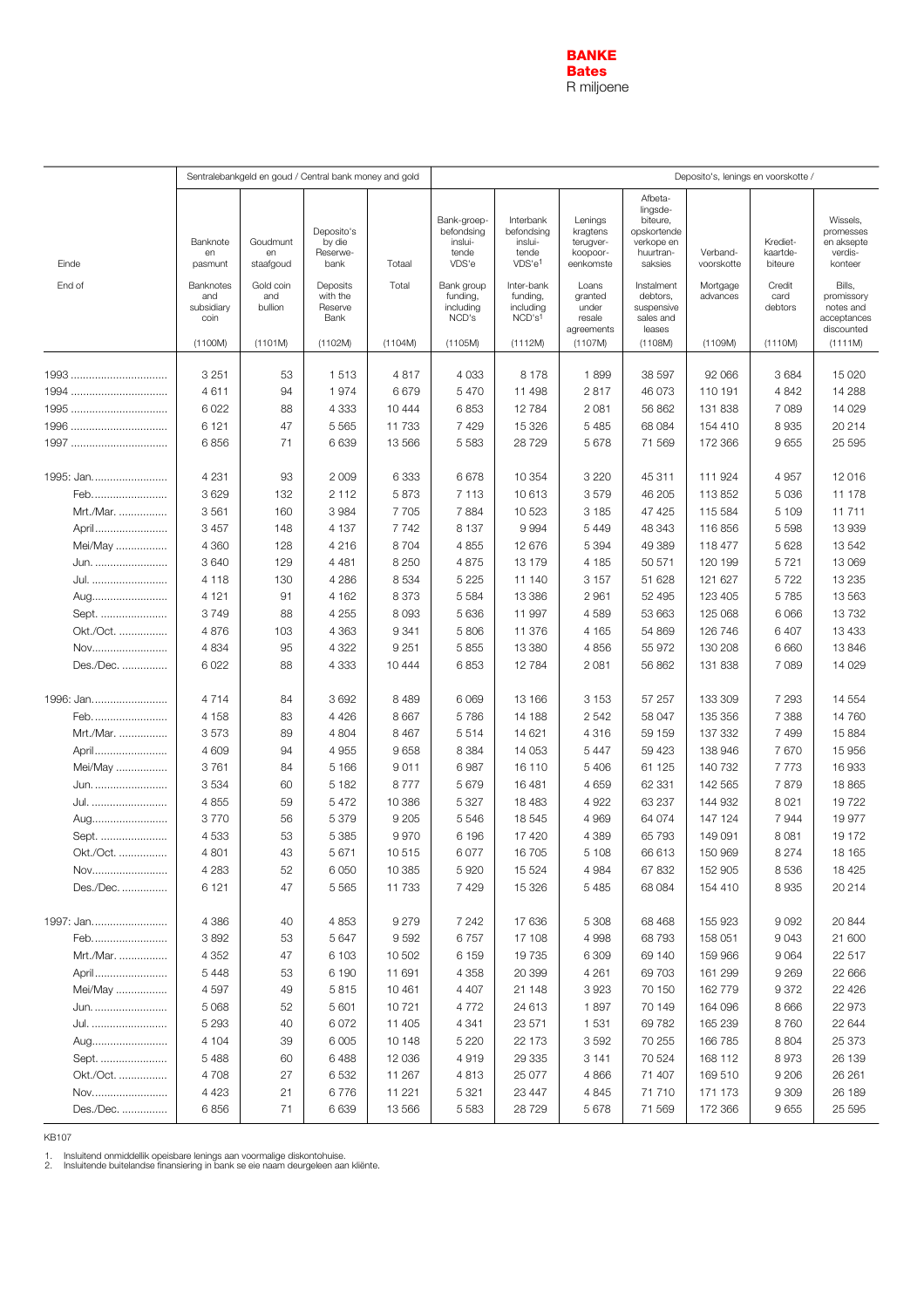<span id="page-8-0"></span>

| Rentedraende sekuriteite<br>Oor-<br>Min:<br><b>Buitelandse</b><br>Interest bearing securities<br>valuta-<br>Aflosbare<br>trekkings<br>Spesifieke<br>Min:<br>voorkeur-<br>Spesifieke<br>lenings en<br>Vaste<br>Ander<br>Totale<br>en<br>voor-<br>Staatseffekte<br>Ander<br>Aandele<br>-voorskotte <sup>2</sup><br>aandele<br>lenings<br>sienings<br>Totaal<br>voorsienings<br>Totaal<br>bates<br>bates<br>bates<br>Government<br>Other<br>Shares<br>Total<br>Fixed<br>Other<br>Foreign<br>Redeem-<br>Overdrafts<br>Less:<br>Total<br>Less:<br>Total<br>currency<br>able prefer-<br>and<br>Specific<br>stock<br>Specific<br>assets<br>assets<br>assets<br>loans and<br>ence shares<br>loans<br>provisions<br>provisions<br>advances <sup>2</sup><br>(1120M)<br>(1121M)<br>(1122M)<br>(1123M)<br>(1124M)<br>(1125M)<br>(1126M)<br>(1127M)<br>(1128M)<br>(1129M)<br>(1130M)<br>(1131M)<br>(1132M)<br>10 865<br>3 4 5 6<br>72 982<br>5046<br>245 734<br>14 379<br>3 3 2 5<br>2 3 9 5<br>20 080<br>7 5 4 3<br>16 381<br>294 555<br>19<br>1994<br>16 058<br>3854<br>79 553<br>5588<br>289 056<br>14 317<br>4522<br>5840<br>28<br>24 652<br>7958<br>15 766<br>344 111<br>11977<br>4 8 3 2<br>90 883<br>5921<br>333 308<br>18 0 28<br>5898<br>6671<br>30<br>30 567<br>9467<br>14 908<br>398 695<br>1995<br>16 272<br>5867<br>103 234<br>6 3 4 8<br>398 908<br>4 8 2 5<br>8 0 5 3<br>34<br>28 3 20<br>22 215<br>471 259<br>1996<br>15 4 7 5<br>10 084<br>54<br>1997<br>17722<br>7546<br>133 668<br>7 2 8 3<br>470 829<br>16 982<br>5626<br>9712<br>32 267<br>10754<br>22 142<br>549 557<br>3994<br>82 280<br>29<br>7985<br>345 599<br>15 29 6<br>5 6 5 7<br>290 373<br>14 783<br>4 8 6 8<br>5738<br>25 360<br>15 548<br>15 827<br>30<br>352 378<br>4 1 3 8<br>83 475<br>5755<br>295 261<br>14 659<br>5764<br>5860<br>26 253<br>8011<br>16979<br>84 284<br>16 665<br>4 1 4 7<br>5746<br>300 772<br>5 0 0 3<br>5915<br>30<br>26 042<br>8 1 5 7<br>17 390<br>360 065<br>15 154<br>17 703<br>85 25 2<br>309 712<br>5845<br>36<br>369 285<br>4 2 6 5<br>5825<br>15 278<br>5568<br>26 654<br>8 1 6 1<br>17016<br>17878<br>309 748<br>33<br>370 308<br>4 2 4 3<br>83 4 45<br>5779<br>15 629<br>5017<br>5960<br>26 573<br>8 2 3 4<br>17 049 |            |
|---------------------------------------------------------------------------------------------------------------------------------------------------------------------------------------------------------------------------------------------------------------------------------------------------------------------------------------------------------------------------------------------------------------------------------------------------------------------------------------------------------------------------------------------------------------------------------------------------------------------------------------------------------------------------------------------------------------------------------------------------------------------------------------------------------------------------------------------------------------------------------------------------------------------------------------------------------------------------------------------------------------------------------------------------------------------------------------------------------------------------------------------------------------------------------------------------------------------------------------------------------------------------------------------------------------------------------------------------------------------------------------------------------------------------------------------------------------------------------------------------------------------------------------------------------------------------------------------------------------------------------------------------------------------------------------------------------------------------------------------------------------------------------------------------------------------------------------------------------------------------------------------------------------------------------------------------------------------------------------------------------------------------------------------------------------------------------------------------------------------------------------------------------------------------------------------------------------------------|------------|
|                                                                                                                                                                                                                                                                                                                                                                                                                                                                                                                                                                                                                                                                                                                                                                                                                                                                                                                                                                                                                                                                                                                                                                                                                                                                                                                                                                                                                                                                                                                                                                                                                                                                                                                                                                                                                                                                                                                                                                                                                                                                                                                                                                                                                           |            |
|                                                                                                                                                                                                                                                                                                                                                                                                                                                                                                                                                                                                                                                                                                                                                                                                                                                                                                                                                                                                                                                                                                                                                                                                                                                                                                                                                                                                                                                                                                                                                                                                                                                                                                                                                                                                                                                                                                                                                                                                                                                                                                                                                                                                                           | Einde      |
|                                                                                                                                                                                                                                                                                                                                                                                                                                                                                                                                                                                                                                                                                                                                                                                                                                                                                                                                                                                                                                                                                                                                                                                                                                                                                                                                                                                                                                                                                                                                                                                                                                                                                                                                                                                                                                                                                                                                                                                                                                                                                                                                                                                                                           | End of     |
|                                                                                                                                                                                                                                                                                                                                                                                                                                                                                                                                                                                                                                                                                                                                                                                                                                                                                                                                                                                                                                                                                                                                                                                                                                                                                                                                                                                                                                                                                                                                                                                                                                                                                                                                                                                                                                                                                                                                                                                                                                                                                                                                                                                                                           |            |
|                                                                                                                                                                                                                                                                                                                                                                                                                                                                                                                                                                                                                                                                                                                                                                                                                                                                                                                                                                                                                                                                                                                                                                                                                                                                                                                                                                                                                                                                                                                                                                                                                                                                                                                                                                                                                                                                                                                                                                                                                                                                                                                                                                                                                           | 1993       |
|                                                                                                                                                                                                                                                                                                                                                                                                                                                                                                                                                                                                                                                                                                                                                                                                                                                                                                                                                                                                                                                                                                                                                                                                                                                                                                                                                                                                                                                                                                                                                                                                                                                                                                                                                                                                                                                                                                                                                                                                                                                                                                                                                                                                                           |            |
|                                                                                                                                                                                                                                                                                                                                                                                                                                                                                                                                                                                                                                                                                                                                                                                                                                                                                                                                                                                                                                                                                                                                                                                                                                                                                                                                                                                                                                                                                                                                                                                                                                                                                                                                                                                                                                                                                                                                                                                                                                                                                                                                                                                                                           |            |
|                                                                                                                                                                                                                                                                                                                                                                                                                                                                                                                                                                                                                                                                                                                                                                                                                                                                                                                                                                                                                                                                                                                                                                                                                                                                                                                                                                                                                                                                                                                                                                                                                                                                                                                                                                                                                                                                                                                                                                                                                                                                                                                                                                                                                           |            |
|                                                                                                                                                                                                                                                                                                                                                                                                                                                                                                                                                                                                                                                                                                                                                                                                                                                                                                                                                                                                                                                                                                                                                                                                                                                                                                                                                                                                                                                                                                                                                                                                                                                                                                                                                                                                                                                                                                                                                                                                                                                                                                                                                                                                                           |            |
|                                                                                                                                                                                                                                                                                                                                                                                                                                                                                                                                                                                                                                                                                                                                                                                                                                                                                                                                                                                                                                                                                                                                                                                                                                                                                                                                                                                                                                                                                                                                                                                                                                                                                                                                                                                                                                                                                                                                                                                                                                                                                                                                                                                                                           |            |
|                                                                                                                                                                                                                                                                                                                                                                                                                                                                                                                                                                                                                                                                                                                                                                                                                                                                                                                                                                                                                                                                                                                                                                                                                                                                                                                                                                                                                                                                                                                                                                                                                                                                                                                                                                                                                                                                                                                                                                                                                                                                                                                                                                                                                           | 1995: Jan. |
|                                                                                                                                                                                                                                                                                                                                                                                                                                                                                                                                                                                                                                                                                                                                                                                                                                                                                                                                                                                                                                                                                                                                                                                                                                                                                                                                                                                                                                                                                                                                                                                                                                                                                                                                                                                                                                                                                                                                                                                                                                                                                                                                                                                                                           | Feb.       |
|                                                                                                                                                                                                                                                                                                                                                                                                                                                                                                                                                                                                                                                                                                                                                                                                                                                                                                                                                                                                                                                                                                                                                                                                                                                                                                                                                                                                                                                                                                                                                                                                                                                                                                                                                                                                                                                                                                                                                                                                                                                                                                                                                                                                                           | Mrt./Mar.  |
|                                                                                                                                                                                                                                                                                                                                                                                                                                                                                                                                                                                                                                                                                                                                                                                                                                                                                                                                                                                                                                                                                                                                                                                                                                                                                                                                                                                                                                                                                                                                                                                                                                                                                                                                                                                                                                                                                                                                                                                                                                                                                                                                                                                                                           | April      |
|                                                                                                                                                                                                                                                                                                                                                                                                                                                                                                                                                                                                                                                                                                                                                                                                                                                                                                                                                                                                                                                                                                                                                                                                                                                                                                                                                                                                                                                                                                                                                                                                                                                                                                                                                                                                                                                                                                                                                                                                                                                                                                                                                                                                                           | Mei/May    |
| 85 799<br>27 573<br>375 010<br>16 247<br>4 3 0 1<br>5953<br>312 195<br>15 5 29<br>5686<br>6 3 9 4<br>36<br>8 3 4 7<br>18 645                                                                                                                                                                                                                                                                                                                                                                                                                                                                                                                                                                                                                                                                                                                                                                                                                                                                                                                                                                                                                                                                                                                                                                                                                                                                                                                                                                                                                                                                                                                                                                                                                                                                                                                                                                                                                                                                                                                                                                                                                                                                                              | Jun.       |
| 87 357<br>5989<br>5616<br>6551<br>35<br>28 312<br>17 219<br>373 643<br>13 557<br>4514<br>311 173<br>16 180<br>8 4 0 5                                                                                                                                                                                                                                                                                                                                                                                                                                                                                                                                                                                                                                                                                                                                                                                                                                                                                                                                                                                                                                                                                                                                                                                                                                                                                                                                                                                                                                                                                                                                                                                                                                                                                                                                                                                                                                                                                                                                                                                                                                                                                                     | Jul.       |
| 88 284<br>5971<br>6645<br>35<br>381 469<br>13 1 4 3<br>4 4 8 4<br>317 120<br>18 198<br>6791<br>31 600<br>8552<br>15 824                                                                                                                                                                                                                                                                                                                                                                                                                                                                                                                                                                                                                                                                                                                                                                                                                                                                                                                                                                                                                                                                                                                                                                                                                                                                                                                                                                                                                                                                                                                                                                                                                                                                                                                                                                                                                                                                                                                                                                                                                                                                                                   | Aug.       |
| 6582<br>29<br>31 505<br>13 037<br>4519<br>90 339<br>5840<br>322 807<br>19 083<br>5869<br>8914<br>14742<br>386 061                                                                                                                                                                                                                                                                                                                                                                                                                                                                                                                                                                                                                                                                                                                                                                                                                                                                                                                                                                                                                                                                                                                                                                                                                                                                                                                                                                                                                                                                                                                                                                                                                                                                                                                                                                                                                                                                                                                                                                                                                                                                                                         | Sept.      |
| 12 3 9 7<br>89 248<br>5929<br>323 069<br>18 2 26<br>5978<br>6801<br>35<br>30 971<br>388 153<br>4 5 5 0<br>8919<br>15852                                                                                                                                                                                                                                                                                                                                                                                                                                                                                                                                                                                                                                                                                                                                                                                                                                                                                                                                                                                                                                                                                                                                                                                                                                                                                                                                                                                                                                                                                                                                                                                                                                                                                                                                                                                                                                                                                                                                                                                                                                                                                                   | Okt./Oct.  |
| 87 795<br>328 876<br>6 2 8 5<br>6731<br>32<br>16 096<br>392 595<br>11 407<br>4794<br>5896<br>16 321<br>29 30 6<br>9 0 6 7                                                                                                                                                                                                                                                                                                                                                                                                                                                                                                                                                                                                                                                                                                                                                                                                                                                                                                                                                                                                                                                                                                                                                                                                                                                                                                                                                                                                                                                                                                                                                                                                                                                                                                                                                                                                                                                                                                                                                                                                                                                                                                 | Nov.       |
| 6671<br>11 977<br>4 8 3 2<br>90 883<br>5921<br>333 308<br>18028<br>5898<br>30<br>30 567<br>9467<br>14 908<br>398 695                                                                                                                                                                                                                                                                                                                                                                                                                                                                                                                                                                                                                                                                                                                                                                                                                                                                                                                                                                                                                                                                                                                                                                                                                                                                                                                                                                                                                                                                                                                                                                                                                                                                                                                                                                                                                                                                                                                                                                                                                                                                                                      | Des./Dec.  |
| 5994<br>336 875<br>18 342<br>7 0 0 4<br>28<br>402 218<br>11 924<br>4546<br>91 598<br>5947<br>31 265<br>9 4 5 7<br>16 132                                                                                                                                                                                                                                                                                                                                                                                                                                                                                                                                                                                                                                                                                                                                                                                                                                                                                                                                                                                                                                                                                                                                                                                                                                                                                                                                                                                                                                                                                                                                                                                                                                                                                                                                                                                                                                                                                                                                                                                                                                                                                                  | 1996: Jan. |
| 7 210<br>29778<br>408 455<br>12 647<br>4 4 3 5<br>93 942<br>6010<br>343 083<br>17 188<br>5413<br>32<br>9480<br>17 446                                                                                                                                                                                                                                                                                                                                                                                                                                                                                                                                                                                                                                                                                                                                                                                                                                                                                                                                                                                                                                                                                                                                                                                                                                                                                                                                                                                                                                                                                                                                                                                                                                                                                                                                                                                                                                                                                                                                                                                                                                                                                                     | Feb.       |
| 11 508<br>96 125<br>6 0 8 0<br>350 819<br>17 262<br>5 4 21<br>7 901<br>24<br>9673<br>415 108<br>4941<br>30 560<br>15 591                                                                                                                                                                                                                                                                                                                                                                                                                                                                                                                                                                                                                                                                                                                                                                                                                                                                                                                                                                                                                                                                                                                                                                                                                                                                                                                                                                                                                                                                                                                                                                                                                                                                                                                                                                                                                                                                                                                                                                                                                                                                                                  | Mrt./Mar.  |
| 14 065<br>96 411<br>6 3 4 2<br>358 968<br>7769<br>32<br>9517<br>428 425<br>4956<br>18769<br>5 4 0 2<br>31 908<br>18 374                                                                                                                                                                                                                                                                                                                                                                                                                                                                                                                                                                                                                                                                                                                                                                                                                                                                                                                                                                                                                                                                                                                                                                                                                                                                                                                                                                                                                                                                                                                                                                                                                                                                                                                                                                                                                                                                                                                                                                                                                                                                                                   | April      |
| 16 284<br>365 964<br>15 257<br>7837<br>24<br>431 686<br>5036<br>95 853<br>6272<br>5 1 1 3<br>28 184<br>9585<br>18 942                                                                                                                                                                                                                                                                                                                                                                                                                                                                                                                                                                                                                                                                                                                                                                                                                                                                                                                                                                                                                                                                                                                                                                                                                                                                                                                                                                                                                                                                                                                                                                                                                                                                                                                                                                                                                                                                                                                                                                                                                                                                                                     | Mei/May    |
| 13 5 35<br>5 0 7 7<br>99 101<br>6310<br>369 861<br>7579<br>43<br>9740<br>18 294<br>436 828<br>16 161<br>6460<br>30 157                                                                                                                                                                                                                                                                                                                                                                                                                                                                                                                                                                                                                                                                                                                                                                                                                                                                                                                                                                                                                                                                                                                                                                                                                                                                                                                                                                                                                                                                                                                                                                                                                                                                                                                                                                                                                                                                                                                                                                                                                                                                                                    | Jun.       |
| 13 800<br>6363<br>23<br>29 273<br>445 470<br>5 0 0 4<br>100 700<br>377 786<br>16794<br>4947<br>7556<br>9799<br>18 2 26                                                                                                                                                                                                                                                                                                                                                                                                                                                                                                                                                                                                                                                                                                                                                                                                                                                                                                                                                                                                                                                                                                                                                                                                                                                                                                                                                                                                                                                                                                                                                                                                                                                                                                                                                                                                                                                                                                                                                                                                                                                                                                    | Jul.       |
| 13 2 8 9<br>5 1 3 6<br>99 918<br>6412<br>380 109<br>16948<br>4997<br>7751<br>41<br>29 655<br>9876<br>19678<br>448 523                                                                                                                                                                                                                                                                                                                                                                                                                                                                                                                                                                                                                                                                                                                                                                                                                                                                                                                                                                                                                                                                                                                                                                                                                                                                                                                                                                                                                                                                                                                                                                                                                                                                                                                                                                                                                                                                                                                                                                                                                                                                                                     | Aug.       |
| 5 2 7 9<br>102 219<br>6 3 8 9<br>383 376<br>17870<br>5 1 9 8<br>8 1 8 7<br>42<br>31 214<br>9884<br>12 124<br>19 301<br>453 745                                                                                                                                                                                                                                                                                                                                                                                                                                                                                                                                                                                                                                                                                                                                                                                                                                                                                                                                                                                                                                                                                                                                                                                                                                                                                                                                                                                                                                                                                                                                                                                                                                                                                                                                                                                                                                                                                                                                                                                                                                                                                            | Sept.      |
| 5 3 9 0<br>6 3 6 9<br>390 434<br>8 3 0 5<br>37<br>13872<br>105 629<br>17577<br>4 2 8 8<br>30 134<br>9872<br>19 4 93<br>460 448                                                                                                                                                                                                                                                                                                                                                                                                                                                                                                                                                                                                                                                                                                                                                                                                                                                                                                                                                                                                                                                                                                                                                                                                                                                                                                                                                                                                                                                                                                                                                                                                                                                                                                                                                                                                                                                                                                                                                                                                                                                                                            | Okt./Oct.  |
| 102 400<br>16 2 20<br>5702<br>6 2 6 9<br>392 180<br>15 242<br>4 4 5 1<br>8 0 8 0<br>37<br>27 736<br>9 9 6 0<br>20 508<br>460 769                                                                                                                                                                                                                                                                                                                                                                                                                                                                                                                                                                                                                                                                                                                                                                                                                                                                                                                                                                                                                                                                                                                                                                                                                                                                                                                                                                                                                                                                                                                                                                                                                                                                                                                                                                                                                                                                                                                                                                                                                                                                                          | Nov.       |
| 16 27 2<br>5867<br>103 234<br>6348<br>398 908<br>15 4 7 5<br>4825<br>8 0 5 3<br>34<br>28 3 20<br>10 084<br>22 215<br>471 259                                                                                                                                                                                                                                                                                                                                                                                                                                                                                                                                                                                                                                                                                                                                                                                                                                                                                                                                                                                                                                                                                                                                                                                                                                                                                                                                                                                                                                                                                                                                                                                                                                                                                                                                                                                                                                                                                                                                                                                                                                                                                              | Des./Dec.  |
| 17 524<br>5 900<br>106 595<br>6388<br>408 145<br>17 199<br>4741<br>9647<br>36<br>31 551<br>10 117<br>480 820<br>21 728                                                                                                                                                                                                                                                                                                                                                                                                                                                                                                                                                                                                                                                                                                                                                                                                                                                                                                                                                                                                                                                                                                                                                                                                                                                                                                                                                                                                                                                                                                                                                                                                                                                                                                                                                                                                                                                                                                                                                                                                                                                                                                    | 1997: Jan. |
| 15915<br>111 370<br>6410<br>9722<br>487 155<br>5911<br>413 135<br>16 5 28<br>4 4 3 3<br>35<br>30 648<br>10 061<br>23719                                                                                                                                                                                                                                                                                                                                                                                                                                                                                                                                                                                                                                                                                                                                                                                                                                                                                                                                                                                                                                                                                                                                                                                                                                                                                                                                                                                                                                                                                                                                                                                                                                                                                                                                                                                                                                                                                                                                                                                                                                                                                                   | Feb.       |
| 15 265<br>113 677<br>498 466<br>5924<br>6502<br>421 253<br>17968<br>4592<br>9784<br>36<br>32 309<br>10 113<br>24 288                                                                                                                                                                                                                                                                                                                                                                                                                                                                                                                                                                                                                                                                                                                                                                                                                                                                                                                                                                                                                                                                                                                                                                                                                                                                                                                                                                                                                                                                                                                                                                                                                                                                                                                                                                                                                                                                                                                                                                                                                                                                                                      | Mrt./Mar.  |
| 496 458<br>13 3 84<br>5719<br>116 153<br>6779<br>420 431<br>18 0 82<br>4 1 6 4<br>9379<br>36<br>31 589<br>10 165<br>22 582                                                                                                                                                                                                                                                                                                                                                                                                                                                                                                                                                                                                                                                                                                                                                                                                                                                                                                                                                                                                                                                                                                                                                                                                                                                                                                                                                                                                                                                                                                                                                                                                                                                                                                                                                                                                                                                                                                                                                                                                                                                                                                | April      |
| 13 4 4 9<br>117 373<br>424 392<br>9 4 3 3<br>498 211<br>6029<br>6662<br>18 107<br>4 607<br>37<br>32 111<br>10 159<br>21 088                                                                                                                                                                                                                                                                                                                                                                                                                                                                                                                                                                                                                                                                                                                                                                                                                                                                                                                                                                                                                                                                                                                                                                                                                                                                                                                                                                                                                                                                                                                                                                                                                                                                                                                                                                                                                                                                                                                                                                                                                                                                                               | Mei/May    |
| 12 358<br>121 898<br>430 558<br>507 873<br>6 1 1 9<br>6983<br>17641<br>4978<br>9929<br>37<br>32 510<br>10 198<br>23 8 85                                                                                                                                                                                                                                                                                                                                                                                                                                                                                                                                                                                                                                                                                                                                                                                                                                                                                                                                                                                                                                                                                                                                                                                                                                                                                                                                                                                                                                                                                                                                                                                                                                                                                                                                                                                                                                                                                                                                                                                                                                                                                                  | Jun.       |
| 15 200<br>433 848<br>9557<br>512 630<br>6462<br>123 426<br>7 108<br>19728<br>4649<br>52<br>33 882<br>10 256<br>23 240                                                                                                                                                                                                                                                                                                                                                                                                                                                                                                                                                                                                                                                                                                                                                                                                                                                                                                                                                                                                                                                                                                                                                                                                                                                                                                                                                                                                                                                                                                                                                                                                                                                                                                                                                                                                                                                                                                                                                                                                                                                                                                     | Jul.       |
| 14 346<br>124 220<br>440 356<br>5 0 0 2<br>9515<br>30 622<br>10 269<br>22 144<br>513 539<br>6749<br>7 160<br>16 155<br>50                                                                                                                                                                                                                                                                                                                                                                                                                                                                                                                                                                                                                                                                                                                                                                                                                                                                                                                                                                                                                                                                                                                                                                                                                                                                                                                                                                                                                                                                                                                                                                                                                                                                                                                                                                                                                                                                                                                                                                                                                                                                                                 | Aug.       |
| 128 608<br>454 993<br>32 1 26<br>10 398<br>534 201<br>15 4 36<br>6763<br>6958<br>17 324<br>5 3 7 9<br>9476<br>53<br>24 648                                                                                                                                                                                                                                                                                                                                                                                                                                                                                                                                                                                                                                                                                                                                                                                                                                                                                                                                                                                                                                                                                                                                                                                                                                                                                                                                                                                                                                                                                                                                                                                                                                                                                                                                                                                                                                                                                                                                                                                                                                                                                                | Sept.      |
| 19 137<br>129 664<br>6980<br>459 749<br>18 019<br>6 20 6<br>9540<br>33 713<br>10 340<br>28 108<br>543 177<br>6787<br>53                                                                                                                                                                                                                                                                                                                                                                                                                                                                                                                                                                                                                                                                                                                                                                                                                                                                                                                                                                                                                                                                                                                                                                                                                                                                                                                                                                                                                                                                                                                                                                                                                                                                                                                                                                                                                                                                                                                                                                                                                                                                                                   | Okt./Oct.  |
| 20 549<br>7443<br>130 826<br>7 1 6 7<br>463 645<br>17928<br>5 608<br>9916<br>53<br>33 399<br>10 658<br>24 072<br>542 996                                                                                                                                                                                                                                                                                                                                                                                                                                                                                                                                                                                                                                                                                                                                                                                                                                                                                                                                                                                                                                                                                                                                                                                                                                                                                                                                                                                                                                                                                                                                                                                                                                                                                                                                                                                                                                                                                                                                                                                                                                                                                                  | Nov.       |
| 17722<br>133 668<br>16 982<br>5 6 2 6<br>32 267<br>549 557<br>7546<br>7 2 8 3<br>470 829<br>9712<br>54<br>10754<br>22 142                                                                                                                                                                                                                                                                                                                                                                                                                                                                                                                                                                                                                                                                                                                                                                                                                                                                                                                                                                                                                                                                                                                                                                                                                                                                                                                                                                                                                                                                                                                                                                                                                                                                                                                                                                                                                                                                                                                                                                                                                                                                                                 | Des./Dec.  |

1. Including call loans to former discount houses.<br>2. Including foreign financing in bank's own name on-lent to clients.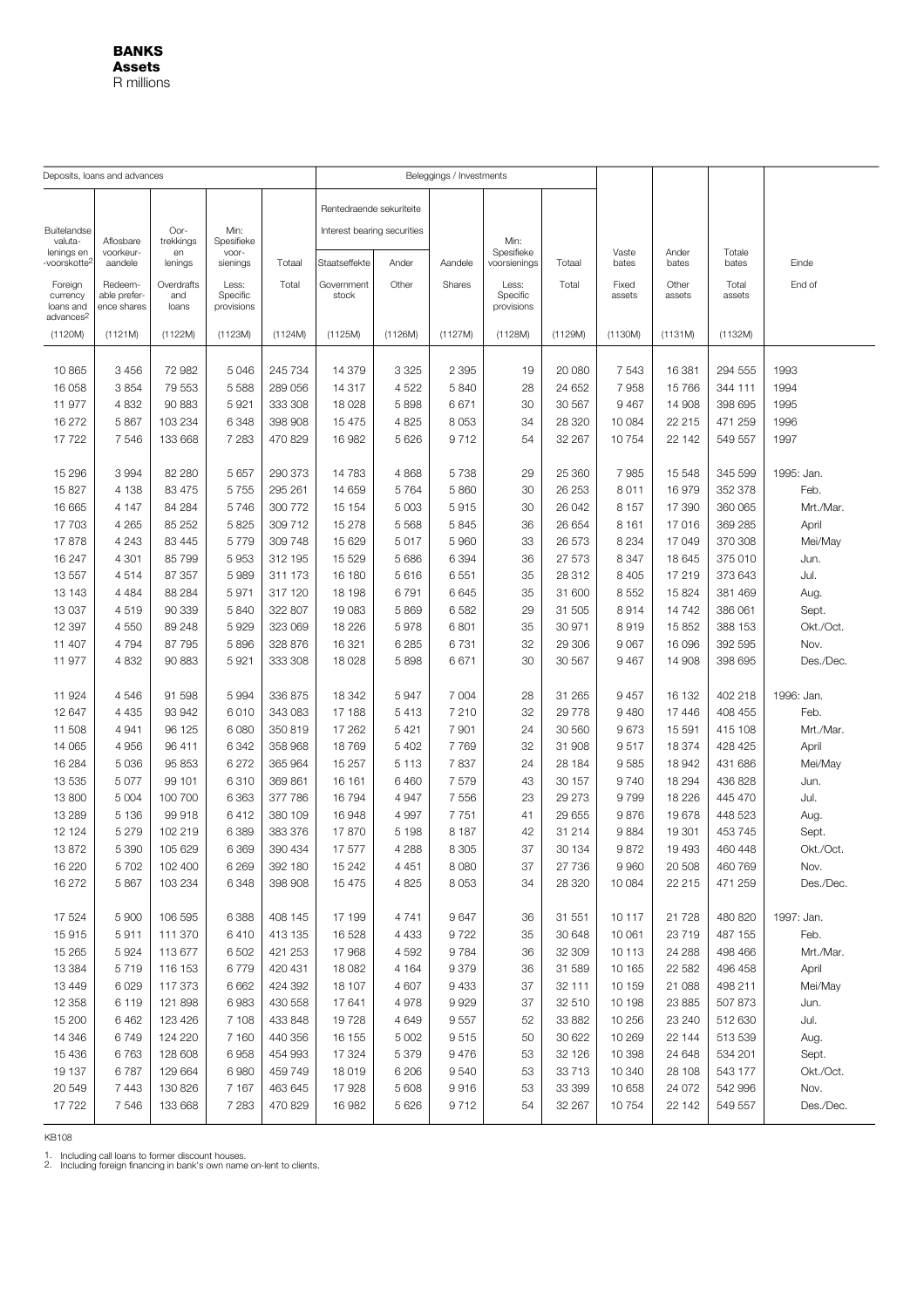<span id="page-9-0"></span>

|                                             |                                               |                                                 |                                   |                                                | Nie-inwoners<br>Non-residents                                     |                                               |                                                  |                                                            |                                                     |                                                 |                                                     |                                                          |                                                 |                                                    |
|---------------------------------------------|-----------------------------------------------|-------------------------------------------------|-----------------------------------|------------------------------------------------|-------------------------------------------------------------------|-----------------------------------------------|--------------------------------------------------|------------------------------------------------------------|-----------------------------------------------------|-------------------------------------------------|-----------------------------------------------------|----------------------------------------------------------|-------------------------------------------------|----------------------------------------------------|
| Einde                                       | Bank-groep<br>deposito's                      | Interbank<br>deposito's                         | Reserwe-<br>bank en<br><b>KOD</b> | Regerings-<br>deposito's                       | Plaaslike<br>owerhede<br>en streeks-<br>diensterade               | Openbare<br>onderne-<br>minas/<br>korporasies | Verseke-<br>raars en<br>pensioen-<br>fondse      | Ander<br>maatskap-<br>pye en be-<br>slote kor-<br>porasies | Individue                                           | Ander                                           | Totaal                                              | Finansiële<br>rand                                       | Totaal                                          | Totaal<br>alle<br>deposito's                       |
| End of                                      | Bank group<br>deposits                        | Inter-bank<br>deposits                          | Reserve<br>Bank and<br>CPD        | Govern-<br>ment<br>deposits                    | Local<br>govern-<br>ments and<br>regional<br>services<br>councils | Public<br>enterprises<br>corpora-<br>tions    | Insurers<br>and<br>pension<br>funds              | Other<br>companies<br>and close<br>corpora-<br>tions       | Individuals                                         | Other                                           | Total                                               | Financial<br>rand                                        | Total                                           | Total<br>all<br>deposits                           |
|                                             | (1140M)                                       | (1141M)                                         | (1142M)                           | (1143M)                                        | (1144M)                                                           | (1145M)                                       | (1146M)                                          | (1147M)                                                    | (1148M)                                             | (1149M)                                         | (1150M)                                             | (1151M)                                                  | (1152M)                                         | (1077M)                                            |
| 1996: Okt./Oct.<br>Nov<br>Des./Dec.         | 5 6 6 4<br>5934<br>5 6 4 2                    | 21 153<br>22 116<br>21 612                      | 78<br>42<br>43                    | 28 28 3<br>21 873<br>22 388                    | 6444<br>6656<br>6 1 5 5                                           | 9 1 9 7<br>11 354<br>10 976                   | 29 222<br>27 142<br>26 899                       | 98 150<br>100 831<br>102 571                               | 115 662<br>117817<br>120 288                        | 27 696<br>27 553<br>27 245                      | 341 548<br>341 318<br>343 819                       | $\cdots$<br>$\cdots$<br>$\cdots$                         | 12 183<br>11896<br>11885                        | 353 731<br>353 215<br>355 704                      |
| 1997: Jan.<br>Feb.<br>Mrt./Mar.<br>April    | 6746<br>4568<br>5 1 5 2<br>3 4 6 4            | 22 255<br>24 232<br>20864<br>24 914             | 43<br>43<br>83<br>85              | 25 276<br>23 039<br>23 804<br>20747            | 6442<br>7025<br>6900<br>7991                                      | 12 502<br>13916<br>13 593<br>10856            | 29 381<br>30 809<br>32 128<br>30 376             | 97 804<br>99 686<br>102 747<br>106 951                     | 120 243<br>121 342<br>122 387<br>123 656            | 28 130<br>28 011<br>32 502<br>33 733            | 348 823<br>352 671<br>360 162<br>362 772            | $\cdots$<br>$\cdots$<br>$\cdots$                         | 13945<br>15 147<br>15 329<br>17 199             | 362 768<br>367818<br>375 491<br>379 971            |
| Mei/May.<br>Jun.<br><b>Jul</b>              | 3969<br>4 8 3 2<br>4 7 0 9                    | 23 239<br>24 973<br>25 355                      | 66<br>45<br>52                    | 20074<br>23 497<br>28 247                      | 7 9 0 1<br>7 2 4 5<br>7074                                        | 13 347<br>12 106<br>12786                     | 31 866<br>29 172<br>29 4 62                      | 112 821<br>116 374<br>112 227                              | 124 195<br>125 250<br>125 438                       | 31 252<br>32 456<br>32 413                      | 368 729<br>375949<br>377 760                        | $\cdots$<br>$\cdots$<br>$\cdots$<br>$\cdots$             | 19790<br>20715<br>20 684                        | 388 519<br>396 664<br>398 444                      |
| Aug<br>Sept<br>Okt./Oct.<br>Nov<br>Des./Dec | 4 3 5 1<br>5 0 5 2<br>4750<br>4 0 5 9<br>4458 | 23 756<br>25 670<br>23 5 28<br>21 817<br>25 958 | 90<br>94<br>89<br>109<br>108      | 27 157<br>25 949<br>25 438<br>21 387<br>21 137 | 7 1 6 4<br>7 3 8 8<br>7 7 6 1<br>7 0 2 9<br>7 3 6 8               | 12701<br>12 907<br>12 3 51<br>14 969<br>11815 | 30 0 24<br>29 35 2<br>29 706<br>27 690<br>27 981 | 117 046<br>127 062<br>124 041<br>131 559<br>132 592        | 124 959<br>126 621<br>130 398<br>131 722<br>134 336 | 33 4 27<br>33 821<br>36 346<br>35 191<br>34 543 | 380 675<br>393 915<br>394 408<br>395 532<br>400 296 | $\cdots$<br>$\cdots$<br>$\cdots$<br>$\cdots$<br>$\cdots$ | 19687<br>22 5 9 9<br>21 347<br>21 289<br>20 760 | 400 363<br>416 514<br>415 755<br>416821<br>421 055 |
|                                             |                                               |                                                 |                                   |                                                |                                                                   |                                               |                                                  |                                                            |                                                     |                                                 |                                                     |                                                          |                                                 |                                                    |

| <b>BANKE</b>          | <b>BANKS</b>                |
|-----------------------|-----------------------------|
| Uitgesoekte bateposte | <b>Selected asset items</b> |
| R miljoene            | R millions                  |

# **BANKE BANKS**

|                |                        |                     | Wissels verdiskonteer<br><b>Bills discounted</b> |                               |                     | Voorskotte<br>Advances |                             |                            | Beleggings<br>Investments                  |                                           |         |                                                         |                                  |                   |  |
|----------------|------------------------|---------------------|--------------------------------------------------|-------------------------------|---------------------|------------------------|-----------------------------|----------------------------|--------------------------------------------|-------------------------------------------|---------|---------------------------------------------------------|----------------------------------|-------------------|--|
|                |                        |                     |                                                  | Ander.                        |                     |                        | Binne-                      |                            |                                            | Regeringsektor<br>Government sector       |         |                                                         | Private sektor<br>Private sector |                   |  |
| Einde          | Besit<br>aan<br>VDS'e  | Skatkis-<br>wissels | Landbank-<br>wissels en<br>promesses             | bank-<br>aksepte<br>ingesluit | Regering-<br>sektor | Landbank               | landse<br>private<br>sektor | Buite-<br>landse<br>sektor | Kort-<br>termvn<br>staats-                 | Lang-<br>termvn<br>staats-                |         | Effekte van<br>openbare<br>onderne-<br>mings /          |                                  | Buite-<br>landse  |  |
| End of         | <b>NCD</b><br>holdings | Treasury<br>bills   | Land Bank<br>bills and                           | Other,<br>includina           | Govern-<br>ment     | Land Bank              | Domestic<br>private         | Foreign<br>sector          | effekte                                    | effekte                                   | Ander   | korpo-<br>rasies                                        | Ander                            | sektor            |  |
|                |                        |                     | promissory<br>notes                              | bankers'<br>accep-<br>tances  | sector              |                        | sector                      |                            | Short-<br>term<br>govern-<br>ment<br>stock | Long-<br>term<br>govern-<br>ment<br>stock | Other   | Stock of<br>public<br>enterprises/<br>corpora-<br>tions | Other                            | Foreign<br>sector |  |
|                | (1160M)                | (1161M)             | (1162M)                                          | (1163M)                       | (1164M)             | (1165M)                | (1166M)                     | (1167M)                    | (1168M)                                    | (1169M)                                   | (1170M) | (1171M)                                                 | (1172M)                          | (1173M)           |  |
| 1996: Okt./Oct | 8048                   | 10 0 26             | 2649                                             | 5491                          | 492                 |                        | 330 642                     | 5543                       | 12 998                                     | 4579                                      | 563     | 671                                                     | 10 375                           | 603               |  |
| Nov.           | 6954                   | 10 077              | 2570                                             | 5778                          | 492                 | 10                     | 331 151                     | 6828                       | 11745                                      | 3 4 9 7                                   | 575     | 535                                                     | 10 330                           | 661               |  |
| Des./Dec       | 6579                   | 11 078              | 3 2 3 3                                          | 5 9 0 3                       | 569                 | 8                      | 334 035                     | 6 3 2 2                    | 11743                                      | 3732                                      | 383     | 1 0 3 8                                                 | 10 3 25                          | 662               |  |
| 1997: Jan.     | 8 2 5 9                | 11922               | 3 3 2 4                                          | 5 5 9 9                       | 658                 | 16                     | 339 451                     | 5 4 5 5                    | 12887                                      | 4 3 1 2                                   | 638     | 831                                                     | 11 713                           | 716               |  |
| Feb            | 8025                   | 12 687              | 3 3 6 7                                          | 5 5 4 6                       | 842                 | 10                     | 346 374                     | 6 3 5 5                    | 12 211                                     | 4 3 1 7                                   | 352     | 776                                                     | 11916                            | 612               |  |
| Mrt./Mar.      | 8606                   | 13 3 67             | 3 4 6 1                                          | 5690                          | 838                 | 94                     | 350 976                     | 6 196                      | 13 003                                     | 4 9 6 6                                   | 306     | 685                                                     | 12 303                           | 612               |  |
| April          | 10 0 94                | 13 606              | 3 4 6 5                                          | 5595                          | 645                 | 14                     | 355 403                     | 5752                       | 13 371                                     | 4712                                      | 261     | 770                                                     | 11 4 16                          | 606               |  |
| Mei/May        | 12 483                 | 13 452              | 3 4 3 3                                          | 5540                          | 1 0 3 9             | 233                    | 357998                      | 5827                       | 14 0 53                                    | 4 0 5 4                                   | 276     | 828                                                     | 11 757                           | 616               |  |
| Jun            | 14 7 62                | 13709               | 3 3 3 8                                          | 5926                          | 867                 | 12                     | 363 416                     | 6 150                      | 14 769                                     | 2872                                      | 254     | 889                                                     | 12 3 5 1                         | 760               |  |
| Jul.           | 14 646                 | 13 844              | 2962                                             | 5838                          | 1 4 2 8             | 15                     | 364 822                     | 7 7 9 7                    | 15 5 14                                    | 4 2 1 4                                   | 269     | 737                                                     | 11857                            | 774               |  |
| Aug.           | 13 502                 | 15 799              | 3 1 3 6                                          | 6438                          | 1794                | 9                      | 367 644                     | 5776                       | 11747                                      | 4 4 0 8                                   | 493     | 735                                                     | 11 964                           | 760               |  |
| Sept.          | 14 656                 | 16 290              | 3 2 2 3                                          | 6627                          | 2 100               | 21                     | 374 017                     | 6896                       | 11 995                                     | 5 3 2 9                                   | 569     | 928                                                     | 11 992                           | 760               |  |
| Okt./Oct.      | 12 5 47                | 16 699              | 2894                                             | 6669                          | 2 3 9 6             | 21                     | 377441                      | 9766                       | 12 3 68                                    | 5651                                      | 764     | 993                                                     | 12 694                           | 760               |  |
| Nov.           | 11 157                 | 17057               | 2697                                             | 6436                          | 2599                | 11                     | 379 876                     | 10476                      | 13 152                                     | 4776                                      | 313     | 962                                                     | 12 347                           | 761               |  |
| Des./Dec       | 12 3 61                | 16 472              | 2750                                             | 6373                          | 3 1 3 8             | 28                     | 384 598                     | 7924                       | 13 3 27                                    | 3655                                      | 468     | 1 1 6 1                                                 | 12 477                           | 783               |  |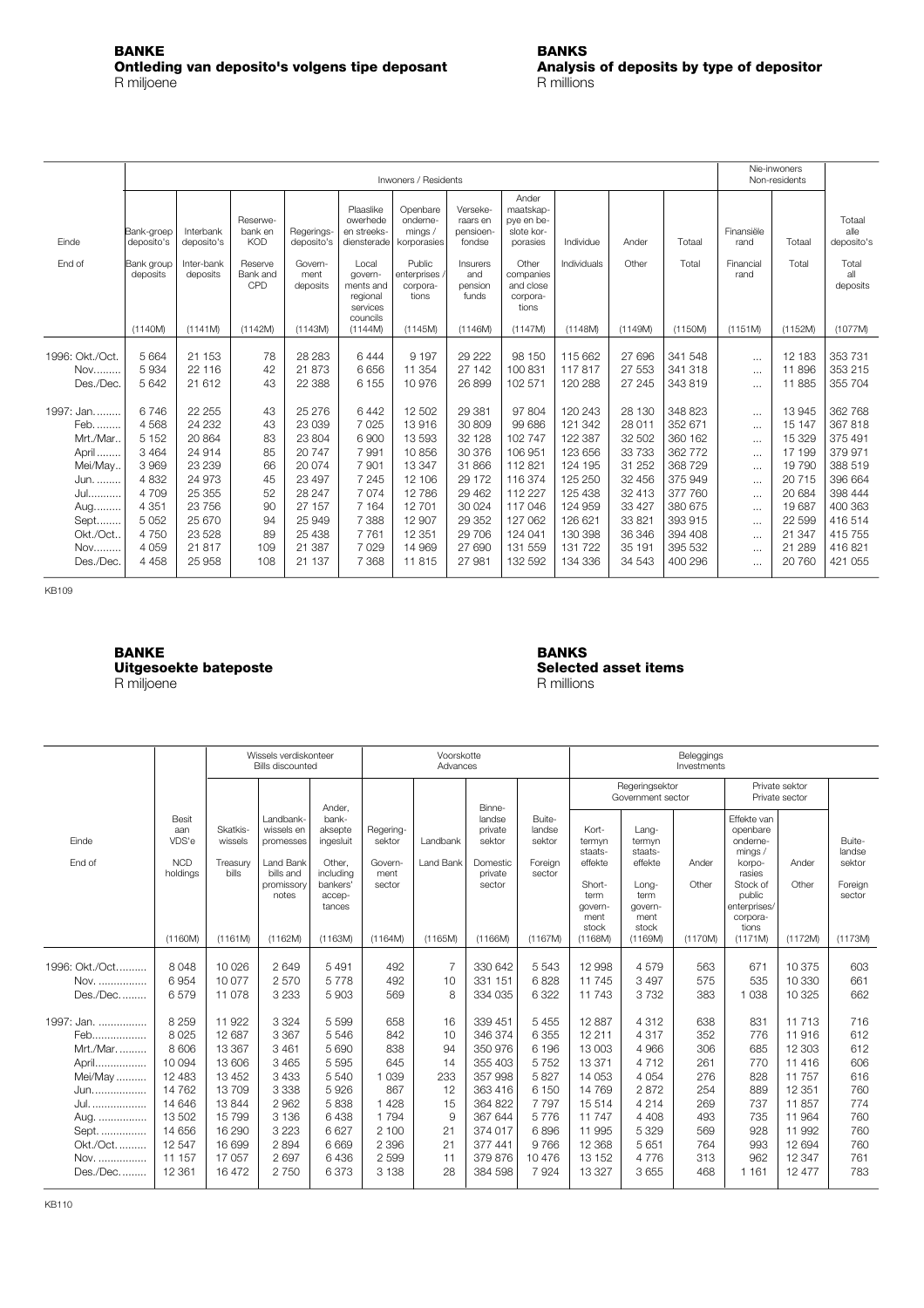## <span id="page-10-0"></span>**AFBETALINGSVERKOOP- EN BRUIKHUUR- INSTALMENT SALE AND LEASING Ontleding van totale saldo's deur leners aan banke en onderlinge banke verskuldig1** R miljoene

# **TRANSACTIONS**<br>**Analysis of total balances owed to banks and mutual banks by borrowers<sup>1</sup> R** millions

| Saldo's op kwartaaleindes volgens tipe<br>bate en ooreenkoms                                                     | Afbetalings-<br>verkoopkrediet<br>(Huurkoopkrediet)             |                  |                          |                                                   | Bruikhuurfinansiering<br>Leasing Finance |                                  | Totale bates     | gefinansier              | Quarter-end balances according to                                                                             |
|------------------------------------------------------------------------------------------------------------------|-----------------------------------------------------------------|------------------|--------------------------|---------------------------------------------------|------------------------------------------|----------------------------------|------------------|--------------------------|---------------------------------------------------------------------------------------------------------------|
|                                                                                                                  | Instalment<br>sale credit<br>(Hire-purchase credit)             |                  |                          | Finansiële huur-<br>kontrakte<br>Financial leases | kontrakte                                | Bedryfshuur-<br>Operating leases |                  | Total assets<br>financed | type of asset and agreement                                                                                   |
|                                                                                                                  | 1997/03                                                         | 1997/04          | 1997/03                  | 1997/04                                           | 1997/03                                  | 1997/04                          | 1997/03          | 1997/04                  |                                                                                                               |
| Passasiersmotors:<br>Nuut<br>Gebruik                                                                             | 11 666<br>12747                                                 | 12 115<br>12 984 | 7097<br>2787             | 6961<br>2 7 6 8                                   | 1 5 8 0<br>563                           | 1615<br>560                      | 20 343<br>16 097 | 20 691<br>16312          | Passenger cars:<br><b>New</b><br>Used                                                                         |
| Minibusse                                                                                                        | 747                                                             | 743              | 190                      | 178                                               | 10                                       | 9                                | 947              | 930                      | Minibuses                                                                                                     |
| Vragmotors en ander landvervoertoerusting                                                                        | 9916                                                            | 9985             | 2926                     | 2 993                                             | 304                                      | 263                              | 13 146           | 13 241                   | Trucks and other land transport equipment                                                                     |
| Vliegtuie, skepe en bote                                                                                         | 765                                                             | 825              | 662                      | 570                                               | 63                                       | $\circ$                          | 1 4 9 0          | 1 3 9 5                  | Aircraft, ships and boats                                                                                     |
| Landboumasjinerie en -toerusting                                                                                 | 1 603                                                           | 1670             | 237                      | 166                                               | $\overline{2}$                           | 3                                | 1842             | 1839                     | Agricultural machinery and equipment                                                                          |
| Alle huishoudelike benodigdhede soos<br>meubels, televisie- en radiostelle, ander<br>elektriese toerusting, ens. | 215                                                             | 203              | 18                       | 19                                                | 3                                        | 2                                | 236              | 224                      | All household appliances such as<br>furniture, television and radio sets,<br>other electrical equipment, etc. |
| Nywerheids-, handels- en kantoortoerusting                                                                       | 7 340                                                           | 7958             | 4 4 0 8                  | 4 3 1 1                                           | 818                                      | 838                              | 12 5 66          | 13 107                   | Industrial, commercial and office equipment                                                                   |
| Ander goedere                                                                                                    | 2821                                                            | 3 1 0 9          | 939                      | 653                                               | 89                                       | 70                               | 3849             | 3832                     | Other goods                                                                                                   |
| Alle goedere                                                                                                     | 47 820                                                          | 49 592           | 19 2 64                  | 18 6 19                                           | 3 4 3 2                                  | 3 3 6 0                          | 70516            | 71 571                   | All goods                                                                                                     |
| Volgens tipe aankoper / huurder                                                                                  | Nie-geïnkorporeerde<br>boerderye<br>Non-incorporated<br>farming |                  | Individue<br>Individuals |                                                   | Ander<br>Other                           |                                  | Totaal<br>Total  |                          | According to type of purchaser / lessee                                                                       |
|                                                                                                                  | 1997/03                                                         | 1997/04          | 1997/03                  | 1997/04                                           | 1997/03                                  | 1997/04                          | 1997/03          | 1997/04                  |                                                                                                               |
| Afbetalingsverkoopsaldo's                                                                                        | 1 2 0 9                                                         | 1 2 2 4          | 24 288                   | 24 7 9 2                                          | 22 3 23                                  | 23 576                           | 47820            | 49 5 92                  | Instalment sale balances                                                                                      |
| Bruikhuursaldo's                                                                                                 | 280                                                             | 274              | 8954                     | 8879                                              | 13 4 6 2                                 | 12826                            | 22 696           | 21 979                   | Leasing balances                                                                                              |

<span id="page-10-1"></span>KB111

1. Onverdiende finansieringskoste uitgesluit. 1. Unearned finance charges excluded.

## **Termynleningskoerse en bedrae uitbetaal action is deur bedrage for the Term lending rates and amounts paid<br>
deur banke<br>
deur banks deur banke out by banks**

|                   | Termynlenings<br>basiskoers <sup>1</sup>                                                        | Oorheersende koerse op afbetalings-<br>Predominant rates<br>on instalment sale agreements <sup>2</sup> | verkoopooreenkomste <sup>2</sup>                                                                | Uitbetalings ten opsigte van nuwe besigheid<br>Paid out in respect of new business                           |                                                                               |                                                                                                  |  |  |
|-------------------|-------------------------------------------------------------------------------------------------|--------------------------------------------------------------------------------------------------------|-------------------------------------------------------------------------------------------------|--------------------------------------------------------------------------------------------------------------|-------------------------------------------------------------------------------|--------------------------------------------------------------------------------------------------|--|--|
| Tydperk<br>Period | Term lending<br>base rate <sup>1</sup><br>%                                                     | Nuwe vastekoers-<br>finansiering<br>New fixed rate<br>agreements<br>$\%$                               | Wisselendekoers-<br>finansiering<br>Adjustable rate<br>agreements<br>$\%$                       | Huurkoop-<br>transaksies<br>Instalment sale<br>transactions<br><b>Rm</b>                                     | Bruikhuur-<br>transaksies<br>Leasing<br>transactions<br><b>Rm</b>             | Totaal<br>Total<br><b>Rm</b>                                                                     |  |  |
|                   | (1180M)                                                                                         | (1181M)                                                                                                | (1182M)                                                                                         | (1183M)                                                                                                      | (1184M)                                                                       | (1185M)                                                                                          |  |  |
|                   | 19.00<br>19.00<br>19.50                                                                         | 23.02<br>22.84<br>23.75                                                                                | 22.25<br>22.38<br>22.30                                                                         | 2850<br>2 7 7 3<br>2 2 7 0                                                                                   | 1 0 1 2<br>1 0 5 4<br>984                                                     | 3862<br>3827<br>3 2 5 4                                                                          |  |  |
|                   | 19.75<br>19.75<br>19.50<br>19.50<br>19.50<br>19.50<br>19.25<br>19.00<br>19.00<br>18.75<br>18.50 | 24.00<br>24.00<br>23.75<br>23.75<br>23.75<br>23.75<br>23.75<br>23.75<br>23.75<br>23.50<br>23.00        | 22.00<br>21.75<br>21.75<br>21.75<br>21.75<br>21.75<br>21.75<br>21.75<br>21.75<br>21.50<br>20.50 | 2 2 5 6<br>2 3 2 0<br>2 1 7 2<br>2 3 9 3<br>2 2 8 1<br>2 2 7 5<br>2489<br>2 3 8 1<br>2419<br>2511<br>2 1 3 3 | 806<br>898<br>907<br>877<br>915<br>832<br>912<br>773<br>837<br>1 1 2 3<br>927 | 3.062<br>3218<br>3079<br>3 2 7 0<br>3 196<br>3 106<br>3401<br>3 1 5 4<br>3 2 5 6<br>3635<br>3061 |  |  |
|                   | 18.50                                                                                           | 23.00                                                                                                  | 19.50                                                                                           | 2 1 8 2                                                                                                      | 860                                                                           | 3042                                                                                             |  |  |

KB112

Bron: Vereniging van Algemene Banke. Mediaankoers. 1. 2.

1. Source: Association of General Banks.<br>2. Median rate.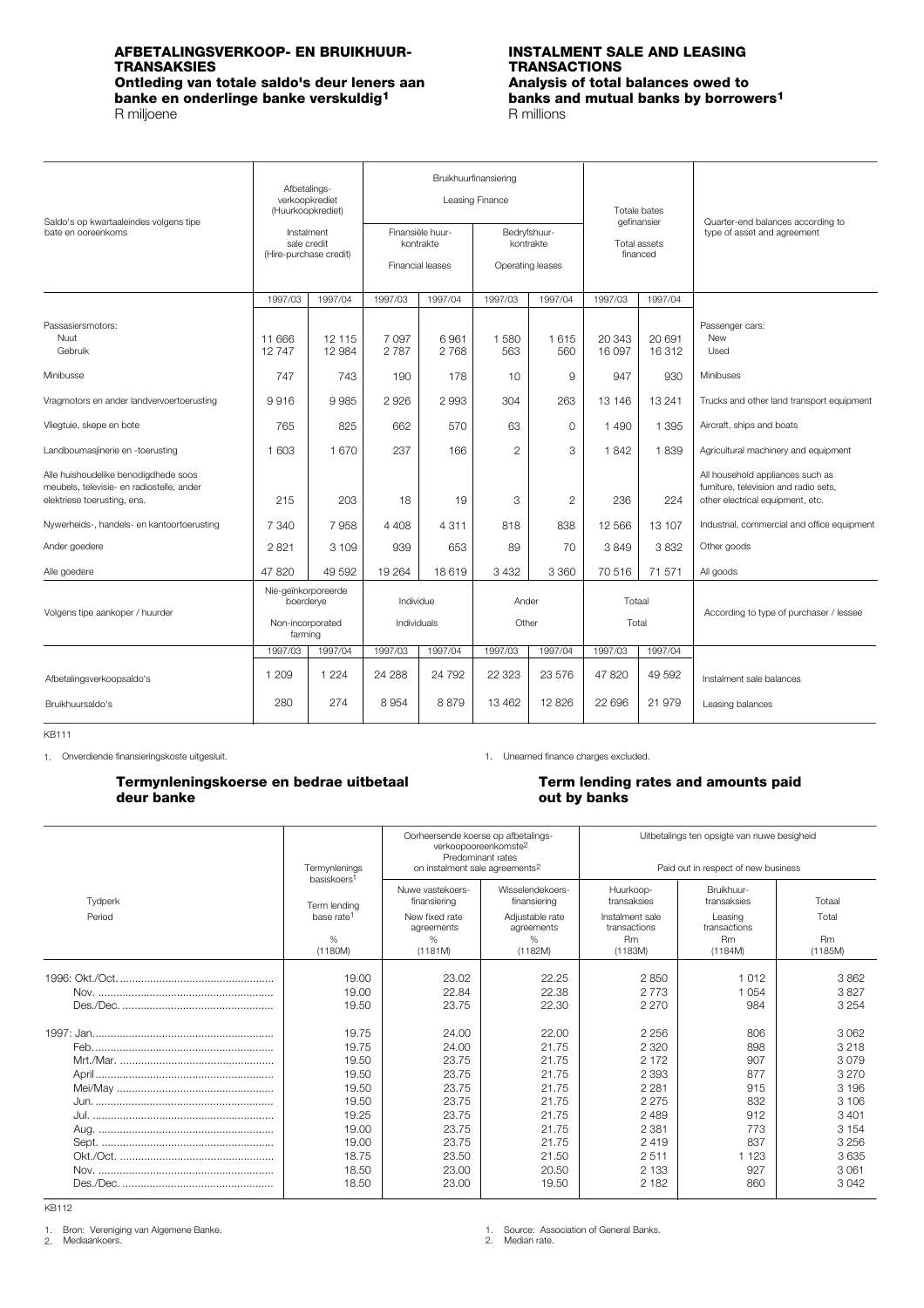### <span id="page-11-0"></span>**BANKE BANKS Voorwaardelike verpligtinge Contingent liabilities**<br>
R miljoene **Contingent liabilities**<br>
R millions R miljoene

| seerde en                 | Geëndos-<br>Vrywarings                    | briewe en         | Onherroep-<br>bare krediet-<br>ten opsigte | Blootstelling<br>verpligtinge       | Ander voor-<br>waardelike<br>posisie in  | Totale<br>netto oop<br>onderliggend aan | Denkbeeldige<br>bedrag<br>alle afgeleide |
|---------------------------|-------------------------------------------|-------------------|--------------------------------------------|-------------------------------------|------------------------------------------|-----------------------------------------|------------------------------------------|
| Einde                     | herdiskon-<br>teerde wissels <sup>1</sup> | en<br>waarborge   | onbenutte<br>fasiliteite                   | van onder-<br>skrywing              | en risiko-<br>blootstellings             | buitelandse<br>geldeenhede              | kontrakte                                |
| End of                    | <b>Bills</b>                              | Indemnities       | Irrevocable                                | Underwriting                        | Other                                    | Aggregate                               | Notional amount                          |
| rediscounted <sup>1</sup> | endorsed and<br>guarantees<br>unutilised  | and<br>credit and | letters of<br>and risk                     | exposures<br>liabilities<br>foreign | contingent<br>position in<br>derivatives | net open<br>unexpired                   | underlying all                           |
|                           | (1190M)                                   | (1191M)           | <b>FASHIBIRA</b>                           | (1193M)                             | exposures                                | currencies                              | GODT <del>ga</del> cts                   |
|                           | 1 1 7 3                                   | 15 3 26           | 13 907                                     |                                     | 547                                      | 212                                     | 109892                                   |
|                           | 681                                       | 18707             | 12 2 2 9                                   | ÷,                                  | 757                                      | 376                                     | 266 993                                  |
|                           | 275                                       | 23 645            | 16 0 79                                    | 8                                   | 485                                      | 929                                     | 343 370                                  |
|                           | 1754                                      | 29 928            | 21 189                                     | 580                                 | 518                                      | 784                                     | 336 631                                  |
|                           | 999                                       | 31 050            | 21 4 20                                    | 510                                 | 2 3 4 6                                  | 1 658                                   | 714 800                                  |
|                           | 680                                       | 18 268            | 13521                                      | ÷,                                  | 727                                      | 341                                     | 266 042                                  |
|                           | 397                                       | 18 290            | 13 091                                     | 1                                   | 657                                      | 496                                     | 269 597                                  |
|                           | 457                                       | 19783             | 12 623                                     | ÷,                                  | 639                                      | 528                                     | 261 566                                  |
|                           | 403                                       | 19 223            | 13 014                                     |                                     | 543                                      | 567                                     | 276 164                                  |
|                           | 359                                       | 19 233            | 12 11 2                                    | ÷,                                  | 594                                      | 377                                     | 285 527                                  |
|                           | 434                                       | 20 000            | 14 133                                     | $\overline{4}$                      | 574                                      | 419                                     | 297 341                                  |
|                           | 457                                       | 19 972            | 13 000                                     | 366                                 | 729                                      | 445                                     | 326 149                                  |
|                           | 418                                       | 20 708            | 13 24 2                                    | 411                                 | 683                                      | 407                                     | 294 941                                  |
|                           | 400<br>374                                | 16 400            | 12 088                                     | 373                                 | 665                                      | 334<br>726                              | 346 578<br>305 660                       |
|                           | 286                                       | 21 125<br>21 176  | 14 979<br>15 542                           | 9                                   | 719<br>520                               | 629                                     | 330 938                                  |
|                           | 275                                       | 23 645            | 16079                                      | 8                                   | 485                                      | 929                                     | 343 370                                  |
|                           |                                           |                   |                                            |                                     |                                          |                                         |                                          |
|                           | 449                                       | 21 950            | 15 4 5 5                                   |                                     | 485                                      | 626                                     | 349 120                                  |
|                           | 496                                       | 22 734            | 14 635                                     | 370                                 | 463                                      | 407                                     | 421 199                                  |
|                           | 540                                       | 22 947            | 15 537                                     | 351                                 | 471                                      | 445                                     | 418 559                                  |
|                           | 624                                       | 23 565            | 16 204                                     | 371                                 | 521                                      | 850                                     | 404 207                                  |
|                           | 486                                       | 24 814            | 15 191                                     | 366                                 | 518                                      | 887                                     | 345 518<br>397 966                       |
|                           | 530<br>829                                | 26 7 25<br>26 538 | 15 833<br>17 161                           | 381<br>514                          | 550<br>330                               | 1 0 0 6<br>412                          | 353 831                                  |
|                           | 1579                                      | 26 460            | 18 407                                     | 524                                 | 323                                      | 368                                     | 357 385                                  |
|                           | 1738                                      | 26 990            | 19 3 54                                    | 421                                 | 337                                      | 606                                     | 370 245                                  |
|                           | 1 703                                     | 28 4 24           | 20 513                                     | 426                                 | 261                                      | 797                                     | 371 271                                  |
|                           | 1651                                      | 29 877            | 21 603                                     | 561                                 | 447                                      | 485                                     | 367 972                                  |
|                           | 1754                                      | 29 928            | 21 189                                     | 580                                 | 518                                      | 784                                     | 336 631                                  |
|                           | 1 705                                     | 31 025            | 20 141                                     | 584                                 | 608                                      | 538                                     | 374 072                                  |
|                           | 1 530                                     | 30 695            | 19769                                      | 550                                 | 631                                      | 615                                     | 391 571                                  |
|                           | 1753                                      | 29 365            | 18 269                                     | 538                                 | 675                                      | 930                                     | 372 140                                  |
|                           | 1 0 8 7                                   | 28 431            | 19924                                      | 560                                 | 696                                      | 1 1 7 1                                 | 352 878                                  |
|                           | 1 1 7 6                                   | 27 371            | 20 652                                     | 583                                 | 719                                      | 780                                     | 408 997                                  |
|                           | 1 2 2 0                                   | 27 879            | 20 010                                     | 594                                 | 734                                      | 938                                     | 432 943                                  |
|                           | 1 1 8 8                                   | 32 129            | 21 664                                     | 541                                 | 728                                      | 1542                                    | 513 274                                  |
|                           | 1014                                      | 31 111            | 20 123                                     | 543                                 | 250                                      | 1 508                                   | 598 332                                  |
|                           | 987                                       | 32 489            | 21 372                                     | 567                                 | 1 0 4 0                                  | 1802                                    | 614 602                                  |
|                           | 955                                       | 30 998            | 21 284                                     | 544                                 | 1433                                     | 1 4 8 0                                 | 681 520                                  |
|                           | 993                                       | 31 268            | 20 893                                     | 531                                 | 1 3 8 1                                  | 2 0 2 7                                 | 702 905                                  |
|                           | 999                                       | 31 050            | 21 4 20                                    | 510                                 | 2 3 4 6                                  | 1658                                    | 714 800                                  |

KB113

1. Vanaf Januarie 1992: Handelspapier, wissels, promesses, onmiddellik opvraagbare oblig- 1. From January 1992: Commercial paper, bills, promissory notes, call bonds and similar<br>asies en soortgelyke erkennings van verskuld

1. From January 1992: Commercial paparection acknowledgements of debt endorsed.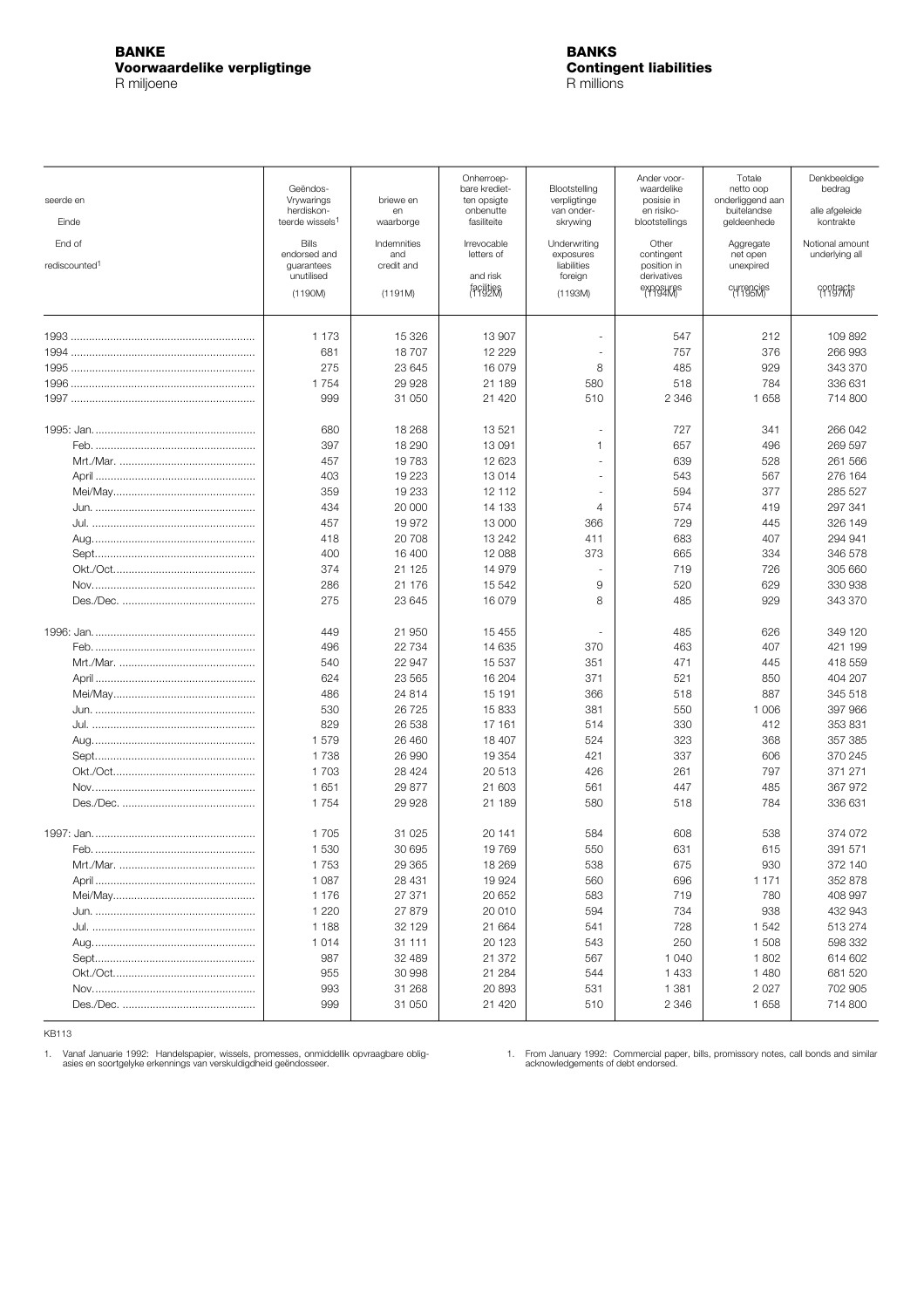## <span id="page-12-0"></span>**Kredietkaarte, tjeks en elektroniese Credit cards, cheques and electronic transactions**

|           |                      | Kredietkaarte / Credit Cards                                            |                                          |                      | Tjeks / Cheques                                                                                             |                                          |                      | Elektroniese transaksies / Electronic transactions            |                                          |
|-----------|----------------------|-------------------------------------------------------------------------|------------------------------------------|----------------------|-------------------------------------------------------------------------------------------------------------|------------------------------------------|----------------------|---------------------------------------------------------------|------------------------------------------|
|           |                      | Kredietkaartaankope gedurende die                                       |                                          |                      | Tjeks verwerk deur die                                                                                      |                                          |                      | Elektroniese magneetbandtransaksies                           |                                          |
|           |                      | tydperk verwerk<br>Credit card purchases processed<br>during the period |                                          |                      | outomatiese klaringsburo <sup>1</sup><br>Cheques processed by the<br>automated clearing bureau <sup>1</sup> |                                          |                      | verwerk<br>Electronic magnetic tape transactions<br>processed |                                          |
| Tydperk   | Getal                | Waarde                                                                  | Waarde<br>seisoensinvloed<br>uitgeskakel | Getal                | Waarde                                                                                                      | Waarde<br>seisoensinvloed<br>uitgeskakel | Getal                | Waarde                                                        | Waarde<br>seisoensinvloed<br>uitgeskakel |
| Period    | Number               | Value                                                                   | Value                                    | Number               | Value                                                                                                       | Value                                    | Number               | Value                                                         | Value                                    |
|           |                      |                                                                         | seasonally<br>adjusted                   |                      |                                                                                                             | seasonally<br>adjusted                   |                      |                                                               | seasonally<br>adjusted                   |
|           | Miljoene<br>Millions | R miljoene<br>R millions                                                | R miljoene<br>R millions                 | Miljoene<br>Millions | R miljoene<br>R millions                                                                                    | R miljoene<br>R millions                 | Miljoene<br>Millions | R miljoene<br>R millions                                      | R miljoene<br>R millions                 |
|           | (1260M)              | (1261M)                                                                 | (1261N)                                  | (1262M)              | (1263M)                                                                                                     | (1263N)                                  | (1264M)              | (1265M)                                                       | (1265N)                                  |
|           | 111.168              | 13882                                                                   | 13882                                    | 335.816              | 5 5 6 5 8 5 3                                                                                               | 5 5 6 5 8 5 3                            | 160.022              |                                                               | 445 061                                  |
|           | 118.117              | 15 909                                                                  | 15 909                                   | 322.730              | 5 5 8 4 7 7 3                                                                                               | 5 5 8 4 7 7 3                            | 182.616              | 445 061<br>593 552                                            | 593 552                                  |
|           | 129.816              | 19 262                                                                  | 19 262                                   | 328.602              | 5 292 930                                                                                                   | 5 292 930                                | 204.918              | 721 201                                                       | 721 201                                  |
|           | 149.671              | 24 350                                                                  | 24 350                                   | 323.467              | 4 856 644                                                                                                   | 4 856 644                                | 235.024              | 982 406                                                       | 982 406                                  |
|           | 156.926              | 28 829                                                                  | 28 829                                   | 272.901              | 4 324 005                                                                                                   | 4 324 005                                | 259.529              | 1 330 020                                                     | 1 330 020                                |
|           |                      |                                                                         |                                          |                      |                                                                                                             |                                          |                      |                                                               |                                          |
|           | 10.859               | 1 4 4 3                                                                 | 1417                                     | 25.454               | 421 359                                                                                                     | 446 571                                  | 15.904               | 49 538                                                        | 52 346                                   |
|           | 9.495                | 1 2 8 8                                                                 | 1 4 8 7                                  | 25.495               | 417 268                                                                                                     | 447 318                                  | 16.033               | 51 373                                                        | 53748                                    |
| Mrt./Mar  | 10.237               | 1 4 9 2                                                                 | 1 4 3 8                                  | 29.232               | 499 053                                                                                                     | 470 502                                  | 16.894               | 57 035                                                        | 55 882                                   |
| April     | 10.164               | 1 4 6 5                                                                 | 1526                                     | 24.151               | 406 768                                                                                                     | 420 980                                  | 16.001               | 49828                                                         | 53 021                                   |
| Mei/May   | 11.156               | 1615                                                                    | 1755                                     | 29.748               | 460 601                                                                                                     | 480 459                                  | 17.047               | 61 594                                                        | 66 401                                   |
| Jun.      | 10.162               | 1529                                                                    | 1489                                     | 27.354               | 480 802                                                                                                     | 479 073                                  | 17.205               | 59 183                                                        | 56 782                                   |
|           | 10.355               | 1 5 6 4                                                                 | 1 5 5 2                                  | 26.878               | 439 243                                                                                                     | 440 707                                  | 16.971               | 62 043                                                        | 63 259                                   |
| Aug       | 11.111               | 1 642                                                                   | 1722                                     | 28.682               | 543 536                                                                                                     | 517877                                   | 17.615               | 64 759                                                        | 62 330                                   |
| Sept      | 10.855               | 1618                                                                    | 1 640                                    | 26.718               | 438 443                                                                                                     | 407 591                                  | 17.274               | 63729                                                         | 62 333                                   |
| Okt./Oct  | 11.414               | 1754                                                                    | 1765                                     | 29.069               | 423 621                                                                                                     | 409 109                                  | 17.870               | 65 646                                                        | 64 435                                   |
| Nov       | 11.520               | 1776                                                                    | 1768                                     | 28.253               | 405 912                                                                                                     | 400 824                                  | 17.879               | 70 980                                                        | 66865                                    |
| Des./Dec. | 12.489               | 2076                                                                    | 1 704                                    | 27.567               | 356 325                                                                                                     | 371917                                   | 18.225               | 65 493                                                        | 63799                                    |
|           | 12.690               | 1838                                                                    | 1725                                     | 26.544               | 382 037                                                                                                     | 405 323                                  | 18.356               | 68 372                                                        | 72 306                                   |
|           | 11.216               | 1708                                                                    | 1975                                     | 26.386               | 372 725                                                                                                     | 399 170                                  | 18.461               | 69 922                                                        | 73 114                                   |
| Mrt./Mar  | 11.968               | 1884                                                                    | 1850                                     | 26.928               | 361 800                                                                                                     | 339 194                                  | 18.577               | 68 530                                                        | 66 876                                   |
| April     | 12.295               | 1 9 6 4                                                                 | 2 0 4 7                                  | 26.564               | 390 817                                                                                                     | 404 498                                  | 19.242               | 73 908                                                        | 78 956                                   |
| Mei/May   | 12.496               | 2029                                                                    | 2 1 9 8                                  | 28.759               | 446 621                                                                                                     | 464 970                                  | 19.460               | 80 692                                                        | 87 094                                   |
| Jun.      | 11.200               | 1849                                                                    | 1834                                     | 24.807               | 382 817                                                                                                     | 379 453                                  | 18.750               | 75 459                                                        | 72 128                                   |
|           | 13.247               | 2 1 0 9                                                                 | 2 1 2 4                                  | 28.119               | 428 203                                                                                                     | 429 488                                  | 20.303               | 83 934                                                        | 85 831                                   |
|           | 12.031               | 1967                                                                    | 1984                                     | 26.784               | 430 390                                                                                                     | 409 395                                  | 20.098               | 90 208                                                        | 86 688                                   |
| Sept      | 12.140               | 2 0 0 1                                                                 | 2 0 5 0                                  | 25.786               | 395 718                                                                                                     | 365 845                                  | 19.733               | 87 678                                                        | 85 394                                   |
| Okt./Oct  | 13.088               | 2 187                                                                   | 2 1 9 4                                  | 28.802               | 446 334                                                                                                     | 430 992                                  | 20.775               | 96 748                                                        | 94 979                                   |
| Nov       | 12.725               | 2 2 0 7                                                                 | 2 1 9 1                                  | 26.892               | 420 645                                                                                                     | 413 903                                  | 20.309               | 92 678                                                        | 87 208                                   |
| Des./Dec. | 14.576               | 2 606                                                                   | 2 177                                    | 27.096               | 398 538                                                                                                     | 414 413                                  | 20.961               | 94 278                                                        | 91 830                                   |
|           | 13.128               | 2 2 1 6                                                                 | 2 179                                    | 24.973               | 403 764                                                                                                     | 429 336                                  | 20.675               | 92 568                                                        | 96 450                                   |
|           | 12.217               | 1959                                                                    | 2 2 2 4                                  | 24.256               | 375 862                                                                                                     | 405 282                                  | 20.534               | 90 554                                                        | 93729                                    |
| Mrt./Mar  | 12.001               | 2 0 6 1                                                                 | 2 0 7 1                                  | 23.650               | 373 341                                                                                                     | 340 344                                  | 19.893               | 93 929                                                        | 93 830                                   |
| April     | 13.640               | 2 3 9 2                                                                 | 2479                                     | 26.070               | 421 552                                                                                                     | 440 079                                  | 22.377               | 112 092                                                       | 119 757                                  |
| Mei/May   | 13.450               | 2 3 9 6                                                                 | 2 4 9 7                                  | 25.398               | 396 892                                                                                                     | 403 997                                  | 21.328               | 104 063                                                       | 101 691                                  |
| Jun.      | 12.706               | 2 3 1 6                                                                 | 2 3 1 2                                  | 22.881               | 358 789                                                                                                     | 355 777                                  | 21.233               | 111 479                                                       | 113 432                                  |
|           | 13.208               | 2 4 8 5                                                                 | 2 4 9 5                                  | 24.358               | 401 574                                                                                                     | 392 794                                  | 21.958               | 114 471                                                       | 116 092                                  |
|           | 12.508               | 2 3 2 5                                                                 | 2 3 5 3                                  | 23.514               | 378 142                                                                                                     | 351 845                                  | 21.465               | 111 625                                                       | 106 696                                  |
| Sept      | 12.775               | 2481                                                                    | 2 5 6 4                                  | 22.065               | 346 977                                                                                                     | 329 765                                  | 22.105               | 115 447                                                       | 113 367                                  |
| Okt./Oct  | 13.613               | 2558                                                                    | 2 5 3 3                                  | 20.945               | 328 871                                                                                                     | 318 574                                  | 22.793               | 128 623                                                       | 125 264                                  |
| Nov       | 12.438               | 2 5 0 2                                                                 | 2 4 6 4                                  | 17.099               | 259 647                                                                                                     | 257 322                                  | 21.714               | 118 187                                                       | 113 089                                  |
| Des./Dec. | 15.241               | 3 1 3 7                                                                 | 2657                                     | 17.691               | 278 595                                                                                                     | 298 889                                  | 23.454               | 136 980                                                       | 136 624                                  |

KB117

1. Beïnvloed deur aansienlik verhoogde interne verwerking deur die banke vanaf September 1997.

1. Influenced by substantially increased internal processing by the banks from September 1997.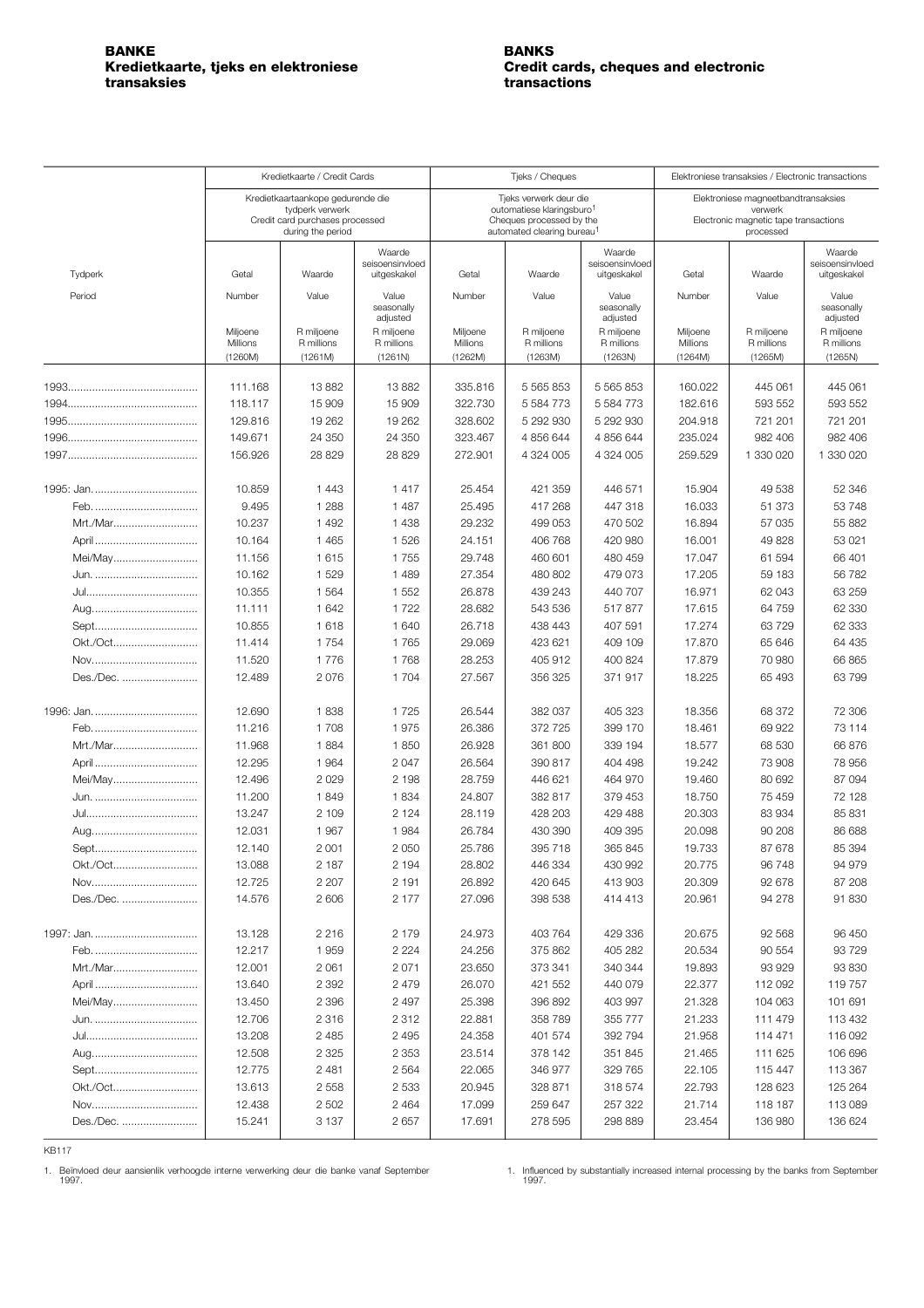## <span id="page-13-0"></span>**BANKE EN ONDERLINGE BANKS AND MUTUAL BANKE BANKS Besit aan likiede bates Liquid asset holdings**

R miljoene

| Tydperk   | Banknote<br>en<br>pasmunt             | Goudmunt<br>en<br>staafgoud | Reserwe-<br>en verre-<br>kening-<br>saldo's by<br>die Reserwe-<br>bank <sup>1</sup>             | Onmiddellik<br>opeisbare<br>lenings aan<br>voormalige<br>diskonto-<br>huise <sup>2</sup> | Skatkis-<br>wissels | Korttermyn<br>staats-<br>effekte  | Reserwe-<br>bank-<br>wissels | Landbank-<br>wissels | Aksepte<br>en self-<br>likwiderende<br>wissels of<br>promesses <sup>2</sup>                | Ander                    | Totale<br>besit   | Vereiste<br>besit    |
|-----------|---------------------------------------|-----------------------------|-------------------------------------------------------------------------------------------------|------------------------------------------------------------------------------------------|---------------------|-----------------------------------|------------------------------|----------------------|--------------------------------------------------------------------------------------------|--------------------------|-------------------|----------------------|
|           |                                       |                             |                                                                                                 |                                                                                          |                     |                                   |                              |                      |                                                                                            |                          |                   |                      |
| Period    | Banknotes<br>and subsi-<br>diary coin | Gold coin<br>and<br>bullion | Reserve<br>and clearing<br>account<br>balances<br>held with<br>the Reserve<br>Bank <sup>1</sup> | Loans to<br>former<br>discount<br>houses<br>repayable<br>on demand <sup>2</sup>          | Treasury<br>bills   | Short-term<br>aovernment<br>stock | Reserve<br>Bank bills        | Land bank<br>bills   | Accep-<br>tances and<br>self-liquid-<br>ating bills or<br>promissory<br>notes <sup>2</sup> | Other                    | Total<br>holdings | Required<br>holdings |
|           | (1240M)                               | (1241M)                     | (1242M)                                                                                         | (1243M)                                                                                  | (1244M)             | (1245M)                           | (1246M)                      | (1247M)              | (1248M)                                                                                    | (1249M)                  | (1250M)           | (1251M)              |
| 1993      | 1 2 2 8                               | 56                          | 487                                                                                             | 31                                                                                       | 2 2 5 0             | 10 583                            | 13                           | 976                  | 866                                                                                        | 12                       | 16 501            | 15 019               |
| 1994      | 1 100                                 | 18                          | 64                                                                                              | $\overline{\phantom{a}}$                                                                 | 3012                | 12 216                            | $\overline{\phantom{a}}$     | 1 104                | $\sim$                                                                                     | $\overline{\phantom{a}}$ | 17513             | 14 506               |
| 1995      | 277                                   | 38                          | 106                                                                                             | ä,                                                                                       | 3 0 4 6             | 14 3 24                           | $\overline{\phantom{a}}$     | 1 1 8 6              |                                                                                            | 3                        | 18 980            | 17 355               |
| 1996      | 32                                    | 34                          | 122                                                                                             | ÷,                                                                                       | 5 0 0 6             | 16 040                            | ÷.                           | 1 1 6 1              | $\sim$                                                                                     | $\overline{4}$           | 22 399            | 20 390               |
|           |                                       |                             |                                                                                                 |                                                                                          |                     |                                   |                              |                      |                                                                                            |                          |                   |                      |
| 1997      | 30                                    | $\overline{1}$              | 28                                                                                              | ä,                                                                                       | 8726                | 16 235                            | 113                          | 1589                 | $\overline{\phantom{a}}$                                                                   | $\overline{4}$           | 26725             | 23 7 20              |
| 1995: Jan | 1829                                  | 23                          | 63                                                                                              | ÷,                                                                                       | 2698                | 12 572                            | ÷,                           | 753                  |                                                                                            | $\overline{2}$           | 17 940            | 15 7 9 7             |
| Feb       | 1 2 4 6                               | 28                          | 109                                                                                             | ä,                                                                                       | 2850                | 12 635                            | $\overline{\phantom{a}}$     | 951                  | $\overline{\phantom{a}}$                                                                   | 3                        | 17822             | 16 092               |
| Mrt./Mar. | 19                                    | 31                          | 105                                                                                             | ÷,                                                                                       | 2 4 0 1             | 14 208                            | $\overline{\phantom{a}}$     | 726                  | $\sim$                                                                                     | 3                        | 17 493            | 16 433               |
| April     | 14                                    | 20                          | 122                                                                                             | ä,                                                                                       | 2 6 6 5             | 15 044                            | $\overline{\phantom{a}}$     | 1 1 9 0              | $\overline{\phantom{a}}$                                                                   | $\overline{c}$           | 19 057            | 16 907               |
| Mei/May   | 19                                    | 20                          | 105                                                                                             | ÷,                                                                                       | 3 4 2 1             | 14 3 94                           | $\overline{\phantom{a}}$     | 1 6 6 2              | $\overline{\phantom{a}}$                                                                   | 3                        | 19 624            | 17 224               |
| Jun.      | 17                                    | 20                          | 112                                                                                             | ÷,                                                                                       | 3560                | 13 353                            | $\overline{\phantom{a}}$     | 1 4 9 4              | $\overline{a}$                                                                             | $\overline{4}$           | 18 560            | 17 493               |
| Jul.      | 12                                    | 20                          | 107                                                                                             | ä,                                                                                       | 3 3 7 0             | 13738                             | $\overline{\phantom{a}}$     | 1598                 |                                                                                            | 3                        | 18848             | 17413                |
| Aug.      | 10                                    | 19                          | 104                                                                                             | ÷,                                                                                       | 3 1 3 2             | 14 0 53                           | $\sim$                       | 1 6 3 2              | $\overline{a}$                                                                             | $\overline{4}$           | 18 9 54           | 17788                |
|           |                                       |                             |                                                                                                 | ä,                                                                                       |                     |                                   | ÷.                           |                      |                                                                                            |                          |                   |                      |
| Sept.     | 14                                    | 18                          | 106                                                                                             |                                                                                          | 3 1 4 9             | 14 837                            |                              | 1 2 9 7              | $\sim$                                                                                     | 3                        | 19 4 24           | 18 0 85              |
| Okt./Oct  | 14                                    | 15                          | 143                                                                                             | ä,                                                                                       | 3 2 5 7             | 15 0 55                           | $\overline{\phantom{a}}$     | 1 0 2 8              | $\overline{\phantom{a}}$                                                                   | 3                        | 19515             | 18 130               |
| Nov.      | 13                                    | 86                          | 97                                                                                              | ÷,                                                                                       | 2886                | 15 402                            | $\overline{\phantom{a}}$     | 1017                 | $\overline{\phantom{a}}$                                                                   | $\overline{4}$           | 19 505            | 18 3 65              |
| Des./Dec  | 116                                   | 150                         | 99                                                                                              | ä,                                                                                       | 3 1 6 4             | 16 597                            | $\overline{\phantom{a}}$     | 889                  | $\overline{\phantom{a}}$                                                                   | $\overline{c}$           | 21 017            | 18 527               |
| 1996: Jan | 151                                   | 63                          | 104                                                                                             | ä,                                                                                       | 3862                | 16 050                            | $\overline{\phantom{a}}$     | 1 2 7 8              | $\overline{\phantom{a}}$                                                                   | 5                        | 21 513            | 18 680               |
| Feb       | 13                                    | 74                          | 191                                                                                             | ÷,                                                                                       | 4 10 6              | 15 4 67                           | $\overline{\phantom{a}}$     | 1 1 6 1              | ÷,                                                                                         | 5                        | 21 016            | 18 974               |
| Mrt./Mar  | 6                                     | 79                          | 109                                                                                             | $\overline{\phantom{a}}$                                                                 | 3961                | 16513                             | $\overline{\phantom{a}}$     | 1 1 9 1              | $\sim$                                                                                     | 5                        | 21 864            | 19 253               |
| April     | 5                                     | 8                           | 93                                                                                              | ÷,                                                                                       | 3 9 6 1             | 16710                             | $\overline{\phantom{a}}$     | 797                  | ä,                                                                                         | 4                        | 21 577            | 19929                |
| Mei/May   | 9                                     | 5                           | 90                                                                                              | ÷,                                                                                       | 4 8 0 4             | 16 24 2                           | $\sim$                       | 1 1 4 1              | $\sim$                                                                                     | 3                        | 22 294            | 20 087               |
| Jun.      | 5                                     | 3                           | 105                                                                                             | ÷,                                                                                       | 5617                | 15 855                            | $\sim$                       | 1 3 4 5              | ÷,                                                                                         | 3                        | 22 932            | 20 314               |
| Jul.      | 42                                    | 66                          | 186                                                                                             | ÷,                                                                                       | 5017                | 16 094                            | $\overline{\phantom{a}}$     | 1 2 6 7              | $\sim$                                                                                     | $\overline{4}$           | 22 676            | 20 689               |
| Aug.      | 71                                    | 61                          | 366                                                                                             | $\frac{1}{2}$                                                                            | 5728                | 15 010                            | $\overline{\phantom{a}}$     | 1 2 1 8              | $\sim$                                                                                     | 5                        | 22 459            | 20 860               |
| Sept.     | 41                                    | 10                          | 115                                                                                             | $\overline{\phantom{a}}$                                                                 | 6 1 5 3             | 15 009                            | $\overline{\phantom{a}}$     | 1 1 7 4              | ÷,                                                                                         | 1                        | 22 503            | 21 155               |
| Okt./Oct  | 14                                    | 6                           | 40                                                                                              | ÷                                                                                        | 5843                | 15 5 6 2                          | $\overline{\phantom{a}}$     | 1 1 2 9              |                                                                                            | 2                        | 22 5 9 6          | 21 413               |
| Nov.      | 16                                    | 14                          | 52                                                                                              |                                                                                          | 5 6 6 8             | 16 796                            | $\overline{\phantom{a}}$     | 1 0 7 9              |                                                                                            | 6                        | 23 631            | 21 407               |
| Des./Dec  | 14                                    | 13                          | 11                                                                                              | ÷,                                                                                       | 5 3 5 5             | 17 171                            | $\overline{\phantom{a}}$     | 1 1 5 7              |                                                                                            | 4                        | 23 7 25           | 21 9 20              |
| 1997: Jan | 90                                    | 5                           | 19                                                                                              | ÷,                                                                                       | 5 6 7 5             | 16 562                            | $\overline{\phantom{a}}$     | 1448                 |                                                                                            | 4                        | 23 803            | 22 288               |
| Feb       | 13                                    | $\overline{\phantom{a}}$    | 17                                                                                              | ÷,                                                                                       | 6 2 7 7             | 17 462                            | $\overline{\phantom{a}}$     | 1 3 7 3              | ÷,                                                                                         | 3                        | 25 145            | 22 5 67              |
|           |                                       |                             |                                                                                                 |                                                                                          |                     |                                   |                              |                      |                                                                                            |                          |                   |                      |
| Mrt./Mar  | 18                                    | $\overline{\phantom{a}}$    | 23                                                                                              | ä,                                                                                       | 7 1 1 2             | 17 584                            | $\overline{\phantom{a}}$     | 1449                 |                                                                                            | 3                        | 26 189            | 22 985               |
| April     | 17                                    | $\overline{c}$              | 10                                                                                              | ä,                                                                                       | 7667                | 16919                             | $\overline{\phantom{a}}$     | 1735                 |                                                                                            | 4                        | 26 354            | 22 904               |
| Mei/May   | 12                                    | $\overline{\phantom{a}}$    | 9                                                                                               | ÷,                                                                                       | 8 3 2 8             | 16974                             | $\overline{\phantom{a}}$     | 1891                 |                                                                                            | 4                        | 27 218            | 22 996               |
| Jun.      | 19                                    | $\overline{\phantom{a}}$    | 208                                                                                             |                                                                                          | 8 4 4 2             | 16 373                            | $\overline{\phantom{a}}$     | 1942                 |                                                                                            | 4                        | 26 988            | 23 4 4 4             |
| Jul.      | 16                                    | $\overline{\phantom{a}}$    | $\hbox{9}$                                                                                      | ÷                                                                                        | 8710                | 15 29 2                           | $\overline{\phantom{a}}$     | 2 2 9 6              |                                                                                            | 4                        | 26 327            | 23 673               |
| Aug.      | 12                                    | $\overline{\phantom{a}}$    | 18                                                                                              | $\frac{1}{2}$                                                                            | 10 683              | 13915                             | $\overline{\phantom{a}}$     | 1410                 |                                                                                            | 3                        | 26 041            | 23 695               |
| Sept.     | 16                                    | 2                           | $\overline{9}$                                                                                  | $\overline{\phantom{a}}$                                                                 | 12724               | 13 565                            | 151                          | 1776                 | $\overline{\phantom{m}}$                                                                   | 4                        | 28 247            | 24 660               |
| Okt./Oct. | 16                                    | $\overline{\phantom{a}}$    | 7                                                                                               | $\frac{1}{2}$                                                                            | 10 650              | 14 284                            | 165                          | 1790                 | $\overline{\phantom{m}}$                                                                   | 3                        | 26915             | 25 093               |
| Nov.      | 120                                   | $\overline{\phantom{a}}$    | 1                                                                                               | $\frac{1}{2}$                                                                            | 9 1 5 9             | 18014                             | 521                          | 859                  |                                                                                            | 4                        | 28 678            | 25 019               |
| Des./Dec  | 15                                    |                             | 2                                                                                               |                                                                                          | 9 2 8 6             | 17870                             | 520                          | 1 0 9 6              |                                                                                            | 3                        | 28 7 9 2          | 25 319               |

KB116

Vanaf Maart 1993 kan slegs die gedeelte van die reserwesaldo wat meer is as die minimum<br>reserwevereiste as likiede bate benut word.<br>Het vanaf Maart 1993 nie meer likiedebate-status nie. 1.

From March 1993 only that part of the reserve balance in excess of the minimum<br>reserve requirement can be utilized as a liquid assets.<br>Does not have liquid asset status from March 1993. 1.

2.

2.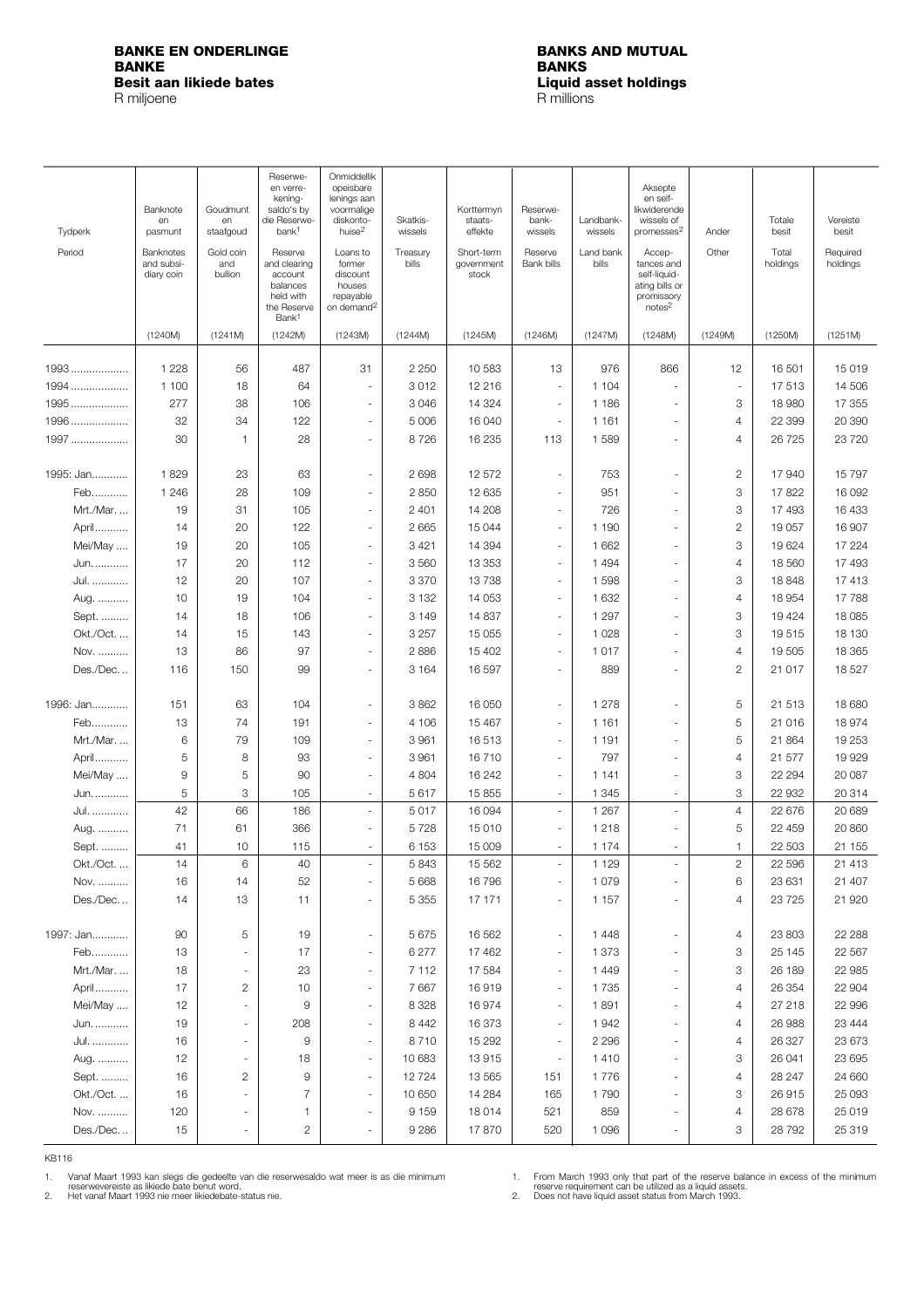## <span id="page-14-0"></span>**ONDERLINGE BANKE<sup>2</sup> EN DIE**<br> **POSTBANK**<br>
POSTBANK **POSTBANK POSTBANK**

R miljoene

# **Liabilities**<br>**R** millions

|                                                                                                                     |                                            |                                                                             |                                                                              |                                                                                  | Onderlinge Banke / Mutual Banks                                                  |                                                                                    |                                                                                    |                                                                                  |                                                                      |                                                                                  | Postbank                                                                         |
|---------------------------------------------------------------------------------------------------------------------|--------------------------------------------|-----------------------------------------------------------------------------|------------------------------------------------------------------------------|----------------------------------------------------------------------------------|----------------------------------------------------------------------------------|------------------------------------------------------------------------------------|------------------------------------------------------------------------------------|----------------------------------------------------------------------------------|----------------------------------------------------------------------|----------------------------------------------------------------------------------|----------------------------------------------------------------------------------|
|                                                                                                                     |                                            |                                                                             | Deposito's / Deposits                                                        |                                                                                  |                                                                                  | Ander                                                                              | Totale                                                                             |                                                                                  |                                                                      |                                                                                  |                                                                                  |
| Einde<br>End of                                                                                                     | Transmissie<br>Transmission                | Spaar<br>Savings                                                            | Ander<br>kort- en<br>middeltermyn<br>Other<br>short and<br>medium-term       | Lang-<br>termyn<br>Long-<br>term                                                 | Totaal<br>Total                                                                  | verpligtinge<br>teenoor die<br>publiek<br>Other<br>liabilities<br>to the<br>public | verpligtinge<br>teenoor die<br>publiek<br>Total<br>liabilities<br>to the<br>public | Reserwes<br>Reserves                                                             | Ander<br>laste<br>Other<br>liabilities                               | Totale<br>laste<br>Total<br>liabilities                                          | Deposito's <sup>1</sup><br>Deposits <sup>1</sup>                                 |
|                                                                                                                     | (1200M)                                    | (1201M)                                                                     | (1202M)                                                                      | (1203M)                                                                          | (1204M)                                                                          | (1205M)                                                                            | (1206M)                                                                            | (1207M)                                                                          | (1208M)                                                              | (1210M)                                                                          | (1209M)                                                                          |
|                                                                                                                     | 0<br>35                                    | 37<br>59<br>132                                                             | 71<br>115<br>193                                                             | 107<br>282<br>297                                                                | 215<br>492<br>622                                                                | 36<br>73<br>92                                                                     | 251<br>565<br>714                                                                  | 156<br>215<br>179                                                                | 21<br>21<br>21                                                       | 427<br>802<br>914                                                                | 1 0 0 0<br>961<br>946                                                            |
| 1997: Jan<br>Feb.<br>Mrt./Mar.<br>April<br>Mei/May<br>Jun.<br>Jul.<br>Aug<br>Sept.<br>Okt./Oct.<br>Nov<br>Des./Dec. | 33<br>0<br>0<br>0<br>0<br>0<br>0<br>0<br>0 | 57<br>89<br>61<br>64<br>71<br>125<br>121<br>125<br>137<br>137<br>139<br>132 | 95<br>100<br>78<br>82<br>82<br>139<br>147<br>157<br>149<br>161<br>171<br>193 | 282<br>302<br>162<br>163<br>162<br>293<br>329<br>350<br>341<br>320<br>319<br>297 | 466<br>491<br>301<br>310<br>315<br>557<br>597<br>633<br>628<br>619<br>630<br>622 | 73<br>70<br>58<br>57<br>58<br>58<br>62<br>66<br>66<br>86<br>88<br>92               | 539<br>561<br>359<br>367<br>373<br>615<br>659<br>698<br>694<br>705<br>718<br>714   | 216<br>217<br>124<br>138<br>138<br>174<br>175<br>176<br>177<br>178<br>178<br>179 | 25<br>28<br>14<br>14<br>17<br>20<br>23<br>27<br>15<br>20<br>20<br>21 | 780<br>805<br>498<br>518<br>529<br>809<br>857<br>901<br>886<br>902<br>917<br>914 | 934<br>962<br>956<br>956<br>959<br>958<br>957<br>962<br>963<br>972<br>974<br>946 |

<span id="page-14-1"></span>KB114

Deposito's sluit die Spaarbank, Telebank, Spaarbanksertifikaatrekeninge, Nasionale<br>Spaarsertifikate en Senior Burgerdeposito's in.<br>Onderlinge bouverenigings tot en met Desember 1993. 1.

2.

### **ONDERLINGE BANKE1 EN DIE MUTUAL BANKS1 AND THE POSTBANK POSTBANK Bates Assets**

#### Deposits include the Savings Bank, Telebank, Savings Bank Certificate Accounts, National Savings Certificates and Senior Citizen deposits. Mutual building societies until December 1993. 1. 2.

R miljoene R millions

|                                         |                                                | Onderlinge Banke<br><b>Mutual Banks</b>  |                                                              |                                                      |                                                                         |                                                                    |                                       |                                                                |                                                                               |                          |                          |                                              |  |
|-----------------------------------------|------------------------------------------------|------------------------------------------|--------------------------------------------------------------|------------------------------------------------------|-------------------------------------------------------------------------|--------------------------------------------------------------------|---------------------------------------|----------------------------------------------------------------|-------------------------------------------------------------------------------|--------------------------|--------------------------|----------------------------------------------|--|
|                                         |                                                |                                          | Eise teen die private sektor<br>Claims on the private sector |                                                      | Eise teen die regering-<br>sektor<br>Claims on the government<br>sector |                                                                    |                                       | Eise teen die monetêre sektor<br>Claims on the monetary sector |                                                                               | Ander                    | Totale                   | Eise teen<br>private                         |  |
| Einde<br>End of                         | Verband-<br>voorskotte<br>Mortgage<br>advances | Ander<br>voorskotte<br>Other<br>advances | Bank-<br>aksepte<br>Bankers'<br>acceptances                  | Effekte<br>en aandele<br><b>Stocks</b><br>and shares | Skatkis-<br>wissels<br>Treasury<br>bills                                | Staats-<br>effekte<br>en ander<br>Government<br>stock<br>and other | Munte en<br>note<br>Notes and<br>coin | Deposito's<br>by banke<br>Deposits<br>with banks               | I andbank-<br>wissels en<br>promesses<br>Land Bank<br>bills and<br>promissory | bates<br>Other<br>assets | bates<br>Total<br>assets | sektor<br>Claims on<br>the private<br>sector |  |
|                                         | (1220M)                                        | (1221M)                                  | (1222M)                                                      | (1223M)                                              | (1224M)                                                                 | (1225M)                                                            | (1226M)                               | (1227M)                                                        | notes<br>(1228M)                                                              | (1229M)                  | (1231M)                  | (1230M)                                      |  |
| 1995<br>1996<br>1997                    | 195<br>470<br>421                              | 144<br>189<br>302                        | $\overline{\phantom{a}}$<br>٠<br>٠                           | 9<br>$\overline{4}$<br>22                            | $\sim$<br>18                                                            | 3<br>٠<br>0                                                        | 16<br>19                              | 32<br>56<br>71                                                 | ٠<br>٠<br>÷,                                                                  | 42<br>66<br>62           | 427<br>802<br>914        | 1 000<br>961<br>946                          |  |
| 1997: Jan<br>Feb.<br>Mrt./Mar.          | 470<br>468<br>218                              | 189<br>192<br>199                        | ٠<br>٠<br>$\sim$                                             | 4<br>4<br>5                                          |                                                                         | ٠<br>5<br>٠                                                        | 15<br>14<br>10                        | 32<br>35<br>18                                                 | ٠<br>÷,<br>÷.                                                                 | 70<br>86<br>49           | 780<br>805<br>498        | 934<br>962<br>956                            |  |
| April<br>Mei/May<br>Jun.                | 218<br>220<br>412                              | 204<br>210<br>229                        | ٠<br>$\overline{\phantom{a}}$<br>٠                           | 5<br>5<br>22                                         | $\sim$<br>$\overline{\phantom{a}}$<br>16                                | ÷.<br>٠<br>0                                                       | 14<br>14<br>13                        | 21<br>25<br>58                                                 | ä,<br>÷.<br>٠                                                                 | 57<br>55<br>58           | 518<br>529<br>809        | 956<br>959<br>958                            |  |
| Jul.<br>Aug.                            | 411<br>414<br>416                              | 242<br>254<br>268                        | ٠<br>٠                                                       | 22<br>22<br>22                                       | 17<br>17<br>17                                                          | 0<br>0                                                             | 14<br>17<br>19                        | 59<br>71<br>74                                                 | ٠<br>٠                                                                        | 92<br>105<br>70          | 857<br>901<br>886        | 957<br>962<br>963                            |  |
| Sept.<br>Okt./Oct.<br>Nov.<br>Des./Dec. | 417<br>419<br>421                              | 280<br>293<br>302                        | ٠<br>٠<br>$\overline{\phantom{a}}$<br>٠                      | 22<br>22<br>22                                       | 17<br>17<br>18                                                          | 0<br>$\circ$<br>0<br>0                                             | 20<br>21<br>19                        | 78<br>77<br>71                                                 | ٠<br>÷.<br>$\overline{\phantom{0}}$<br>٠                                      | 68<br>66<br>62           | 902<br>917<br>914        | 972<br>974<br>946                            |  |
|                                         |                                                |                                          |                                                              |                                                      |                                                                         |                                                                    |                                       |                                                                |                                                                               |                          |                          |                                              |  |

KB115

1. Onderlinge bouverenigings tot en met Desember 1993. 1. Mutual building societies until December 1993.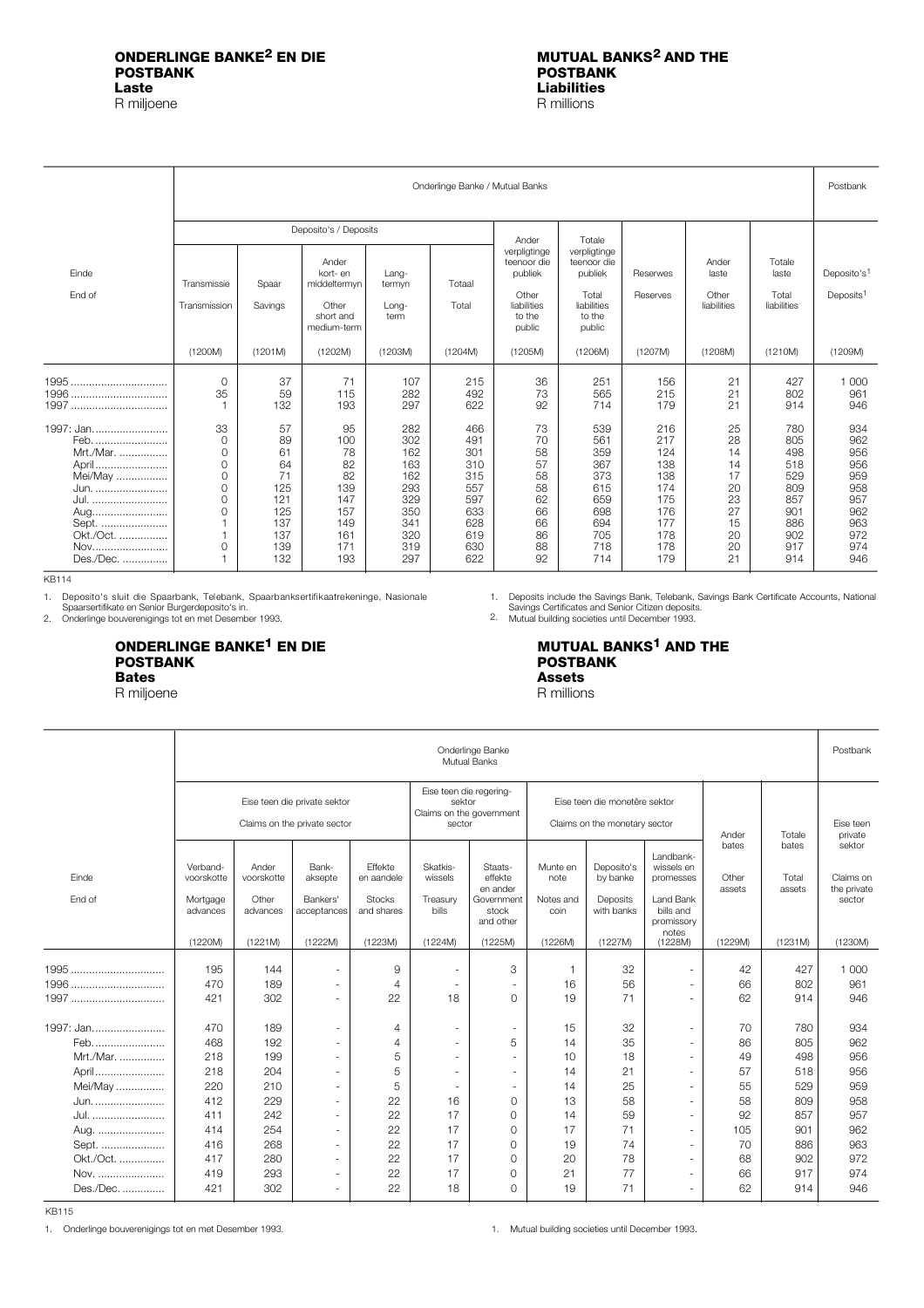# <span id="page-15-0"></span>LAND- EN LANDBOUBANK VAN<br>SUID-AFRIKA<br>Laste

R miljoene

# LAND AND AGRICULTURAL BANK OF **SOUTH AFRICA Liabilities**<br>**R** millions

|           |               |                                       | Deposito's / Deposits    |         | Oortrokke<br>bank-                             |                       |                                     |                            |                            |                      |                      |
|-----------|---------------|---------------------------------------|--------------------------|---------|------------------------------------------------|-----------------------|-------------------------------------|----------------------------|----------------------------|----------------------|----------------------|
|           |               | Ander kort-<br>en mid-                | Lang-                    |         | rekeninas<br>en oornag-                        | Land-<br>bank-        | Land-<br>bank-                      | Land-<br>bank-             | Kapitaal<br>en             | Ander                | Totale               |
| Einde     | Daggeld       | deltermyn                             | termyn                   | Totaal  | lenings                                        | wissels               | promesses                           | obligasies                 | reserwes                   | laste                | laste                |
| End of    | Call<br>money | Other<br>short and<br>medium-<br>term | Long-<br>term            | Total   | Bank<br>overdrafts<br>and over-<br>night loans | Land<br>Bank<br>bills | Land<br>Bank<br>promissory<br>notes | Land<br>Bank<br>debentures | Capital<br>and<br>reserves | Other<br>liabilities | Total<br>liabilities |
|           | (1270M)       | (1271M)                               | (1272M)                  | (1273M) | (1274M)                                        | (1275M)               | (1276M)                             | (1277M)                    | (1278K)                    | (1279K)              | (1280K)              |
|           |               |                                       |                          |         |                                                |                       |                                     |                            |                            |                      |                      |
|           | 777           | 41                                    | 183                      | 1 0 0 1 | 1 2 6 0                                        | 2629                  | 745                                 | 2 3 5 1                    | 1 4 6 0                    | 153                  | 9599                 |
|           | 596           | 6                                     | 127                      | 728     | 896                                            | 2555                  | 2074                                | 2 0 3 8                    | 1 631                      | 117                  | 10 040               |
|           | 989           | 56                                    | 130                      | 1 1 7 5 | 543                                            | 1840                  | 1961                                | 2919                       | 1795                       | 130                  | 10 363               |
|           | 898           |                                       |                          | 898     | 763                                            | 3 2 7 4               | 2929                                | 2 1 6 8                    | 1976                       | 119                  | 12 126               |
|           | 630           |                                       | $\sim$                   | 630     | 1 0 6 3                                        | 2755                  | 2 2 5 9                             | 2 8 6 2                    | 2 2 4 4                    | 113                  | 11 927               |
|           | 493           | 1                                     | 127                      | 620     | 1 0 8 2                                        | 2 4 5 5               | 2 4 8 4                             | 2 2 4 9                    |                            |                      |                      |
|           | 780           | 8                                     | 120                      | 907     | 784                                            | 2 3 2 0               | 1914                                | 2 4 3 0                    | $\cdots$                   | $\cdots$             |                      |
| Mrt./Mar. | 876           | 9                                     | 119                      | 1 0 0 4 | 875                                            | 2 3 5 0               | 1 5 5 5                             | 2623                       | $\cdots$<br>1624           | $\cdots$<br>263      | $\cdots$<br>10 295   |
|           | 1 1 4 7       | 9                                     | 119                      | 1 2 7 5 | 669                                            | 2 5 6 3               | 964                                 | 2 4 3 9                    |                            |                      |                      |
| Mei/May   | 1 1 6 1       | 12                                    | 119                      | 1 2 9 2 | 659                                            | 2 3 7 8               | 924                                 | 2522                       | $\cdots$                   | $\cdots$             | $\cdots$             |
|           | 921           | 12                                    | 128                      | 1 0 6 2 | 955                                            | 1913                  | 1 1 8 0                             | 2 3 0 3                    | $\cdots$<br>1 621          | $\cdots$<br>227      | $\cdots$<br>9 2 6 1  |
|           | 969           | 19                                    | 130                      | 1 1 1 9 | 954                                            | 1852                  | 1 4 6 3                             | 2 3 8 6                    |                            |                      |                      |
|           | 953           |                                       | 130                      | 1 0 9 4 | 954                                            | 1820                  | 1541                                |                            | $\cdots$                   | $\cdots$             | $\cdots$             |
|           | 911           | 11<br>18                              | 130                      | 1 0 5 9 | 823                                            | 1820                  | 1 3 5 8                             | 2 2 7 6<br>2537            | $\cdots$<br>1616           | $\ldots$<br>320      | $\cdots$<br>9533     |
|           | 1 0 0 2       | 66                                    | 130                      | 1 1 9 8 | 612                                            | 1425                  | 1765                                | 2756                       |                            |                      |                      |
|           |               |                                       |                          |         |                                                |                       |                                     |                            | $\cdots$                   | $\cdots$             | $\cdots$             |
|           | 1 0 2 8       | 63                                    | 130                      | 1 2 2 0 | 790                                            | 1840                  | 2 0 2 7                             | 2692                       | $\cdots$                   | $\cdots$             |                      |
| Des./Dec  | 989           | 56                                    | 130                      | 1 1 7 5 | 543                                            | 1840                  | 1961                                | 2919                       | 1795                       | 130                  | 10 363               |
|           | 1 0 3 2       | 3                                     | 130                      | 1 1 6 6 | 747                                            | 2 3 0 0               | 1811                                | 2 8 3 4                    | $\cdots$                   | $\cdots$             | $\cdots$             |
|           | 1 0 2 8       | $\overline{2}$                        | 129                      | 1 1 5 9 | 570                                            | 2 4 5 0               | 1 3 3 1                             | 3073                       | $\cdots$                   | $\cdots$             |                      |
| Mrt./Mar  | 1 1 2 4       | $\overline{c}$                        | 128                      | 1 2 5 4 | 658                                            | 2 500                 | 1 1 1 8                             | 3 1 6 5                    | 1797                       | 279                  | 10772                |
|           | 1 1 2 2       | $\overline{2}$                        | 128                      | 1 2 5 3 | 1 0 7 2                                        | 2 3 0 5               | 902                                 | 3 0 0 1                    | $\ldots$                   | $\cdots$             | $\cdots$             |
| Mei/May   | 1 1 9 1       | $\overline{2}$                        | 128                      | 1 3 2 1 | 1589                                           | 2 4 4 0               | 868                                 | 2 7 3 0                    | $\ldots$                   | $\cdots$             | $\cdots$             |
|           | 1 3 2 9       | $\overline{2}$                        | $\sim$                   | 1 3 3 1 | 1 3 3 8                                        | 2 4 3 0               | 1 0 4 0                             | 2852                       | 1796                       | 210                  | 10 998               |
|           | 1 200         | $\overline{2}$                        | $\overline{\phantom{a}}$ | 1 202   | 1 2 6 5                                        | 2799                  | 1 3 2 9                             | 2920                       | $\cdots$                   | $\cdots$             |                      |
|           | 1 1 4 5       | ä,                                    | 1.                       | 1 1 4 5 | 1 2 5 9                                        | 2895                  | 1427                                | 2 7 8 3                    | $\cdots$                   | $\cdots$             | $\cdots$             |
|           | 1 0 6 6       |                                       | $\overline{\phantom{m}}$ | 1 0 6 6 | 1 0 3 1                                        | 2895                  | 1 2 5 3                             | 2715                       | 1790                       | 323                  | 11 073               |
| Okt./Oct. | 1 0 2 7       |                                       | $\sim$                   | 1 0 2 7 | 1 0 5 3                                        | 2 7 0 9               | 1719                                | 2 3 6 0                    | $\cdots$                   | $\ldots$             | $\cdots$             |
|           | 875           |                                       | $\sim$                   | 875     | 959                                            | 2 6 2 4               | 2696                                | 2 3 8 2                    | $\ldots$                   | $\ldots$             | $\ldots$             |
| Des./Dec  | 898           |                                       | ٠                        | 898     | 763                                            | 3 2 7 4               | 2929                                | 2 1 6 8                    | 1976                       | 119                  | 12 1 26              |
|           |               |                                       |                          |         |                                                |                       |                                     |                            |                            |                      |                      |
|           | 663           |                                       | $\overline{\phantom{a}}$ | 663     | 896                                            | 3 4 8 7               | 3 2 0 1                             | 2 1 6 7                    | $\ldots$                   | $\cdots$             | $\cdots$             |
|           | 839           |                                       | $\sim$                   | 839     | 1 1 1 3                                        | 3567                  | 2 2 3 1                             | 2 3 9 3                    | $\ldots$                   | $\ldots$             |                      |
| Mrt./Mar  | 908           |                                       | $\sim$                   | 908     | 908                                            | 3567                  | 2934                                | 2011                       | 1977                       | 211                  | 12516                |
|           | 848           |                                       | $\overline{\phantom{m}}$ | 848     | 952                                            | 3560                  | 2 5 8 0                             | 2 1 2 3                    | $\cdots$                   | $\ldots$             | $\ldots$             |
| Mei/May   | 855           |                                       | $\sim$                   | 855     | 966                                            | 3535                  | 2 4 0 4                             | 2 1 3 2                    | $\cdots$                   | $\cdots$             | $\cdots$             |
|           | 850           |                                       | $\bar{ }$                | 850     | 776                                            | 3 2 9 0               | 2 4 2 2                             | 2 4 3 2                    | 1976                       | 193                  | 11 939               |
|           | 813           |                                       | $\sim$                   | 813     | 1 1 0 2                                        | 2 9 6 5               | 2514                                | 2 3 6 9                    | $\ldots$                   | $\ldots$             | $\cdots$             |
|           | 751           |                                       | $\sim$                   | 751     | 906                                            | 3 200                 | 3 1 1 4                             | 2 5 6 2                    | $\ldots$                   | $\ldots$             | $\cdots$             |
|           | 706           |                                       | $\bar{ }$                | 706     | 873                                            | 3 2 1 5               | 2 1 0 1                             | 2631                       | 1975                       | 347                  | 11848                |
| Okt./Oct. | 704           |                                       | $\sim$                   | 704     | 751                                            | 2 9 6 0               | 3 0 0 4                             | 2673                       | $\cdots$                   | $\cdots$             | $\cdots$             |
|           | 637           |                                       | $\overline{\phantom{a}}$ | 637     | 1 0 5 4                                        | 2715                  | 2572                                | 2573                       | $\ldots$                   | $\ldots$             | $\cdots$             |
| Des./Dec  | 630           |                                       | $\overline{\phantom{a}}$ | 630     | 1 0 6 3                                        | 2 7 5 5               | 2 2 5 9                             | 2862                       | 2 2 4 4                    | 113                  | 11 927               |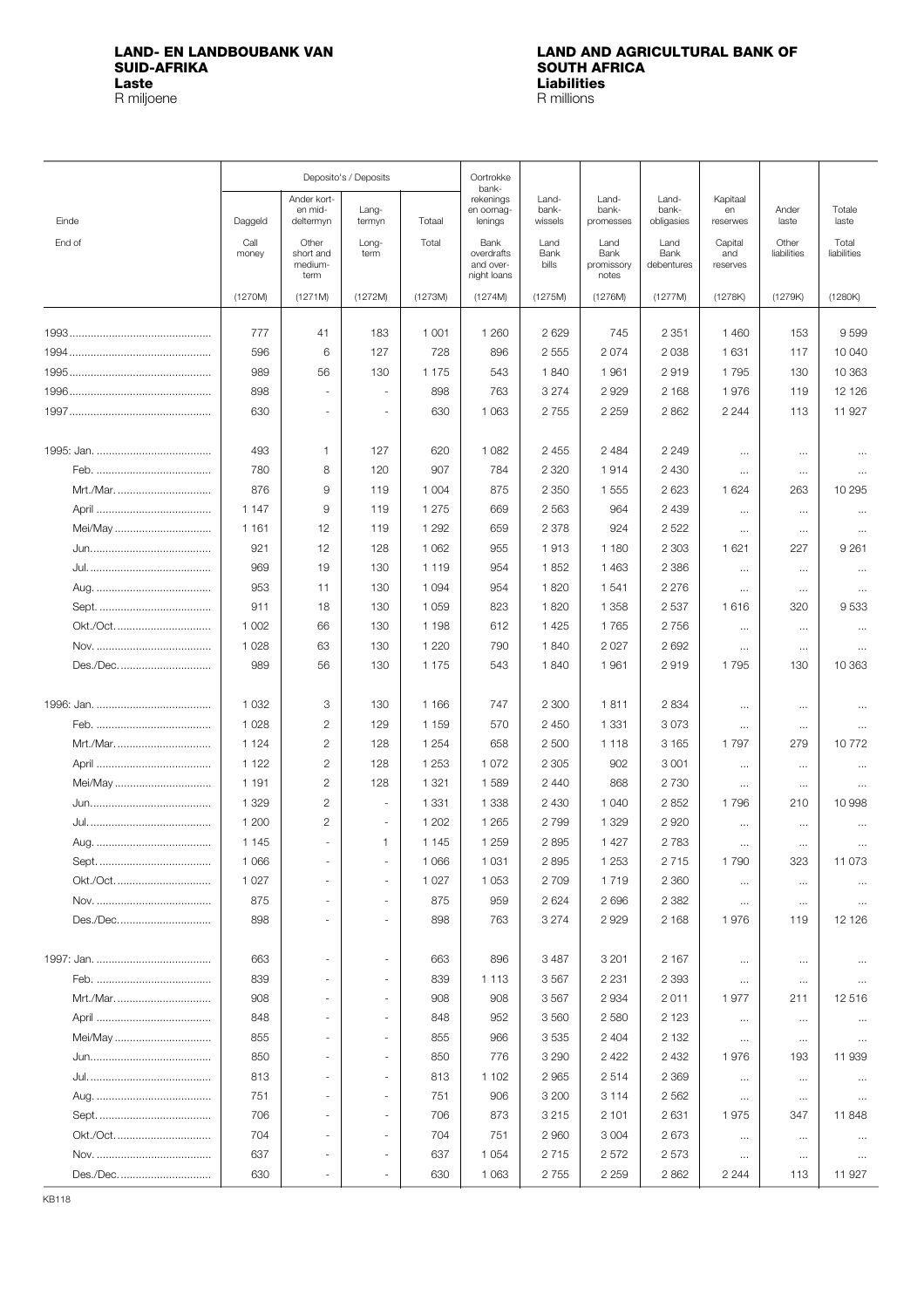# **SUID-AFRIKA SUID-AFRICA**<br> **SUID-AFRIKA SOUTH AFRICA**<br> **Bates Assets**

R miljoene

## <span id="page-16-0"></span>**LAND- EN LANDBOUBANK VAN LAND AND AGRICULTURAL BANK OF Assets**<br>**R** millions

|              |             |                     |                                              |         | Lenings en voorskotte / Loans and advances |                     |                                  |          |                                |                 |                 |                                                    |
|--------------|-------------|---------------------|----------------------------------------------|---------|--------------------------------------------|---------------------|----------------------------------|----------|--------------------------------|-----------------|-----------------|----------------------------------------------------|
|              |             |                     | Korttermyn / Short-term                      |         |                                            |                     | Langtermyn / Long-term           |          |                                |                 |                 |                                                    |
|              |             |                     | Kaskredietvoorskotte<br>Cash credit advances |         | Verbandlenings                             | Mortgage loans      | Ander                            |          | Totale<br>lenings              |                 |                 | Kaskrediet-<br>voorskotte,<br>seisoens-            |
|              |             | Koöpe-              | Beheer-                                      |         |                                            | Koöpe-              | lenings<br>aan                   |          | en<br>voor-                    | Ander           | Totale          | invloed<br>uitge-                                  |
| Einde        | Individue   | rasies              | rade                                         | Totaal  | Individue                                  | rasies              | individue                        | Totaal   | skotte                         | bates           | bates           | skakel                                             |
| End of       | Individuals | $Co-$<br>operatives | Control<br>boards                            | Total   | Individuals                                | $Co-$<br>operatives | Other<br>loans to<br>individuals | Total    | Total<br>loans and<br>advances | Other<br>assets | Total<br>assets | Cash credit<br>advances,<br>seasonally<br>adjusted |
|              | (1290M)     | (1291M)             | (1292M)                                      | (1293M) | (1294M)                                    | (1295M)             | (1296M)                          | (1297M)  | (1298M)                        | (1299K)         | (1300K)         | (1301M)                                            |
|              | 192         | 4 2 5 6             | 294                                          | 4742    | 3560                                       | 567                 | 78                               | 4 2 0 5  | 8947                           | 653             | 9599            | 4 4 0 2                                            |
|              | 254         | 4 4 6 5             | 182                                          | 4 9 0 0 | 3646                                       | 536                 | 266                              | 4 4 4 7  | 9348                           | 692             | 10 040          | 4473                                               |
|              | 310         | 4 2 9 6             | 181                                          | 4787    | 3700                                       | 562                 | 540                              | 4 8 0 1  | 9589                           | 774             | 10 363          | 4 3 4 0                                            |
|              | 393         | 5426                | 203                                          | 6 0 2 2 | 3816                                       | 574                 | 745                              | 5 1 3 6  | 11 157                         | 969             | 12 1 26         | 5415                                               |
|              | 528         | 4 3 9 1             | 160                                          | 5 0 7 9 | 4 1 4 4                                    | 732                 | 996                              | 5872     | 10951                          | 976             | 11 927          | 4 4 7 9                                            |
| 1995: Jan    | 270         | 4 0 26              | 182                                          | 4 4 7 7 | 3653                                       | 538                 | 288                              | 4 4 7 9  | 8957                           | $\cdots$        | $\cdots$        | 4 198                                              |
| Feb          | 268         | 3848                | 182                                          | 4 2 9 8 | 3652                                       | 543                 | 320                              | 4515     | 8813                           | $\cdots$        | $\ldots$        | 4 180                                              |
| Mrt./Mar.    | 245         | 3 803               | 187                                          | 4 2 3 4 | 3649                                       | 544                 | 360                              | 4 5 5 2  | 8787                           | 1 508           | 10 295          | 4 309                                              |
| April        | 257         | 3 4 4 6             | 185                                          | 3888    | 3646                                       | 546                 | 381                              | 4573     | 8 4 61                         | $\cdots$        | $\ldots$        | 4 2 5 8                                            |
| Mei/May      | 270         | 3 0 6 7             | 180                                          | 3517    | 3653                                       | 544                 | 407                              | 4 604    | 8 1 2 1                        | $\cdots$        | $\cdots$        | 3936                                               |
| Jun.         | 277         | 3 1 8 3             | 215                                          | 3674    | 3656                                       | 546                 | 428                              | 4 6 3 1  | 8 3 0 5                        | 956             | 9 2 6 1         | 3783                                               |
| Jul.         | 287         | 3 3 3 2             | 197                                          | 3816    | 3661                                       | 545                 | 452                              | 4658     | 8474                           | $\cdots$        | $\ldots$        | 3683                                               |
| Aug.         | 301         | 3 2 8 2             | 213                                          | 3797    | 3 6 6 6                                    | 547                 | 475                              | 4688     | 8 4 8 4                        | $\cdots$        | $\cdots$        | 3594                                               |
| Sept.        | 303         | 3 2 5 5             | 174                                          | 3731    | 3680                                       | 535                 | 491                              | 4706     | 8 4 3 7                        | 1 0 9 6         | 9533            | 3763                                               |
| Okt./Oct.    | 306         | 3 1 1 8             | 174                                          | 3598    | 3683                                       | 554                 | 514                              | 4752     | 8 3 5 0                        | $\cdots$        | $\cdots$        | 3760                                               |
| Nov.         | 309         | 3584                | 174                                          | 4 0 67  | 3700                                       | 561                 | 531                              | 4 7 9 2  | 8859                           | $\ldots$        | $\cdots$        | 4 0 7 1                                            |
| Des./Dec.    | 310         | 4 2 9 6             | 181                                          | 4787    | 3700                                       | 562                 | 540                              | 4 8 0 1  | 9589                           | 774             | 10 363          | 4 3 4 0                                            |
| 1996: Jan    | 330         | 4 103               | 174                                          | 4 6 0 6 | 3707                                       | 569                 | 558                              | 4 8 3 4  | 9 4 4 0                        | $\cdots$        | $\ldots$        | 4 3 3 9                                            |
| Feb          | 324         | 3768                | 174                                          | 4 2 6 6 | 3716                                       | 507                 | 573                              | 4796     | 9 0 6 2                        | $\cdots$        | $\cdots$        | 4 162                                              |
| Mrt./Mar.    | 299         | 3866                | 174                                          | 4 3 3 9 | 3718                                       | 529                 | 601                              | 4 8 4 7  | 9 1 8 6                        | 1587            | 10772           | 4 4 1 5                                            |
| April        | 311         | 4 0 4 3             | 198                                          | 4 5 5 2 | 3721                                       | 539                 | 621                              | 4 8 8 1  | 9 4 3 3                        | $\cdots$        | $\cdots$        | 4 9 67                                             |
| Mei/May      | 329         | 4 0 2 4             | 202                                          | 4556    | 3735                                       | 539                 | 645                              | 4919     | 9475                           | $\ldots$        | $\cdots$        | 5 2 0 3                                            |
| Jun.         | 346         | 3779                | 202                                          | 4 3 2 7 | 3744                                       | 540                 | 663                              | 4 9 4 7  | 9274                           | 1724            | 10 998          | 4542                                               |
| Jul.         | 363         | 4 3 1 1             | 202                                          | 4876    | 3752                                       | 550                 | 676                              | 4978     | 9854                           | $\cdots$        | $\cdots$        | 4 6 8 0                                            |
| Aug.         | 375         | 4577                | 185                                          | 5 1 3 7 | 3755                                       | 555                 | 695                              | $5\,005$ | 10 141                         | $\ldots$        | $\ldots$        | 4 8 2 4                                            |
| Sept.        | 382         | 4 270               | 174                                          | 4826    | 3761                                       | 553                 | 708                              | 5 0 2 2  | 9848                           | 1 2 2 5         | 11 073          | 4 802                                              |
| Okt./Oct.    | 384         | 3946                | 202                                          | 4531    | 3784                                       | 551                 | 722                              | 5 0 5 7  | 9588                           | $\cdots$        | $\ldots$        | 4753                                               |
| Nov.         | 391         | 4 3 2 4             | 201                                          | 4917    | 3810                                       | 557                 | 734                              | 5 1 0 1  | 10 018                         | $\ldots$        | $\ldots$        | 4867                                               |
| Des./Dec.    | 393         | 5426                | 203                                          | 6 0 2 2 | 3816                                       | 574                 | 745                              | 5 1 3 6  | 11 157                         | 969             | 12 1 26         | 5 4 1 5                                            |
| 1997: Jan    | 417         | 5 1 3 6             | 154                                          | 5 7 0 7 | 3819                                       | 598                 | 754                              | 5 1 7 1  | 10878                          | $\cdots$        | $\cdots$        | 5379                                               |
| Feb          | 409         | 5 0 5 9             | 154                                          | 5 6 2 2 | 3830                                       | 614                 | 778                              | 5 2 2 3  | 10845                          | $\ldots$        | $\ldots$        | 5 5 4 1                                            |
| Mrt./Mar.    | 397         | 4 9 21              | 154                                          | 5473    | 3841                                       | 626                 | 797                              | 5 2 6 5  | 10737                          | 1779            | 12 516          | 5 5 20                                             |
| April        | 419         | 4 9 6 5             | 225                                          | 5610    | 3863                                       | 652                 | 820                              | 5 3 3 6  | 10945                          | $\cdots$        | $\ldots$        | 5 903                                              |
| Mei/May      | 437         | 4648                | 256                                          | 5 3 4 2 | 3897                                       | 658                 | 842                              | 5 3 9 7  | 10738                          | $\cdots$        | $\cdots$        | 6 0 0 6                                            |
|              | 446         | 4 4 0 7             | 198                                          | 5 0 5 1 | 3 9 27                                     | 660                 | 863                              | 5 4 5 0  | 10 501                         | 1438            | 11 939          | 5 4 0 2                                            |
| Jul.         | 462         | 4 3 8 8             | 206                                          | 5 0 5 6 | 3 9 6 7                                    | 664                 | 886                              | 5518     | 10574                          | $\ldots$        | $\cdots$        | 4910                                               |
| Aug.         | 477         | 4681                | 196                                          | 5 3 5 3 | 3997                                       | 667                 | 909                              | 5573     | 10 926                         | $\ldots$        | $\cdots$        | 5072                                               |
| Sept.        | 489         | 4 2 0 1             | 215                                          | 4 9 0 5 | 4 0 2 2                                    | 933                 | 685                              | 5 6 4 0  | 10 546                         | 1 302           | 11848           | 4 9 0 1                                            |
| Okt./Oct.    | 510         | 4 3 8 8             | 219                                          | 5 1 1 7 | 4 0 7 3                                    | 705                 | 958                              | 5736     | 10853                          | $\cdots$        | $\ldots$        | 5444                                               |
| Nov.         | 521         | 4 2 9 9             | 170                                          | 4 9 9 0 | 4 1 1 2                                    | 729                 | 981                              | 5823     | 10813                          | $\cdots$        | $\ldots$        | 4 9 9 5                                            |
| Des./Dec.    | 528         | 4 3 9 1             | 160                                          | 5 0 7 9 | 4 1 4 4                                    | 732                 | 996                              | 5872     | 10 951                         | 976             | 11927           | 4 4 7 9                                            |
| <b>KB119</b> |             |                     |                                              |         |                                            |                     |                                  |          |                                |                 |                 |                                                    |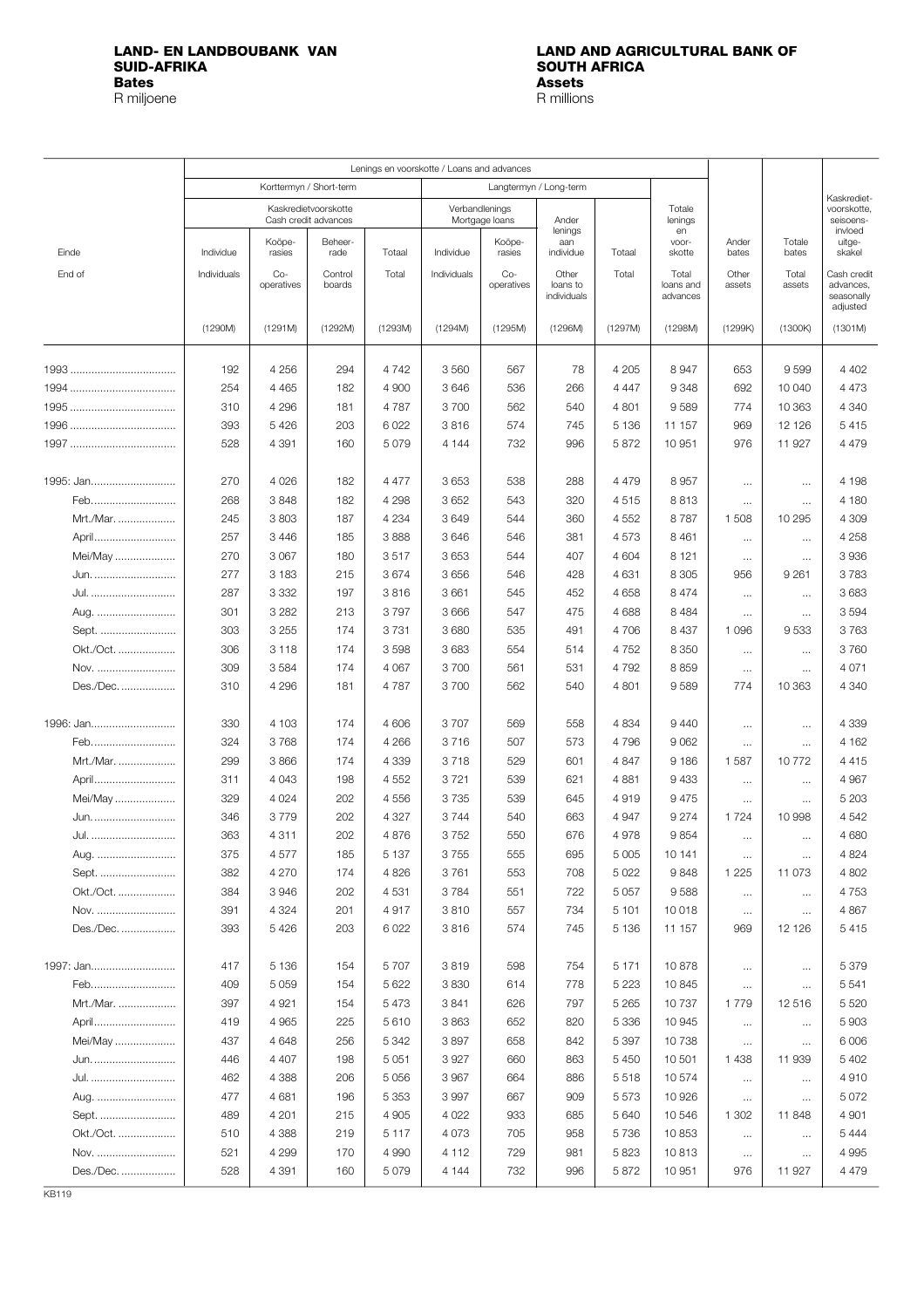#### **[MONETÊRE SEKTOR](#page-18-0)1 Laste** R miljoene

<span id="page-17-0"></span>

|           |         | Munt en banknote <sup>2</sup>   |          |                            |                          |                       |                     | Deposito's van binnelandse private sektor <sup>3</sup> |         |            |         |
|-----------|---------|---------------------------------|----------|----------------------------|--------------------------|-----------------------|---------------------|--------------------------------------------------------|---------|------------|---------|
|           |         | Coin and banknotes <sup>2</sup> |          |                            |                          |                       |                     | Deposits of domestic private sector <sup>3</sup>       |         |            |         |
|           |         |                                 |          |                            | Ander                    |                       |                     | Middeltermyn/Medium-term                               |         |            |         |
| Einde     | Munt    | Banknote                        | Totaal   | Tjek- en<br>transmissie    | onmiddellik<br>opeisbare | Korttermyn-<br>spaar  | Ander<br>korttermyn | Spaar                                                  | Ander   | Langtermyn | Totaal  |
| End of    | Coin    | <b>Banknotes</b>                | Total    | Cheque and<br>transmission | Other<br>demand          | Short-term<br>savings | Other<br>short-term | Savings                                                | Other   | Long-term  | Total   |
|           | (1310M) | (1311M)                         | (1312M)  | (1313M)                    | (1314M)                  | (1315M)               | (1316M)             | (1317M)                                                | (1318M) | (1319M)    | (1320M) |
|           | 594     | 9888                            | 10 4 8 2 | 35 850                     | 30 066                   | 21 689                | 20 232              | 279                                                    | 60 349  | 32 031     | 200 496 |
|           | 885     | 11 352                          | 12 237   | 45 573                     | 36 728                   | 23 103                | 30 850              | 168                                                    | 67 163  | 28 327     | 231 913 |
|           | 973     | 13 358                          | 14 3 31  | 53 172                     | 45 242                   | 24 190                | 34 771              | 154                                                    | 73 862  | 35 434     | 266 824 |
|           | 1 1 5 3 | 14 785                          | 15 938   | 66 332                     | 65 310                   | 24 678                | 37 569              | 1 0 3 4                                                | 73 563  | 35 005     | 303 490 |
|           | 1 1 9 0 | 16 118                          | 17 308   | 83 860                     | 71 899                   | 25 892                | 50 169              | 521                                                    | 87 898  | 36 677     | 356916  |
|           |         |                                 |          |                            |                          |                       |                     |                                                        |         |            |         |
|           | 839     | 11 166                          | 12 005   | 40 222                     | 36 322                   | 22 575                | 36 403              | 572                                                    | 60 765  | 29 995     | 226 854 |
|           | 899     | 11 342                          | 12 241   | 43 186                     | 37 925                   | 22 318                | 29 940              | 187                                                    | 67 563  | 30 217     | 231 336 |
| Mrt./Mar  | 905     | 11838                           | 12743    | 43 581                     | 37 063                   | 22 650                | 29 3 64             | 177                                                    | 70 960  | 34 198     | 237 993 |
|           | 943     | 12 157                          | 13 099   | 44 996                     | 36 055                   | 22 942                | 31 995              | 179                                                    | 72 775  | 32762      | 241 703 |
| Mei/May   | 896     | 11 454                          | 12 351   | 45 149                     | 40 590                   | 22 876                | 35 204              | 182                                                    | 73913   | 32 282     | 250 196 |
|           | 1 0 5 1 | 11 938                          | 12 989   | 48 444                     | 36 655                   | 23 348                | 33 339              | 183                                                    | 72 773  | 35 260     | 250 001 |
|           | 1 0 4 0 | 11781                           | 12821    | 47 123                     | 35 418                   | 23 292                | 35 050              | 167                                                    | 72 027  | 37 683     | 250 760 |
|           | 1 0 4 1 | 12 0 23                         | 13 0 64  | 47 443                     | 37 292                   | 23 4 20               | 33 278              | 158                                                    | 71 378  | 39 510     | 252 478 |
| Sept      | 1071    | 12 655                          | 13725    | 48 452                     | 39 4 27                  | 23 398                | 32 626              | 165                                                    | 71 664  | 39 969     | 255 701 |
| Okt./Oct  | 1010    | 11 967                          | 12 977   | 46318                      | 39 043                   | 23 365                | 34 351              | 166                                                    | 73 0 26 | 39015      | 255 283 |
|           | 1 0 6 0 | 12 786                          | 13846    | 49 474                     | 41 293                   | 23 831                | 29 765              | 157                                                    | 78 358  | 37 725     | 260 604 |
| Des./Dec. | 973     | 13 358                          | 14 331   | 53 172                     | 45 242                   | 24 190                | 34 7 7 1            | 154                                                    | 73 862  | 35 434     | 266 824 |
|           | 995     | 12 550                          | 13546    | 47869                      | 44 490                   | 23 208                | 34 4 45             | 222                                                    | 74 055  | 35 587     | 259 875 |
| Feb       | 997     | 12 995                          | 13 992   | 50 551                     | 47 937                   | 22 986                | 36 626              | 284                                                    | 75 101  | 35 216     | 268 702 |
| Mrt./Mar  | 1 1 2 4 | 13 4 69                         | 14 5 94  | 50 826                     | 53 152                   | 23 275                | 38 768              | 317                                                    | 74 129  | 34 124     | 274 589 |
|           | 1 106   | 13 077                          | 14 183   | 51 961                     | 53 309                   | 23 672                | 39 572              | 381                                                    | 74 083  | 34 236     | 277 214 |
|           | 1 1 3 9 | 13 679                          |          |                            | 53 309                   | 23 591                |                     |                                                        |         | 34 846     | 283 324 |
| Mei/May   |         |                                 | 14818    | 53 628                     |                          |                       | 42 628              | 368                                                    | 74 955  |            |         |
|           | 1 3 2 3 | 13788                           | 15 111   | 55 354                     | 55 732                   | 23 5 26               | 37839               | 438                                                    | 80 527  | 35 867     | 289 282 |
|           | 1 0 8 4 | 13 241                          | 14 3 26  | 53 749                     | 54 677                   | 24 537                | 41 805              | 597                                                    | 77 099  | 35 597     | 288 061 |
|           | 1 1 3 9 | 13871                           | 15 010   | 57 642                     | 56 003                   | 24 582                | 40 663              | 787                                                    | 75 679  | 36 067     | 291 423 |
|           | 1 1 4 3 | 13 619                          | 14 762   | 59 047                     | 59 036                   | 24 671                | 37 719              | 490                                                    | 75 902  | 36 882     | 293 746 |
| Okt./Oct  | 1 1 2 8 | 13 688                          | 14 8 15  | 57 290                     | 62 774                   | 25 002                | 40 384              | 1 0 3 8                                                | 72 692  | 37 263     | 296 443 |
| Nov       | 1 1 7 4 | 14 926                          | 16 101   | 61 40 6                    | 62 653                   | 25 605                | 33 5 28             | 1 2 9 5                                                | 79 107  | 36 413     | 300 007 |
| Des./Dec. | 1 1 5 3 | 14 785                          | 15 938   | 66 332                     | 65 310                   | 24 678                | 37 569              | 1 0 3 4                                                | 73 563  | 35 005     | 303 490 |
|           | 1 1 7 6 | 14 377                          | 15 5 5 2 | 61 302                     | 63 102                   | 23 996                | 44 468              | 847                                                    | 73 947  | 36 109     | 303 771 |
| Feb       | 1 1 9 0 | 14 753                          | 15 943   | 64 187                     | 65 205                   | 23 984                | 40516               | 675                                                    | 80 295  | 36 793     | 311 655 |
| Mrt./Mar  | 1 1 2 9 | 15 263                          | 16 392   | 65 840                     | 71 994                   | 24 101                | 41 285              | 713                                                    | 80 2 26 | 36 231     | 320 391 |
|           | 1 1 0 5 | 14 659                          | 15764    | 66 668                     | 63 978                   | 25 603                | 41 250              | 634                                                    | 85 199  | 38 607     | 321 941 |
| Mei/May   | 1 1 1 8 | 14 861                          | 15979    | 64 366                     | 66 609                   | 25 505                | 47 501              | 611                                                    | 85 093  | 38 145     | 327 831 |
|           | 1 0 9 5 | 14 440                          | 15 535   | 72 209                     | 62 526                   | 24 997                | 43 897              | 563                                                    | 83817   | 39 427     | 327 436 |
|           | 1078    | 14 5 63                         | 15 641   | 69 628                     | 60 879                   | 25 103                | 42 893              | 392                                                    | 87 261  | 40 987     | 327 143 |
| Aug       | 1 1 9 4 | 15 600                          | 16 793   | 68794                      | 67 309                   | 26 140                | 46 120              | 374                                                    | 83 100  | 40 353     | 332 189 |
|           | 1 102   | 14 8 81                         | 15 983   | 76 431                     | 71 926                   | 26 006                | 44 204              | 408                                                    | 84 074  | 39 763     | 342 812 |
| Okt./Oct  | 1 2 4 4 | 15 560                          | 16 804   | 77 503                     | 71 820                   | 25 447                | 45 381              | 503                                                    | 88 048  | 38 244     | 346 946 |
| Nov       | 1 2 2 6 | 16791                           | 18 017   | 79 544                     | 75 4 28                  | 25 990                | 37 103              | 1 2 5 3                                                | 97 474  | 37 682     | 354 473 |
| Des./Dec. | 1 1 9 0 | 16 118                          | 17 308   | 83 860                     | 71 899                   | 25 892                | 50 169              | 521                                                    | 87 898  | 36 677     | 356916  |

KB120

1.

'n Konsolidasie van balansstate van instellings in die monetêre sektor, d.w.s. die Suid-Afrikaanse Reserwebank, die voormalige Nasionale Finansiekorporasie, die Korporasie vir Openbare Deposito's en<br>die sogenaamde "gesamen 2. 3. 4.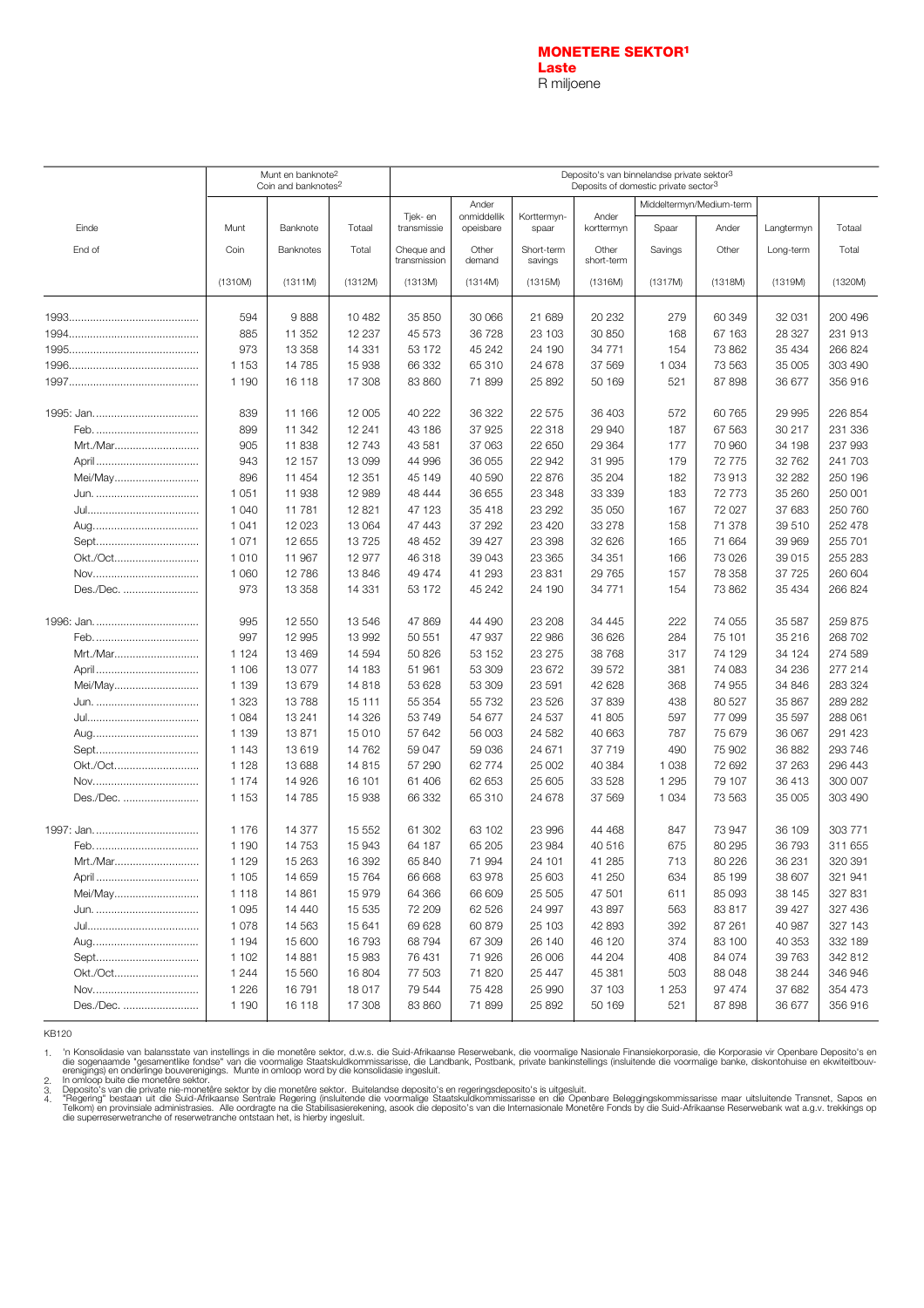<span id="page-18-0"></span>

|                                       |                         | Korttermyn-buitelandse laste<br>Short-term foreign liabilities |                  |                   | Kapitaal en reserwes<br>Capital and reserves |          |                      |                      |            |
|---------------------------------------|-------------------------|----------------------------------------------------------------|------------------|-------------------|----------------------------------------------|----------|----------------------|----------------------|------------|
| Regerings-<br>deposito's <sup>4</sup> | Monetêre<br>owerhede    | Ander                                                          | Totaal           | <b>Binnelands</b> | <b>Buitelands</b>                            | Totaal   | Ander<br>laste       | Totale<br>laste      | Einde      |
| Government<br>deposits <sup>4</sup>   | Monetary<br>authorities | Other                                                          | Total            | Domestic          | Foreign                                      | Total    | Other<br>liabilities | Total<br>liabilities | End of     |
| (1330M)                               | (1331M)                 | (1332M)                                                        | (1333M)          | (1334K)           | (1335K)                                      | (1336K)  | (1337K)              | (1338K)              |            |
| 19 349                                | 8919                    | 10 372                                                         | 19 291           | 19547             | 610                                          | 20 158   | 47 496               | 317 273              | 1993       |
|                                       |                         |                                                                |                  |                   |                                              |          |                      |                      |            |
| 16 368                                | 8960                    | 14 181                                                         | 23 141           | 23764             | 189                                          | 23 954   | 55 4 98              | 363 111              | 1994       |
| 25 947                                | 4 151                   | 23 267                                                         | 27 418<br>40 663 | 29 047            | 514<br>733                                   | 29 561   | 60 374               | 424 457              | 1995       |
| 29 458                                | 4 5 6 2                 | 36 101                                                         |                  | 33 857            |                                              | 34 590   | 75 945               | 500 084              | 1996       |
| 28 167                                | 12 535                  | 40 770                                                         | 53 306           | 40 659            | 1 1 6 4                                      | 41 823   | 74 568               | 572 088              | 1997       |
| 21 863                                | 8808                    | 15730                                                          | 24 538           | $\cdots$          | $\ldots$                                     | $\ldots$ | $\cdots$             | $\cdots$             | 1995: Jan. |
| 21 646                                | 7648                    | 16742                                                          | 24 390           | $\ldots$          | $\ldots$                                     | $\ldots$ | $\cdots$             | $\ldots$             | Feb.       |
| 18817                                 | 7820                    | 16 007                                                         | 23 826           | 26 417            | 301                                          | 26718    | 60 132               | 380 229              | Mrt./Mar.  |
| 19869                                 | 10 145                  | 17 402                                                         | 27 547           | $\ldots$          | $\sim$                                       | $\ldots$ | $\ldots$             | $\cdots$             | April      |
| 16 173                                | 7 0 36                  | 19536                                                          | 26 571           | $\cdots$          | $\ldots$                                     | $\cdots$ | $\ldots$             | $\ldots$             | Mei/May    |
| 21 862                                | 6 3 0 5                 | 19789                                                          | 26 094           | 25 867            | 297                                          | 26 164   | 63 790               | 400 901              | Jun.       |
| 23 151                                | 6824                    | 20 132                                                         | 26 956           | $\cdots$          | $\cdots$                                     | $\cdots$ | $\cdots$             | $\cdots$             | Jul.       |
| 24 393                                | 5971                    | 21 654                                                         | 27 625           | $\cdots$          | $\cdots$                                     | $\ldots$ | $\cdots$             | $\ldots$             | Aug.       |
| 27 786                                | 5 2 0 2                 | 20730                                                          | 25 932           | 26718             | 378                                          | 27 095   | 60 572               | 410 811              | Sept.      |
| 30 843                                | 4829                    | 20712                                                          | 25 541           | $\ldots$          | $\cdots$                                     | $\cdots$ | $\ldots$             | $\ldots$             | Okt./Oct.  |
| 23 886                                | 4 151                   | 21 306                                                         | 25 4 58          | $\ldots$          | $\ldots$                                     | $\ldots$ | $\cdots$             | $\cdots$             | Nov.       |
| 25 947                                | 4 151                   | 23 267                                                         | 27 418           | 29 047            | 514                                          | 29 561   | 60 374               | 424 457              | Des./Dec.  |
| 35 238                                | 4 3 6 0                 | 22 813                                                         | 27 173           | $\ldots$          | $\ldots$                                     | $\ldots$ | $\ldots$             | $\ldots$             | 1996: Jan. |
| 33 593                                | 4 2 3 3                 | 19 116                                                         | 23 349           | $\cdots$          | $\cdots$                                     | $\ldots$ | $\ldots$             | $\ldots$             | Feb.       |
| 32 962                                | 4 197                   | 20 060                                                         | 24 257           | 30 069            | 577                                          | 30 646   | 57 856               | 434 904              | Mrt./Mar.  |
| 32 712                                | 5 6 6 0                 | 22 4 9 9                                                       | 28 159           | $\ldots$          | $\ldots$                                     | $\ldots$ | $\ldots$             | $\ldots$             | April      |
| 27813                                 | 4748                    | 25 324                                                         | 30 073           | $\ldots$          | $\ldots$                                     | $\cdots$ | $\cdots$             | $\ldots$             | Mei/May    |
| 28 4 21                               | 4569                    | 27 563                                                         | 32 132           | 31 292            | 667                                          | 31 959   | 60 344               | 457 249              | Jun.       |
| 31 997                                | 4509                    | 27 483                                                         | 31 993           | $\ldots$          | $\ldots$                                     | $\ldots$ | $\ldots$             | $\cdots$             | Jul.       |
| 28 487                                | 4512                    | 28 742                                                         | 33 254           | $\cdots$          | $\ldots$                                     | $\cdots$ | $\cdots$             | $\cdots$             | Aug.       |
| 31 063                                | 4 8 6 3                 | 27 674                                                         | 32 537           | 31 989            | 737                                          | 32 726   | 65 594               | 470 427              | Sept.      |
| 35 238                                | 4 7 8 4                 | 29 693                                                         | 34 477           | $\cdots$          | $\ldots$                                     | $\ldots$ | $\ldots$             | $\ldots$             | Okt./Oct.  |
| 28 4 26                               | 4 4 8 6                 | 33 780                                                         | 38 266           | $\cdots$          | $\cdots$                                     | $\cdots$ | $\cdots$             | $\cdots$             | Nov.       |
| 29 458                                | 4 5 6 2                 | 36 101                                                         | 40 663           | 33 857            | 733                                          | 34 590   | 75 945               | 500 084              | Des./Dec.  |
| 34 329                                | 4 608                   | 37 952                                                         | 42 560           | $\cdots$          | $\ldots$                                     | $\cdots$ | $\cdots$             | $\ldots$             | 1997: Jan. |
| 30 281                                | 6428                    | 40 997                                                         | 47 4 25          | $\cdots$          | $\cdots$                                     | $\cdots$ | $\dots$              | $\ldots$             | Feb.       |
| 30 115                                | 5911                    | 39 399                                                         | 45 310           | 37 047            | 773                                          | 37 821   | 76 431               | 526 459              | Mrt./Mar.  |
| 26 571                                | 5835                    | 42 205                                                         | 48 040           | $\ldots$          | $\cdots$                                     | $\cdots$ | $\ldots$             | $\cdots$             | April      |
| 29 4 61                               | 5 5 3 5                 | 42 087                                                         | 47 622           | $\ldots$          | $\cdots$                                     | $\cdots$ | $\ldots$             | $\ldots$             | Mei/May    |
| 31 633                                | 5 2 6 7                 | 44 269                                                         | 49 536           | 37 372            | 864                                          | 38 236   | 73 352               | 535 728              | Jun.       |
| 35 542                                | 6654                    | 42 652                                                         | 49 30 6          | $\cdots$          | $\cdots$                                     | $\cdots$ | $\cdots$             | $\cdots$             | Jul.       |
| 33 869                                | 9333                    | 39 482                                                         | 48 815           | $\cdots$          | $\cdots$                                     | $\cdots$ | $\cdots$             | $\cdots$             | Aug.       |
| 33 452                                | 8783                    | 40760                                                          | 49 543           | 37 760            | 1046                                         | 38 806   | 72 159               | 552 755              | Sept.      |
| 32 690                                | 11786                   | 41 409                                                         | 53 195           | $\cdots$          | $\cdots$                                     | $\cdots$ | $\cdots$             | $\ldots$             | Okt./Oct.  |
| 28 233                                | 12 945                  | 39 903                                                         | 52 848           | $\cdots$          | $\cdots$                                     | $\cdots$ | $\cdots$             | $\cdots$             | Nov.       |
| 28 167                                | 12 535                  | 40 770                                                         | 53 306           | 40 659            | 1 1 6 4                                      | 41823    | 74 568               | 572 088              | Des./Dec.  |

1.

A consolidation of the balance sheets of institutions within the monetary sector, i.e. the South African Reserve Bank, the former National Finance Corporation, Corporation for Public Deposits and the so-<br>called "pooled" fu 2. 3. 4.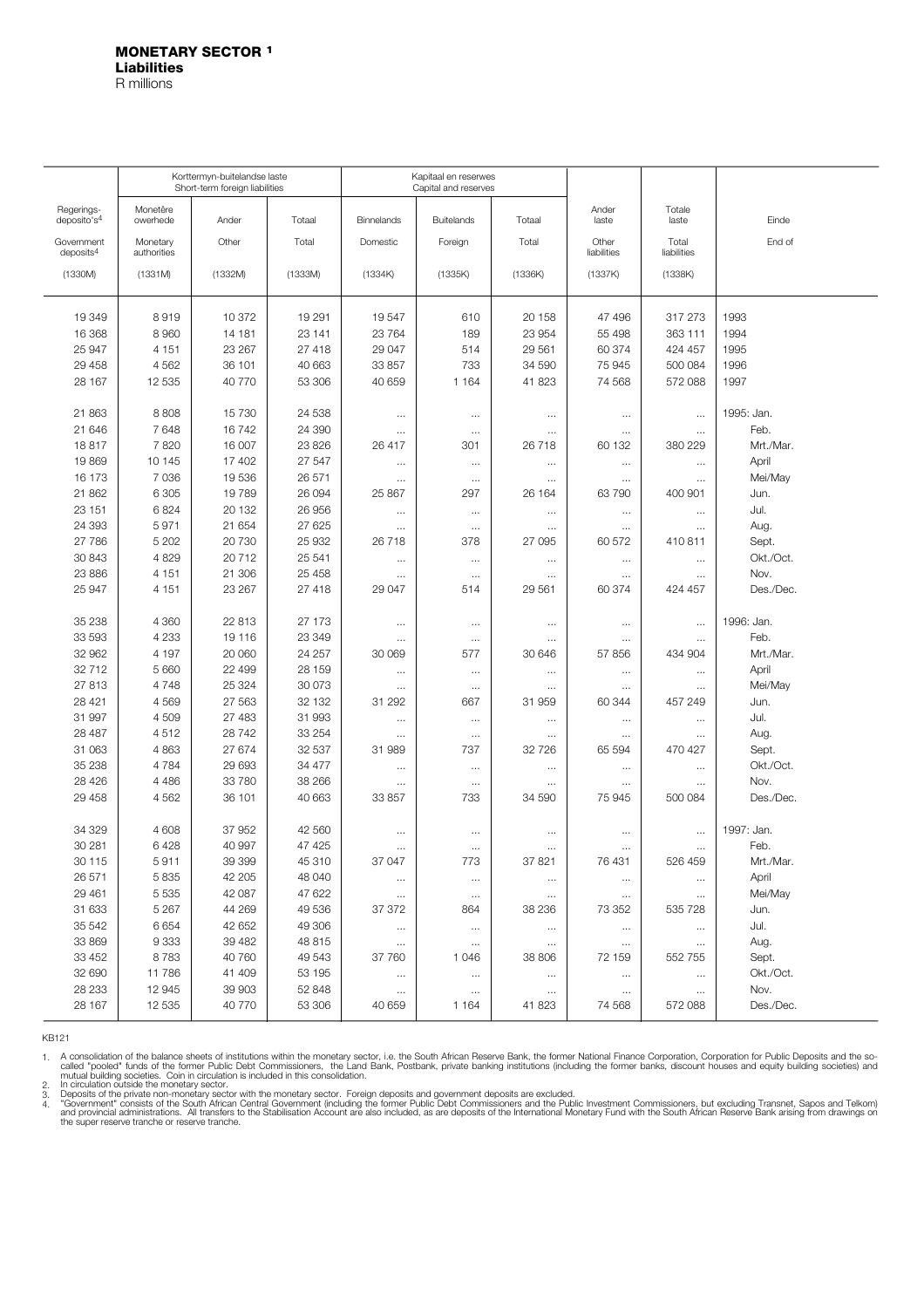#### **[MONETÊRE SEKTOR](#page-20-0)1 Bates** R miljoene

<span id="page-19-0"></span>

|        | Eise teen die private sektor van / Claims on the private sector of<br>Buitelandse bates / Foreign assets<br>Goud- en buitelandse valuta |                           |                  |               |                            |                 |                  |              |                                   |         |
|--------|-----------------------------------------------------------------------------------------------------------------------------------------|---------------------------|------------------|---------------|----------------------------|-----------------|------------------|--------------|-----------------------------------|---------|
|        |                                                                                                                                         | Gold and foreign exchange |                  | Lang-         | Totale<br>buitelandse      | Reserwe-        |                  | Land-        | Ander<br>monetêre                 |         |
| Einde  | Reserwe-<br>bank <sup>2</sup>                                                                                                           | Ander <sup>3</sup>        | Totaal           | termyn        | bates                      | bank            | KOD <sup>4</sup> | bank         | instellings                       | Totaal  |
| End of | Reserve<br>Bank <sup>2</sup>                                                                                                            | Other <sup>3</sup>        | Total            | Long-<br>term | Total<br>foreign<br>assets | Reserve<br>Bank | CPD <sup>4</sup> | Land<br>Bank | Other<br>monetary<br>institutions | Total   |
|        | (1021M)                                                                                                                                 | (1340M)                   | (1341M)          | (1342M)       | (1343M)                    | (1344M)         | (1345M)          | (1298M)      | (1346M)                           | (1347M) |
|        | 9092                                                                                                                                    | 1958                      | 11 051           | 1736          | 12787                      | 386             | 1701             | 8947         | 218 771                           | 229 804 |
|        | 11 087                                                                                                                                  | 3016                      | 14 103           | 1677          | 15780                      | 1455            | 2722             | 9 3 4 8      | 255 406                           | 268 930 |
|        | 15 680                                                                                                                                  | 2 5 0 9                   | 18 190           | 1 703         | 19892                      | 176             | 2 7 0 3          | 9589         | 303 707                           | 316 175 |
|        | 10 305                                                                                                                                  | 6 500                     | 16805            | 1819          | 18 624                     | 198             | 1766             | 11 157       | 353 888                           | 367 009 |
|        | 28 454                                                                                                                                  | 8 1 3 0                   | 36 584           | 1 0 2 0       | 37 604                     | 222             | 698              | 10 951       | 407 170                           | 419 041 |
|        |                                                                                                                                         |                           |                  |               |                            |                 |                  |              |                                   |         |
|        | 11 321                                                                                                                                  | 2724                      | 14 045           | 1 689         | 15 7 34                    | 1 4 3 4         | 2561             | 8957         | 257 417                           | 270 369 |
|        | 12 372                                                                                                                                  | 2 802                     | 15 174           | 1688          | 16 862                     | 1412            | 2645             | 8813         | 262 562                           | 275 433 |
|        | 12 031                                                                                                                                  | 4 1 1 4                   | 16 145           | 1816          | 17961                      | 1 2 5 5         | 2 3 2 6          | 8787         | 266 224                           | 278 591 |
|        | 10 154                                                                                                                                  | 3578                      | 13731            | 1784          | 15 5 15                    | 1 2 6 2         | 428              | 8 4 6 1      | 271836                            | 281 988 |
|        | 12 507                                                                                                                                  | 2841                      | 15 347           | 1769          | 17 116                     | 1 2 6 4         | 732              | 8 1 2 1      | 271 361                           | 281 479 |
|        | 12 3 8 2                                                                                                                                | 2865                      | 15 247           | 1 702         | 16949                      | 165             | 626              | 8 3 0 5      | 278 583                           | 287 678 |
|        | 12 124                                                                                                                                  | 2810                      | 14 933           | 1 6 9 3       | 16 6 26                    | 139             | 1 3 9 0          | 8 4 7 4      | 281 795                           | 291 799 |
|        | 11 905                                                                                                                                  | 3 1 4 1                   | 15 046           | 1698          | 16743                      | 73              | 1 3 1 5          | 8484         | 286 971                           | 296 843 |
|        | 11 793                                                                                                                                  | 3 3 7 2                   | 15 165           | 1809          | 16973                      | 119             | 1 0 5 0          | 8 4 3 7      | 291 699                           | 301 304 |
|        | 11 965                                                                                                                                  | 3637                      | 15 602           | 1756          | 17 358                     | 173             | 1586             | 8 3 5 0      | 293 596                           | 303 705 |
|        | 13 4 36                                                                                                                                 | 3 1 6 3                   | 16 599           | 1785          | 18 3 84                    | 146             | 2 3 4 5          | 8859         | 297 612                           | 308 961 |
|        | 15 680                                                                                                                                  | 2 5 0 9                   | 18 190           | 1703          | 19892                      | 176             | 2 7 0 3          | 9589         | 303 707                           | 316 175 |
|        | 15 451                                                                                                                                  | 3512                      | 18 963           | 1700          | 20 662                     | 175             | 3 1 9 1          | 9440         | 305 756                           | 318 562 |
|        | 14717                                                                                                                                   | 3626                      | 18 343           | 1738          | 20 081                     | 195             | 2854             | 9062         | 311 306                           | 323 417 |
|        | 13 992                                                                                                                                  | 3 4 5 4                   | 17 447           | 1706          | 19 152                     | 199             | 2637             | 9 1 8 6      | 318 396                           | 330 417 |
|        | 11 694                                                                                                                                  | 4 7 9 2                   | 16 4 8 6         | 1736          | 18 223                     | 230             | 1688             | 9 4 3 3      | 319 541                           | 330 892 |
|        |                                                                                                                                         |                           |                  |               |                            |                 |                  |              |                                   | 333 922 |
|        | 10 998<br>11 254                                                                                                                        | 5617                      | 16 615           | 1741          | 18 356                     | 197             | 813<br>995       | 9475         | 323 438<br>330 893                | 341 344 |
|        | 10 370                                                                                                                                  | 5 1 7 7<br>5844           | 16 430<br>16 215 | 1767<br>1755  | 18 198<br>17 970           | 183<br>204      | 1526             | 9274<br>9854 | 335 247                           | 346 831 |
|        |                                                                                                                                         |                           |                  |               |                            |                 |                  |              |                                   | 349 410 |
|        | 10 078                                                                                                                                  | 5 2 9 3                   | 15 372           | 1819          | 17 191                     | 196             | 1560             | 10 141       | 337 512                           |         |
|        | 10 043                                                                                                                                  | 3 8 3 2                   | 13874            | 1775          | 15 650                     | 194             | 1 4 9 5          | 9848         | 344 156                           | 355 693 |
|        | 10 284                                                                                                                                  | 5 6 9 5                   | 15979            | 1 7 9 3       | 17772                      | 207             | 1944             | 9588         | 349 229                           | 360 968 |
|        | 10 935                                                                                                                                  | 6986                      | 17921            | 1840          | 19761                      | 201             | 1 4 2 5          | 10018        | 350 245                           | 361889  |
|        | 10 305                                                                                                                                  | 6500                      | 16 805           | 1819          | 18 624                     | 198             | 1766             | 11 157       | 353 888                           | 367 009 |
|        | 11 762                                                                                                                                  | 5612                      | 17 374           | 1880          | 19 254                     | 193             | 1752             | 10878        | 360 070                           | 372 892 |
|        | 12 4 94                                                                                                                                 | 6494                      | 18 988           | 1769          | 20 757                     | 186             | 1 3 4 7          | 10 845       | 367 116                           | 379 494 |
|        | 13 120                                                                                                                                  | 6 3 4 0                   | 19 460           | 1757          | 21 217                     | 187             | 1 0 2 7          | 10737        | 371 183                           | 383 134 |
|        | 14 4 16                                                                                                                                 | 5898                      | 20 314           | 1753          | 22 068                     | 530             | 1 2 6 9          | 10945        | 375 734                           | 388 478 |
|        | 21 824                                                                                                                                  | 5965                      | 27 789           | 1778          | 29 567                     | 192             | 773              | 10738        | 378 112                           | 389 815 |
|        | 22 131                                                                                                                                  | 8565                      | 30 696           | 1 6 6 3       | 32 359                     | 190             | 652              | 10 501       | 385 954                           | 397 297 |
|        | 22 814                                                                                                                                  | 10 238                    | 33 052           | 1 0 6 2       | 34 114                     | 226             | 1705             | 10574        | 385 465                           | 397 970 |
|        | 25 891                                                                                                                                  | 5963                      | 31 854           | 1 0 4 7       | 32 901                     | 225             | 578              | 10926        | 388 692                           | 400 421 |
|        | 26 506                                                                                                                                  | 7 103                     | 33 609           | 1019          | 34 628                     | 224             | 117              | 10546        | 395 897                           | 406 783 |
|        | 27 317                                                                                                                                  | 9927                      | 37 245           | 1018          | 38 262                     | 219             | 681              | 10853        | 400 709                           | 412 462 |
|        | 26 540                                                                                                                                  | 10 646                    | 37 186           | 1 0 2 0       | 38 207                     | 224             | 689              | 10813        | 402 100                           | 413826  |
|        | 28 454                                                                                                                                  | 8 1 3 0                   | 36 584           | 1 0 2 0       | 37 604                     | 222             | 698              | 10 951       | 407 170                           | 419 041 |
|        |                                                                                                                                         |                           |                  |               |                            |                 |                  |              |                                   |         |

KB122

1. 2.

3. 4. 5.

Sien voetnoot 1 op bladsy S–18.<br>Die goudkomponent van die Reserwebank se buitelandse bates word teen 'n markverwante prys gewaardeer.<br>Buitelandse valutareserwes van ander monetêre instellings en die Sentrale Regering, met 6. 7.

8.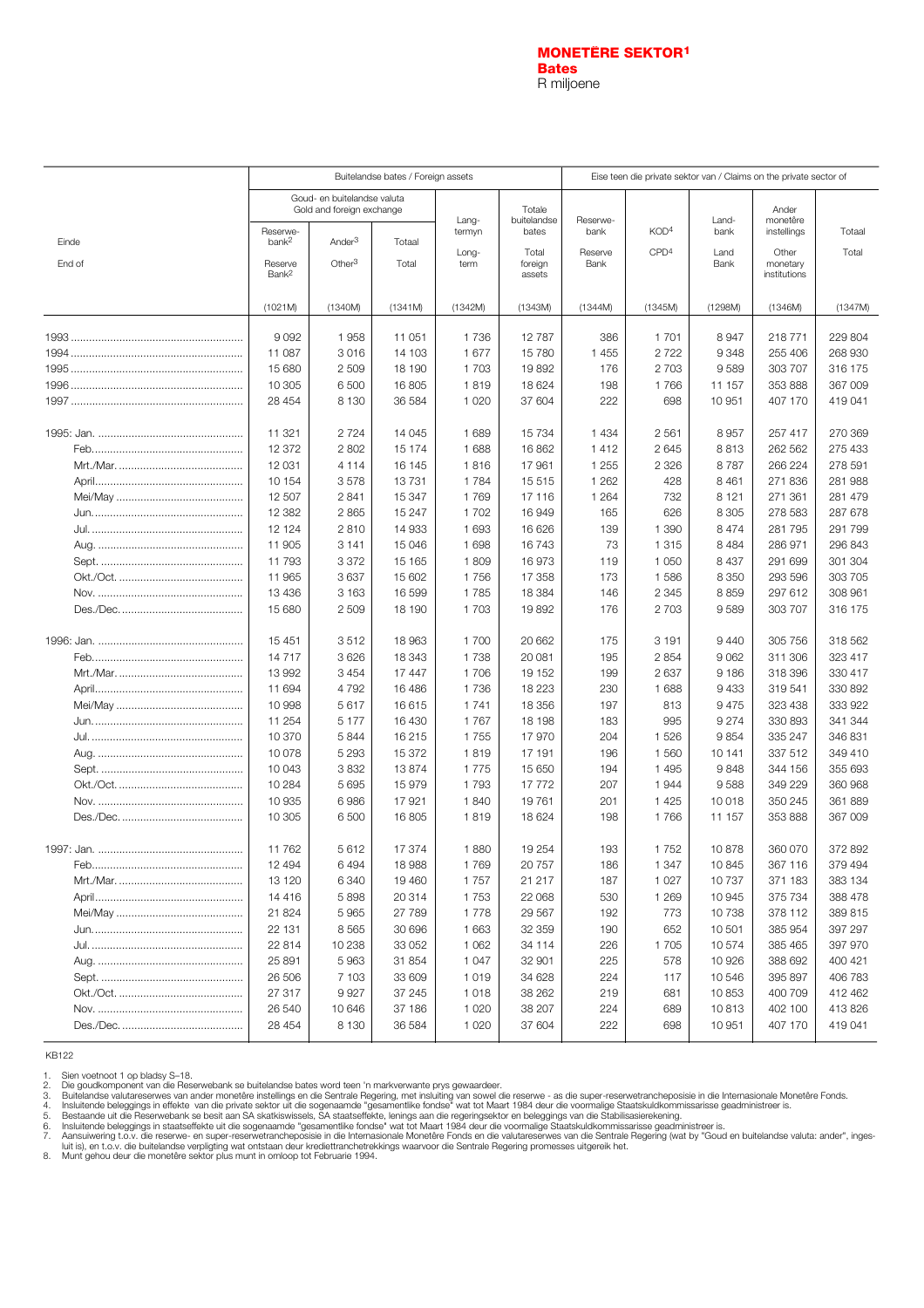<span id="page-20-0"></span>

|                               |                    |                         | Eise teen die regeringsektor / Claims on the government sector |                                |                      |                         |                 |                    |              |
|-------------------------------|--------------------|-------------------------|----------------------------------------------------------------|--------------------------------|----------------------|-------------------------|-----------------|--------------------|--------------|
| Krediet / Credit              |                    |                         |                                                                |                                |                      |                         |                 |                    |              |
|                               |                    | Ander                   |                                                                |                                |                      | Totale eise<br>teen die | Ander           | Totale             |              |
| Reserwe-<br>bank <sup>5</sup> | KOD6               | monetêre<br>instellings | Totaal                                                         | Aan-<br>suiwering <sup>7</sup> | Munt <sup>8</sup>    | regering-<br>sektor     | bates           | bates              | Einde        |
|                               | CPD <sup>6</sup>   | Other                   | Total                                                          | Adjust-                        | Coin <sup>8</sup>    | Total claims            | Other<br>assets | Total<br>assets    | End of       |
| Reserve<br>Bank <sup>5</sup>  |                    | monetary                |                                                                | ment <sup>7</sup>              |                      | on the                  |                 |                    |              |
|                               |                    | institutions            |                                                                |                                |                      | government<br>sector    |                 |                    |              |
| (1350M)                       | (1351M)            | (1352M)                 | (1353M)                                                        | (1354M)                        | (1355M)              | (1356M)                 | (1357K)         | (1358K)            |              |
|                               |                    |                         |                                                                |                                |                      |                         |                 |                    |              |
| 697<br>9020                   | 4 3 5 7<br>1 3 4 8 | 20 820<br>21 492        | 25 874<br>31 860                                               | $-7$<br>$-4$                   | 937                  | 26 804<br>31 856        | 47877<br>46 546 | 317 273<br>363 111 | 1993<br>1994 |
| 4835                          | 2 1 2 1            | 24 832                  | 31788                                                          | -6                             | $\ldots$<br>$\ldots$ | 31782                   | 56 608          | 424 457            | 1995         |
| 7913                          | 4 2 1 9            | 27 518                  | 39 650                                                         | $-6$                           | $\cdots$             | 39 644                  | 74 807          | 500 084            | 1996         |
| 6 1 2 6                       | 4938               | 37 099                  | 48 163                                                         | -9                             | $\cdots$             | 48 154                  | 67 288          | 572 088            | 1997         |
|                               |                    |                         |                                                                |                                |                      |                         |                 |                    |              |
| 9019                          | 1 1 3 1            | 21 794                  | 31 943                                                         | -5                             | $\cdots$             | 31 938                  | $\ldots$        | $\ldots$           | 1995: Jan.   |
| 9044                          | 1 2 6 5            | 21 157                  | 31 466                                                         | $-6$                           | $\cdots$             | 31 460                  | $\ldots$        | $\ldots$           | Feb.         |
| 8856                          | 2 000              | 21 407                  | 32 264                                                         | $-6$                           | $\cdots$             | 32 258                  | 51 419          | 380 229            | Mrt./Mar.    |
| 8830                          | 5 1 2 8            | 22 195                  | 36 152                                                         | $-6$                           | $\cdots$             | 36 146                  | $\cdots$        | $\ldots$           | April        |
| 8811                          | 5422               | 22 300                  | 36 532                                                         | $-7$                           | $\cdots$             | 36 525                  | $\cdots$        | $\ldots$           | Mei/May      |
| 9783                          | 5 6 8 9            | 22 254                  | 37727                                                          | $-7$                           | $\cdots$             | 37 7 20                 | 58 554          | 400 901            | Jun.         |
| 8756                          | 4 8 27             | 23 820                  | 37 403                                                         | $-7$                           | $\cdots$             | 37 396                  | $\cdots$        | $\ldots$           | Jul.         |
| 8890                          | 3683               | 25 747                  | 38 320                                                         | $-7$                           | $\ldots$             | 38 313                  | $\ldots$        | $\ldots$           | Aug.         |
| 7 1 7 2                       | 3506               | 26 229                  | 36 907                                                         | $-7$                           | $\cdots$             | 36 900                  | 55 634          | 410 811            | Sept.        |
| 6098                          | 3319               | 25 611                  | 35 028                                                         | $-6$                           | $\cdots$             | 35 0 22                 | $\cdots$        | $\ldots$           | Okt./Oct.    |
| 4614                          | 2682               | 23 442                  | 30 739                                                         | $-6$                           | $\ldots$             | 30 733                  | $\cdots$        | $\cdots$           | Nov.         |
| 4 8 3 5                       | 2 1 2 1            | 24 832                  | 31788                                                          | $-6$                           | $\cdots$             | 31 782                  | 56 608          | 424 457            | Des./Dec.    |
| 5 206                         | 2545               | 26 330                  | 34 082                                                         | -5                             | $\ldots$             | 34 077                  | $\ldots$        | $\ldots$           | 1996: Jan.   |
| 4677                          | 3707               | 24 868                  | 33 251                                                         | $-7$                           | $\ldots$             | 33 244                  | $\cdots$        | $\cdots$           | Feb.         |
| 7527                          | 3 3 2 7            | 25 302                  | 36 156                                                         | $-7$                           | $\ldots$             | 36 149                  | 49 185          | 434 904            | Mrt./Mar.    |
| 7842                          | 4720               | 28 667                  | 41 229                                                         | $-7$                           | $\cdots$             | 41 222                  | $\cdots$        | $\ldots$           | April        |
| 7825                          | 5 6 2 2            | 24 949                  | 38 396                                                         | $-5$                           | $\cdots$             | 38 391                  | $\ldots$        | $\cdots$           | Mei/May      |
| 7771                          | 5 2 3 2            | 27 540                  | 40 543                                                         | $-5$                           | $\cdots$             | 40 538                  | 57 168          | 457 249            | Jun.         |
| 7868                          | 4 2 9 3            | 27 785                  | 39 946                                                         | -8                             | $\cdots$             | 39 938                  | $\ldots$        | $\ldots$           | Jul.         |
| 7640                          | 4 3 3 5            | 28 258                  | 40 232                                                         | -8                             | $\ldots$             | 40 224                  | $\ldots$        | $\cdots$           | Aug.         |
| 7752                          | 3983               | 29 404                  | 41 139                                                         | $-6$                           | $\ldots$             | 41 133                  | 57 952          | 470 427            | Sept.        |
| 7947                          | 4 2 5 5            | 28 674                  | 40 876                                                         | $-4$                           | $\cdots$             | 40 872                  | $\ldots$        | $\cdots$           | Okt./Oct.    |
| 7728                          | 4 9 5 5            | 26 403                  | 39 086                                                         | $-10$                          | $\cdots$             | 39 0 76                 | $\ldots$        | $\ldots$           | Nov.         |
| 7913                          | 4 2 1 9            | 27518                   | 39 650                                                         | -6                             | $\ldots$             | 39 644                  | 74 807          | 500 084            | Des./Dec.    |
| 7705                          | 4 175              | 30 4 29                 | 42 309                                                         | $-10$                          | $\cdots$             | 42 299                  | $\cdots$        | $\ldots$           | 1997: Jan.   |
| 7940                          | 5 2 1 6            | 30 4 26                 | 43 582                                                         | -8                             | $\ldots$             | 43 574                  | $\cdots$        | $\cdots$           | Feb.         |
| 7822                          | 4566               | 32 489                  | 44 877                                                         | -8                             | $\ldots$             | 44 869                  | 77 238          | 526 459            | Mrt./Mar.    |
| 7685                          | 5 2 9 5            | 32 607                  | 45 588                                                         | -9                             | $\cdots$             | 45 579                  | $\ldots$        | $\ldots$           | April        |
| 6671                          | 5903               | 32 888                  | 45 462                                                         | -7                             | $\ldots$             | 45 4 55                 | $\ldots$        | $\ldots$           | Mei/May      |
| 6631                          | 6 2 6 7            | 32 502                  | 45 400                                                         | $-2263$                        | $\cdots$             | 43 137                  | 62 936          | 535 728            | Jun.         |
| 6 1 1 2                       | 4912               | 35 303                  | 46 327                                                         | $-2306$                        | $\ldots$             | 44 021                  | $\cdots$        | $\cdots$           | Jul.         |
| 6 2 2 0                       | 5 0 8 9            | 34 275                  | 45 584                                                         | $-6$                           | $\cdots$             | 45 578                  | $\cdots$        | $\ldots$           | Aug.         |
| 6 1 6 2                       | 6497               | 36 314                  | 48 972                                                         | -7                             | $\cdots$             | 48 965                  | 62 379          | 552 755            | Sept.        |
| 6 171                         | 4523               | 37 916                  | 48 610                                                         | $-7$                           | $\cdots$             | 48 603                  | $\ldots$        | $\cdots$           | Okt./Oct.    |
| 6 1 4 9                       | 4594               | 37 939                  | 48 683                                                         | -8                             | $\ldots$             | 48 675                  | $\ldots$        | $\cdots$           | Nov.         |
| 6 1 2 6                       | 4938               | 37 099                  | 48 163                                                         | -9                             | $\ldots$             | 48 154                  | 67 288          | 572 088            | Des./Dec.    |

1.

2. 3. 4.

5.

6. 7.

See footnote 1 on page S–19.<br>The gold component of the Reserve Bank's foreign assets is valued at a market related price.<br>The gold component of the Reserve Softer monetary institutions and the Central Government, including 8.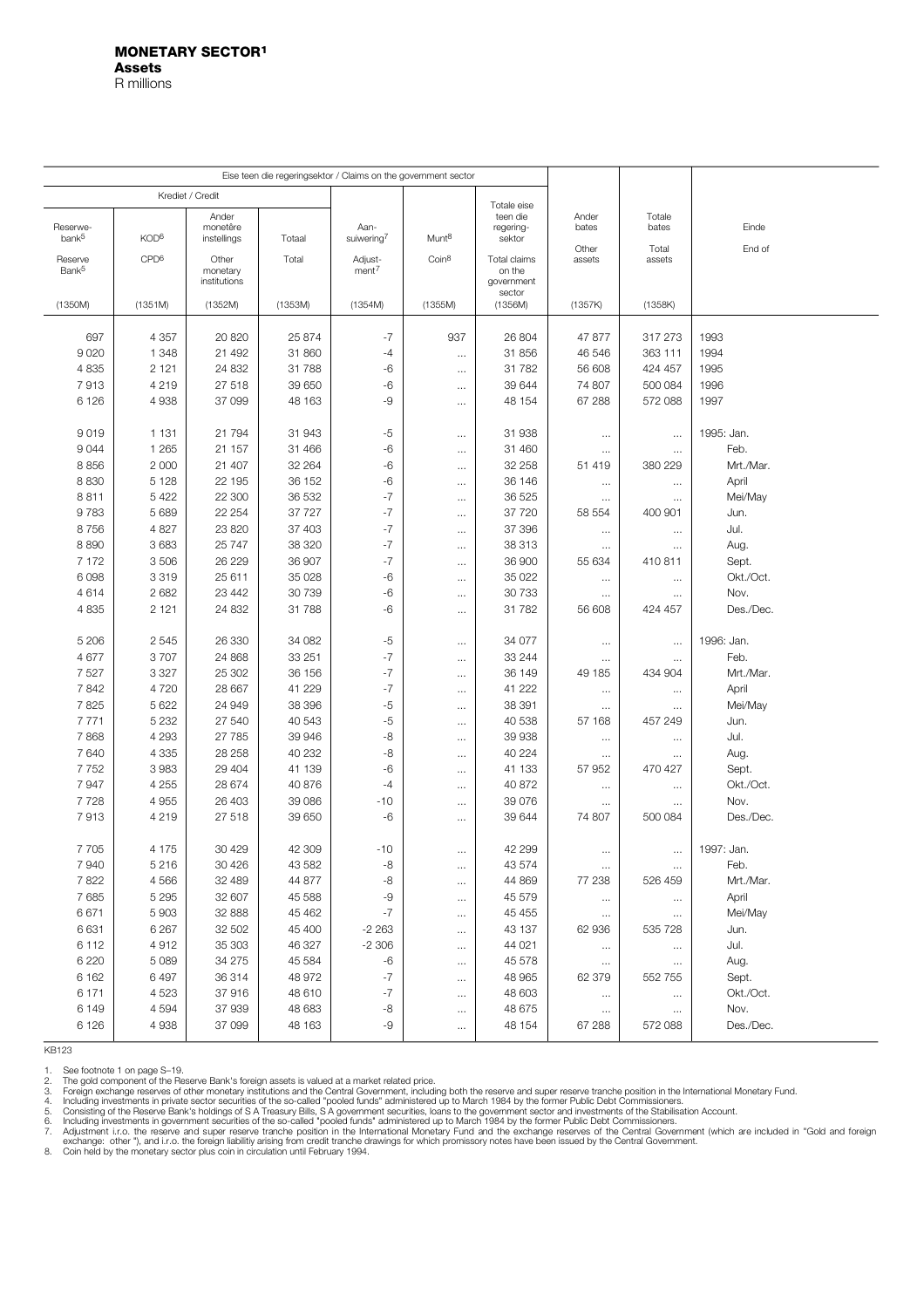### <span id="page-21-0"></span>**KREDIETVERLENING DEUR ALLE CREDIT EXTENSION BY ALL MONETÊRE INSTELLINGS1 MONETARY INSTITUTIONS1 KREDIETVERLENING DEUR ALLE CREDIT EXTENSION BY ALL MONETÊRE INSTELLINGS<sup>1</sup><br>R miljoene R miljoene B miljoene R miljoene B miljoene B miljoene B miljoene B miljoene B miljoene B miljoene B miljoene B miljoene B miljoene B m**

|                    |                    |                               |                                                  |                                              | Krediet aan die binnelandse private sektor verleen<br>Netto krediet aan die regeringsektor verleen<br>Net credit extended to the government sector<br>Credit extended to the domestic private sector |                                   |                    |                  |                          |                   |                                           |
|--------------------|--------------------|-------------------------------|--------------------------------------------------|----------------------------------------------|------------------------------------------------------------------------------------------------------------------------------------------------------------------------------------------------------|-----------------------------------|--------------------|------------------|--------------------------|-------------------|-------------------------------------------|
| Einde              | Beleggings         | Wissels<br>verdis-<br>konteer | Afbetalings-<br>verkoop-<br>krediet <sup>2</sup> | Bruikhuur-<br>finan-<br>siering <sup>2</sup> | Verband-<br>voorskotte                                                                                                                                                                               | Ander<br>lenings en<br>voorskotte | Totaal             | Bruto<br>eise    | Regerings-<br>deposito's | Netto<br>krediet  | Totale<br>krediet<br>verleen <sup>2</sup> |
| End of             | Investments        | <b>Bills</b><br>discounted    | Instalment<br>sale<br>credit <sup>2</sup>        | Leasing<br>finance <sup>2</sup>              | Mortgage<br>advances                                                                                                                                                                                 | Other<br>loans and<br>advances    | Total              | Gross<br>claims  | Government<br>deposits   | Net<br>credit     | Total<br>credit<br>extended <sup>2</sup>  |
|                    | (1360M)            | (1361M)                       | (1362M)                                          | (1363M)                                      | (1364M)                                                                                                                                                                                              | (1365M)                           | (1347M)            | (1356M)          | (1366M)                  | (1367M)           | (1368M)                                   |
| 1993               | 6650               | 7925                          | 23 062                                           | 15 4 93                                      | 97 014                                                                                                                                                                                               | 79 661                            | 229 804            | 26 804           | $-19349$                 | 7 4 5 5           | 237 260                                   |
| 1994               | 11 376             | 7 2 8 3                       | 29 4 23                                          | 16 613                                       | 114 348                                                                                                                                                                                              | 89 887                            | 268 930            | 31856            | $-16368$                 | 15 4 87           | 284 417                                   |
| 1995               | 13 361             | 7 3 7 3                       | 37 442                                           | 19 375                                       | 136 267                                                                                                                                                                                              | 102 357                           | 316 175            | 31 782           | $-25947$                 | 5835              | 322 010                                   |
| 1996               | 13 307             | 5863                          | 45 380                                           | 22 637                                       | 159 241                                                                                                                                                                                              | 120 582                           | 367 009            | 39 644           | $-29458$                 | 10 185            | 377 195                                   |
| 1997               | 14 567             | 6345                          | 49 537                                           | 21 965                                       | 177 631                                                                                                                                                                                              | 148 995                           | 419041             | 48 154           | $-28167$                 | 19 988            | 439 029                                   |
| 1995: Jan.         | 11 4 68            | 6 0 25                        | 28 889                                           | 16 386                                       | 116 231                                                                                                                                                                                              | 91 370                            | 270 369            | 31 938           | $-21863$                 | 10076             | 280 445                                   |
| Feb                | 12 3 9 5           | 5 4 7 2                       | 29 416                                           | 16 752                                       | 118 164                                                                                                                                                                                              | 93 2 35                           | 275 433            | 31 460           | $-21646$                 | 9814              | 285 247                                   |
| Mrt./Mar.          | 11 509             | 6 3 4 8                       | 30 341                                           | 17045                                        | 119892                                                                                                                                                                                               | 93 456                            | 278 591            | 32 258           | $-18817$                 | 13 441            | 292 032                                   |
| April              | 9876               | 7 5 6 1                       | 31 059                                           | 17 245                                       | 121 170                                                                                                                                                                                              | 95 0 76                           | 281 988            | 36 146           | $-19869$                 | 16 278            | 298 266                                   |
| Mei/May            | 9901               | 7 2 4 4                       | 31 977                                           | 17371                                        | 122 796                                                                                                                                                                                              | 92 189                            | 281 479            | 36 525           | $-16173$                 | 20 352            | 301 830                                   |
| Jun.               | 10 991             | 6683                          | 32 601                                           | 17929                                        | 124 528                                                                                                                                                                                              | 94 947                            | 287 678            | 37 720           | $-21862$                 | 15 857            | 303 536                                   |
| Jul.               | 11 650             | 6 1 5 8                       | 33 280                                           | 18 308                                       | 125 963                                                                                                                                                                                              | 96 440                            | 291 799            | 37 396           | $-23151$                 | 14 245            | 306 044                                   |
| Aug.               | 12 3 54            | 6518                          | 34 029                                           | 18 4 23                                      | 127 752                                                                                                                                                                                              | 97 767                            | 296 843            | 38 313           | $-24393$                 | 13 9 20           | 310 763                                   |
| Sept.              | 11 2 2 5           | 7 0 6 2                       | 34 734                                           | 18887                                        | 129 423                                                                                                                                                                                              | 99 973                            | 301 304            | 36 900           | $-27786$                 | 9114              | 310 418                                   |
| Okt./Oct.          | 12 046             | 6840                          | 35 804                                           | 19 0 20                                      | 131 133                                                                                                                                                                                              | 98 861                            | 303 705            | 35 022           | $-30843$                 | 4 1 7 9           | 307 884                                   |
| Nov.               | 13 203             | 7026                          | 36 589                                           | 19 337                                       | 134 627                                                                                                                                                                                              | 98 179                            | 308 961            | 30 733           | $-23886$                 | 6847              | 315 808                                   |
| Des./Dec.          | 13 3 61            | 7 3 7 3                       | 37 442                                           | 19 375                                       | 136 267                                                                                                                                                                                              | 102 357                           | 316 175            | 31 782           | $-25947$                 | 5835              | 322 010                                   |
| 1996: Jan.         | 14 108             | 6401                          | 37 745                                           | 19 4 67                                      | 137 761                                                                                                                                                                                              | 103 079                           | 318 562            | 34 077           | $-35238$                 | $-1161$           | 317 402                                   |
| Feb                | 14 014             | 5 6 3 2                       | 38 235                                           | 19768                                        | 139 764                                                                                                                                                                                              | 106 004                           | 323 417            | 33 244           | $-33593$                 | $-348$            | 323 068                                   |
| Mrt./Mar.          | 14 402             | 6735                          | 39 090                                           | 20 0 26                                      | 141 773                                                                                                                                                                                              | 108 391                           | 330 417            | 36 149           | $-32962$                 | 3 1 8 7           | 333 604                                   |
| April              | 13 344             | 5934                          | 39 092                                           | 20 289                                       | 143 408                                                                                                                                                                                              | 108 826                           | 330 892            | 41 222           | $-32712$                 | 8510              | 339 402                                   |
| Mei/May            | 12 2 8 4           | 6 1 9 4                       | 40 562                                           | 20 5 20                                      | 145 212                                                                                                                                                                                              | 109 149                           | 333 922            | 38 391           | $-27813$                 | 10578             | 344 500                                   |
| Jun                | 12814              | 7 0 0 7                       | 41 346                                           | 20 941                                       | 147 060                                                                                                                                                                                              | 112 177                           | 341 344            | 40 538           | $-28421$                 | 12 118            | 353 462                                   |
| Jul.               | 12 542             | 6837                          | 42 151                                           | 21 041                                       | 149 707                                                                                                                                                                                              | 114 554                           | 346 831            | 39 938           | $-31997$                 | 7941              | 354 773                                   |
| Aug.               | 12 794             | 6460                          | 42 693                                           | 21 335                                       | 151 911                                                                                                                                                                                              | 114 217                           | 349 410            | 40 224           | -28 487                  | 11 737            | 361 147                                   |
| Sept.<br>Okt./Oct. | 13 3 9 4<br>13 171 | 5844                          | 43 118                                           | 22 628                                       | 153 845<br>155 745                                                                                                                                                                                   | 116 863                           | 355 693<br>360 968 | 41 133<br>40 872 | -31 063<br>$-35238$      | 10 070            | 365 763<br>366 601                        |
|                    | 12 467             | 5 4 5 5<br>5741               | 43 977<br>44 999                                 | 22 588<br>22 783                             | 157 713                                                                                                                                                                                              | 120 031<br>118 185                | 361 889            | 39 0 76          | $-28426$                 | 5 6 3 4<br>10 650 | 372 539                                   |
| Nov.<br>Des./Dec   | 13 307             | 5863                          | 45 380                                           | 22 637                                       | 159 241                                                                                                                                                                                              | 120 582                           | 367 009            | 39 644           | $-29458$                 | 10 185            | 377 195                                   |
| 1997: Jan.         | 14 471             | 5 5 5 4                       | 45707                                            | 22 692                                       | 160779                                                                                                                                                                                               | 123 689                           | 372 892            | 42 299           | -34 329                  | 7970              | 380 862                                   |
|                    | 14 207             | 5511                          | 45 960                                           | 22 761                                       | 162 934                                                                                                                                                                                              | 128 121                           | 379 494            | 43 574           | $-30281$                 | 13 294            | 392 788                                   |
| Feb<br>Mrt./Mar.   | 14 187             | 5657                          | 46 169                                           | 22 900                                       | 164 620                                                                                                                                                                                              | 129 600                           | 383 134            | 44 869           | $-30115$                 | 14 755            | 397 889                                   |
| April              | 13 970             | 5 5 6 3                       | 46 721                                           | 22 911                                       | 166 001                                                                                                                                                                                              | 133 313                           | 388 478            | 45 579           | $-26571$                 | 19 009            | 407 487                                   |
| Mei/May            | 13 536             | 5519                          | 46 985                                           | 22 952                                       | 167 521                                                                                                                                                                                              | 133 302                           | 389 815            | 45 455           | $-29461$                 | 15 994            | 405 809                                   |
| Jun.               | 14 086             | 5 9 0 2                       | 47 274                                           | 22 804                                       | 169 061                                                                                                                                                                                              | 138 170                           | 397 297            | 43 137           | $-31633$                 | 11 504            | 408 801                                   |
| Jul.               | 14 5 28            | 5816                          | 47 282                                           | 22 4 29                                      | 170 248                                                                                                                                                                                              | 137 668                           | 397 970            | 44 021           | $-35542$                 | 8479              | 406 449                                   |
| Aug.               | 13 505             | 6418                          | 47 660                                           | 22 5 26                                      | 171831                                                                                                                                                                                               | 138 481                           | 400 421            | 45 578           | $-33869$                 | 11 709            | 412 130                                   |
| Sept.              | 13 2 64            | 6 6 0 4                       | 47 709                                           | 22 747                                       | 173 451                                                                                                                                                                                              | 143 008                           | 406 783            | 48 965           | $-33452$                 | 15 513            | 422 296                                   |
| Okt./Oct.          | 14 595             | 6649                          | 49 061                                           | 22 276                                       | 174 672                                                                                                                                                                                              | 145 209                           | 412 462            | 48 603           | $-32690$                 | 15912             | 428 374                                   |
| Nov.               | 14 2 29            | 6415                          | 49 381                                           | 22 261                                       | 176 400                                                                                                                                                                                              | 145 139                           | 413 826            | 48 675           | $-28233$                 | 20 442            | 434 268                                   |
| Des./Dec.          | 14 5 67            | 6 3 4 5                       | 49 537                                           | 21 965                                       | 177 631                                                                                                                                                                                              | 148 995                           | 419 041            | 48 154           | $-28167$                 | 19988             | 439 029                                   |

KB124

1. Krediet deur die monetêre sektor verleen, soos gedefinieer op bladsy S–18. 2. Onverdiende finansieringskoste uitgesluit.

1. Credit extended by the monetary sector as defined on page S–19. 2. Unearned finance charges excluded.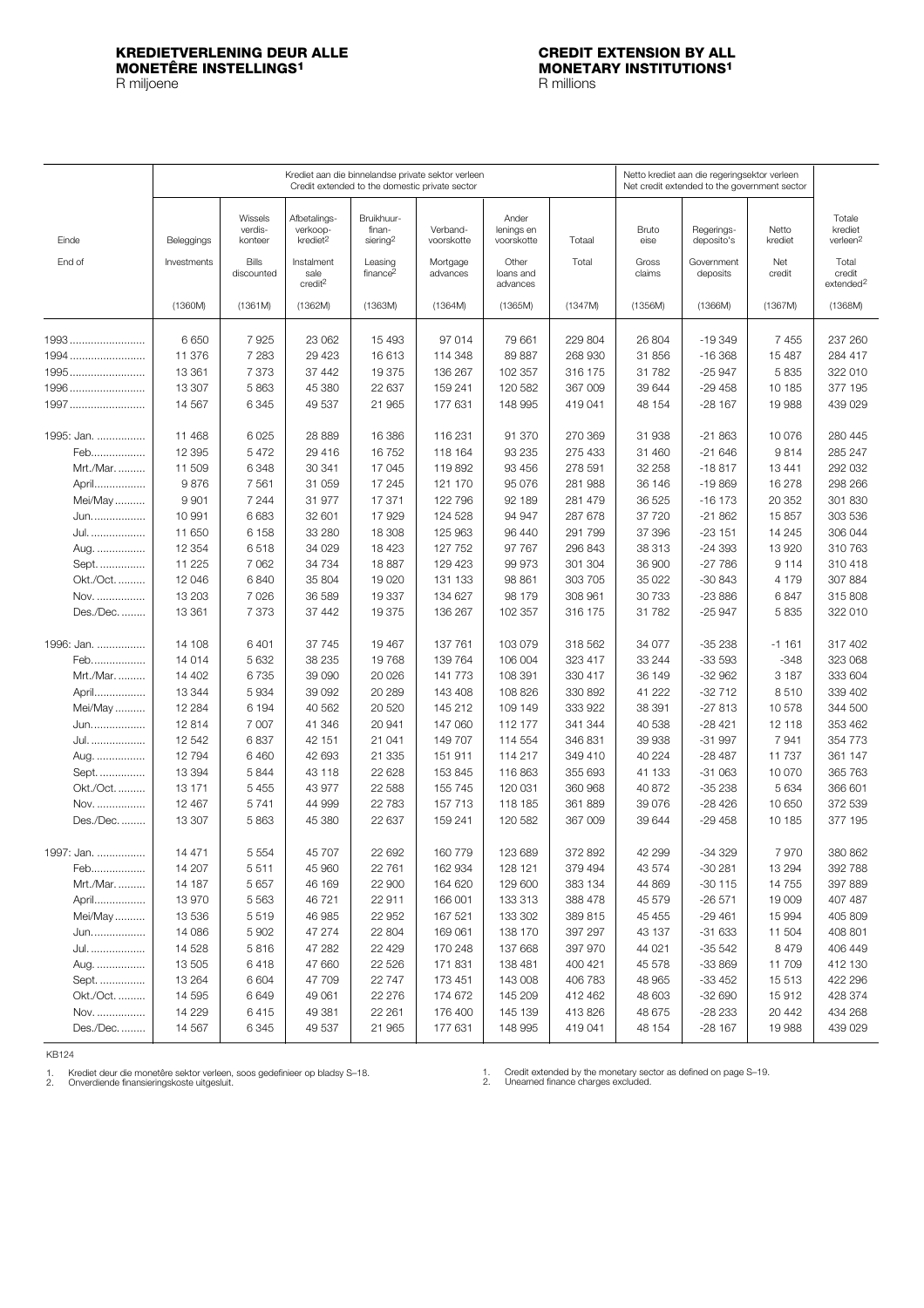<span id="page-22-0"></span>R miljoene R millions

| Einde<br>End of | Munt en<br>banknote<br>in<br>omloop<br>Coin and<br>banknotes<br>in<br>circulation | Tjek- en<br>transmissie-<br>deposito's<br>Cheque<br>and<br>transmission<br>deposits | M1A <sup>2</sup> | Ander<br>onmiddellik<br>opeisbare<br>denosito's <sup>3</sup><br>Other<br>demand<br>deposits <sup>3</sup> | M1 <sup>4</sup> | Ander<br>kort- en<br>middeltermyn-<br>deposito's <sup>5</sup><br>Other<br>short and<br>medium-term<br>deposits <sup>5</sup> | M2 <sup>6</sup> | Langtermyn-<br>deposito's7<br>Long-term<br>deposits <sup>7</sup> | M38     |
|-----------------|-----------------------------------------------------------------------------------|-------------------------------------------------------------------------------------|------------------|----------------------------------------------------------------------------------------------------------|-----------------|-----------------------------------------------------------------------------------------------------------------------------|-----------------|------------------------------------------------------------------|---------|
|                 | (1312M)                                                                           | (1313M)                                                                             | (1370M)          | (1314M)                                                                                                  | (1371M)         | (1372M)                                                                                                                     | (1373M)         | (1319M)                                                          | (1374M) |
|                 | 10 4 82                                                                           | 35 850                                                                              | 46 332           | 30 066                                                                                                   | 76 398          | 102 549                                                                                                                     | 178 947         | 32 031                                                           | 210978  |
|                 | 12 237                                                                            | 45 573                                                                              | 57810            | 36 728                                                                                                   | 94 538          | 121 285                                                                                                                     | 215 823         | 28 327                                                           | 244 150 |
|                 | 14 3 31                                                                           | 53 172                                                                              | 67 503           | 45 242                                                                                                   | 112 745         | 132 977                                                                                                                     | 245 722         | 35 4 34                                                          | 281 156 |
|                 | 15 938                                                                            | 66 332                                                                              | 82 270           | 65 310                                                                                                   | 147 580         | 136843                                                                                                                      | 284 423         | 35 005                                                           | 319 428 |
|                 | 17 308                                                                            | 83 860                                                                              | 101 168          | 71899                                                                                                    | 173 067         | 164 480                                                                                                                     | 337 547         | 36 677                                                           | 374 224 |
|                 | 12 005                                                                            | 40 222                                                                              | 52 227           | 36 322                                                                                                   | 88 549          | 120 315                                                                                                                     | 208 864         | 29 995                                                           | 238 859 |
|                 | 12 241                                                                            | 43 186                                                                              | 55 4 28          | 37 925                                                                                                   | 93 353          | 120 008                                                                                                                     | 213 360         | 30 217                                                           | 243 578 |
| Mrt./Mar.       | 12 743                                                                            | 43 581                                                                              | 56 324           | 37 063                                                                                                   | 93 387          | 123 151                                                                                                                     | 216 538         | 34 198                                                           | 250 736 |
|                 | 13 099                                                                            | 44 996                                                                              | 58 095           | 36 055                                                                                                   | 94 149          | 127 891                                                                                                                     | 222 040         | 32 762                                                           | 254 802 |
| Mei/May         | 12 351                                                                            | 45 149                                                                              | 57 500           | 40 590                                                                                                   | 98 090          | 132 175                                                                                                                     | 230 265         | 32 282                                                           | 262 547 |
|                 | 12 989                                                                            | 48 444                                                                              | 61 434           | 36 655                                                                                                   | 98 088          | 129 642                                                                                                                     | 227 731         | 35 260                                                           | 262 990 |
|                 | 12 8 21                                                                           | 47 123                                                                              | 59 945           | 35 418                                                                                                   | 95 363          | 130 536                                                                                                                     | 225 899         | 37 683                                                           | 263 581 |
|                 | 13 0 64                                                                           | 47 443                                                                              | 60 507           | 37 292                                                                                                   | 97 799          | 128 234                                                                                                                     | 226 033         | 39 510                                                           | 265 542 |
|                 | 13725                                                                             | 48 452                                                                              | 62 177           | 39 4 27                                                                                                  | 101 604         | 127 853                                                                                                                     | 229 457         | 39 969                                                           | 269 426 |
| Okt./Oct        | 12 977                                                                            | 46 318                                                                              | 59 295           | 39 043                                                                                                   | 98 338          | 130 907                                                                                                                     | 229 245         | 39 015                                                           | 268 260 |
|                 | 13846                                                                             | 49 474                                                                              | 63 320           | 41 293                                                                                                   | 104 613         | 132 112                                                                                                                     | 236 725         | 37 725                                                           | 274 449 |
| Des./Dec        | 14 3 31                                                                           | 53 172                                                                              | 67 503           | 45 242                                                                                                   | 112 745         | 132 977                                                                                                                     | 245 722         | 35 4 34                                                          | 281 156 |
|                 | 13546                                                                             | 47 869                                                                              | 61 415           | 44 490                                                                                                   | 105 904         | 131 929                                                                                                                     | 237 833         | 35 587                                                           | 273 421 |
|                 | 13 992                                                                            | 50 551                                                                              | 64 543           | 47 937                                                                                                   | 112 480         | 134 998                                                                                                                     | 247 478         | 35 216                                                           | 282 694 |
| Mrt./Mar        | 14 594                                                                            | 50 826                                                                              | 65 419           | 53 152                                                                                                   | 118571          | 136 488                                                                                                                     | 255 059         | 34 124                                                           | 289 183 |
|                 | 14 183                                                                            | 51 961                                                                              | 66 143           | 53 309                                                                                                   | 119 453         | 137 708                                                                                                                     | 257 161         | 34 236                                                           | 291 397 |
| Mei/May         | 14 8 18                                                                           | 53 628                                                                              | 68 446           | 53 309                                                                                                   | 121 754         | 141 542                                                                                                                     | 263 296         | 34 846                                                           | 298 142 |
|                 | 15 111                                                                            | 55 354                                                                              | 70 4 65          | 55 732                                                                                                   | 126 196         | 142 330                                                                                                                     | 268 526         | 35 867                                                           | 304 393 |
|                 | 14 3 26                                                                           | 53 749                                                                              | 68 075           | 54 677                                                                                                   | 122 752         | 144 037                                                                                                                     | 266 789         | 35 597                                                           | 302 387 |
|                 | 15 010                                                                            | 57 642                                                                              | 72 653           | 56 003                                                                                                   | 128 655         | 141 711                                                                                                                     | 270 366         | 36 067                                                           | 306 433 |
|                 | 14 762                                                                            | 59 047                                                                              | 73 809           | 59 036                                                                                                   | 132 844         | 138 781                                                                                                                     | 271 626         | 36 882                                                           | 308 508 |
| Okt./Oct.       | 14815                                                                             | 57 290                                                                              | 72 105           | 62 774                                                                                                   | 134 880         | 139 116                                                                                                                     | 273 995         | 37 263                                                           | 311 259 |
|                 | 16 101                                                                            | 61 40 6                                                                             | 77 507           | 62 653                                                                                                   | 140 160         | 139 535                                                                                                                     | 279 695         | 36413                                                            | 316 108 |
| Des./Dec        | 15 938                                                                            | 66 332                                                                              | 82 270           | 65 310                                                                                                   | 147 580         | 136 843                                                                                                                     | 284 423         | 35 005                                                           | 319 428 |
|                 | 15 552                                                                            | 61 302                                                                              | 76 855           | 63 102                                                                                                   | 139 956         | 143 258                                                                                                                     | 283 214         | 36 109                                                           | 319 323 |
|                 | 15 943                                                                            | 64 187                                                                              | 80 130           | 65 205                                                                                                   | 145 335         | 145 470                                                                                                                     | 290 805         | 36 793                                                           | 327 598 |
| Mrt./Mar        | 16 392                                                                            | 65 840                                                                              | 82 232           | 71 994                                                                                                   | 154 227         | 146 325                                                                                                                     | 300 551         | 36 231                                                           | 336 783 |
|                 | 15764                                                                             | 66 668                                                                              | 82 432           | 63978                                                                                                    | 146 411         | 152 687                                                                                                                     | 299 098         | 38 607                                                           | 337 705 |
| Mei/May         | 15 979                                                                            | 64 366                                                                              | 80 345           | 66 609                                                                                                   | 146 954         | 158 710                                                                                                                     | 305 664         | 38 145                                                           | 343 809 |
|                 | 15 5 35                                                                           | 72 209                                                                              | 87 744           | 62 526                                                                                                   | 150 270         | 153 275                                                                                                                     | 303 545         | 39 427                                                           | 342 972 |
|                 | 15 641                                                                            | 69 628                                                                              | 85 269           | 60 879                                                                                                   | 146 147         | 155 649                                                                                                                     | 301 797         | 40 987                                                           | 342 784 |
|                 | 16 793                                                                            | 68794                                                                               | 85 587           | 67 309                                                                                                   | 152 896         | 155 733                                                                                                                     | 308 629         | 40 353                                                           | 348 982 |
|                 | 15 983                                                                            | 76 431                                                                              | 92 414           | 71926                                                                                                    | 164 340         | 154 692                                                                                                                     | 319 032         | 39 763                                                           | 358 795 |
| Okt./Oct        | 16 804                                                                            | 77 503                                                                              | 94 307           | 71 820                                                                                                   | 166 127         | 159 379                                                                                                                     | 325 506         | 38 244                                                           | 363 750 |
|                 | 18017                                                                             | 79 544                                                                              | 97 561           | 75 4 28                                                                                                  | 172 989         | 161 820                                                                                                                     | 334 808         | 37 682                                                           | 372 490 |
| Des./Dec        | 17 308                                                                            | 83 860                                                                              | 101 168          | 71 899                                                                                                   | 173 067         | 164 480                                                                                                                     | 337 547         | 36 677                                                           | 374 224 |

KB125

1. 2.

3.

4. 5.

Gebaseer op die gekonsolideerde laste van die monetêre sektor.<br>Note en munte in omloop plus tiek- en transmissiedeposito's van die binnelandse private sektor by<br>Note en munte in omloop plus tiek- en transmissiedeposito's) 6. 7.

8.

1. 2.

3.

4.

Based on the consolidated liabilities of the monetary sector.<br>Notes and coin in circulation plus cheque and transmission deposits of the domestic<br>Notes and coin in circulation plus cheque and transmission deposits of the d 5. 6.

Long-term deposits of the domestic private sector with monetary institutions, includ-ing national savings certificates issued by the Postbank. M2 plus long-term deposits held by the domestic private sector. 7.

8.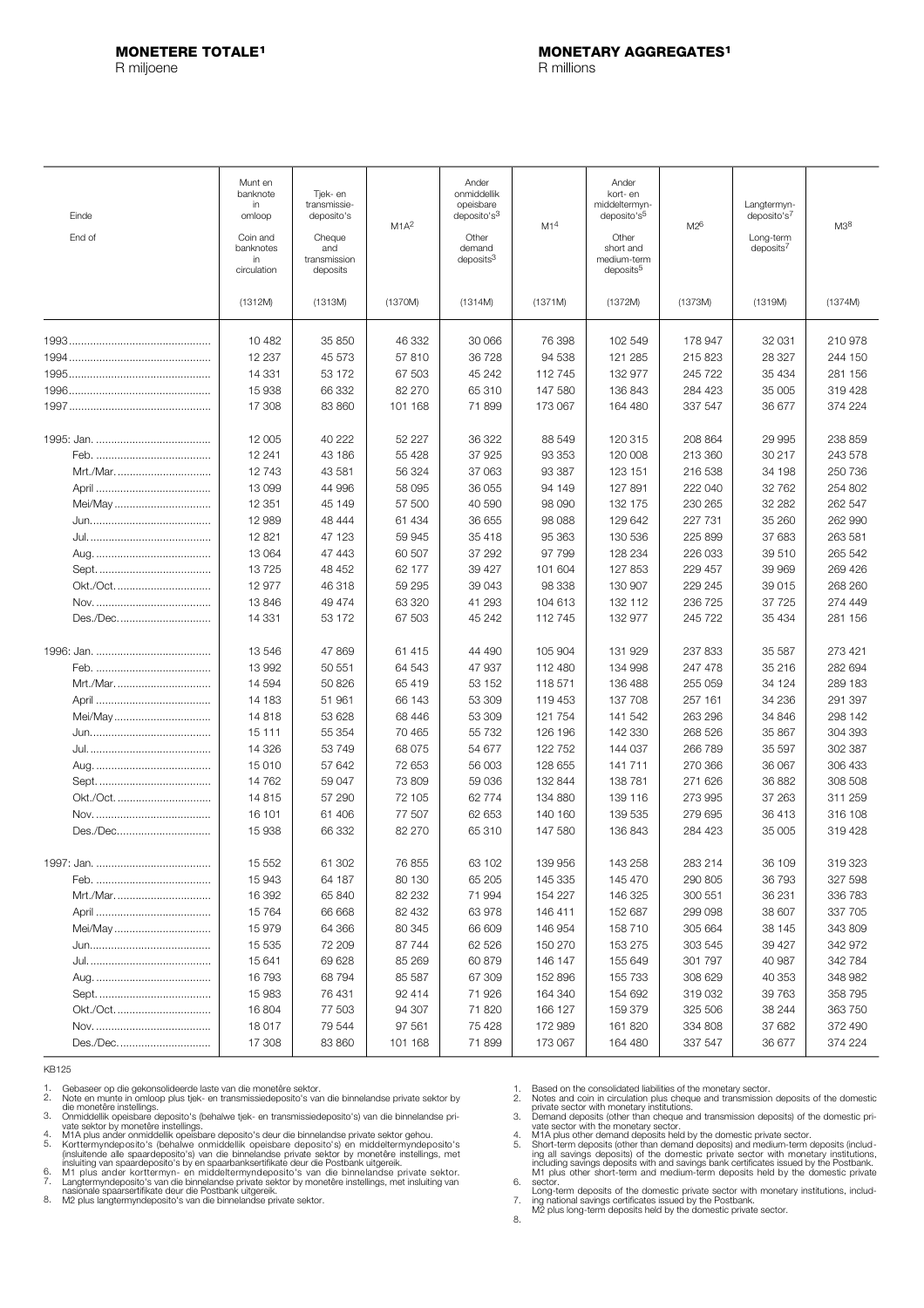<span id="page-23-0"></span>R miljoene

|                                    |                               |                                                                     | Seisoensinvloed nie uitgeskakel nie / Not seasonally adjusted   | Seisoensinvloed uitgeskakel / Seasonally adjusted  |                             |                                    |                                        |                               |                                                        |                                               |                                    |
|------------------------------------|-------------------------------|---------------------------------------------------------------------|-----------------------------------------------------------------|----------------------------------------------------|-----------------------------|------------------------------------|----------------------------------------|-------------------------------|--------------------------------------------------------|-----------------------------------------------|------------------------------------|
|                                    |                               |                                                                     |                                                                 | Teenhangers / Counterparts                         |                             |                                    |                                        |                               |                                                        | Teenhangers / Counterparts                    |                                    |
| Einde                              | M <sub>3</sub>                | Netto<br>buitelandse<br>bates:<br>kumulatiewe<br>vloei <sup>2</sup> | Eise teen die regeringsektor<br>Claims on the government sector |                                                    |                             | Eise teen<br>die private<br>sektor | Netto ander<br>bates en<br>laste       | M <sub>3</sub>                | Netto<br>buitelandse<br>bates:<br>kumulatiewe<br>vloei | Netto eise<br>teen die<br>regering-<br>sektor | Eise teen<br>die private<br>sektor |
| End of                             |                               | Net<br>foreign<br>assets:<br>cumulative<br>flow <sup>2</sup>        | Bruto eise<br>Gross claims                                      | Regerings-<br>deposito's<br>Government<br>deposits | Netto eise<br>Net claims    | Claims on<br>the private<br>sector | Net other<br>assets and<br>liabilities |                               | Net<br>foreign<br>assets:<br>cumulative<br>flow        | Net claims<br>on the<br>government<br>sector  | Claims on<br>the private<br>sector |
|                                    | (1374M)                       | (1380M)                                                             | (1356M)                                                         | (1330M)                                            | (1367M)                     | (1347M)                            | (1381M)                                | (1374N)                       | (1380N)                                                | (1367N)                                       | (1347N)                            |
| 1996: Okt./Oct.<br>Nov<br>Des./Dec | 311 259<br>316 108<br>319 428 | $-20488$<br>$-222242$<br>$-25807$                                   | 40 872<br>39 0 76<br>39 644                                     | 35 238<br>28 4 26<br>29 4 58                       | 5 6 3 4<br>10 650<br>10 185 | 360 968<br>361 889<br>367 009      | $-34855$<br>$-34189$<br>$-31959$       | 312 912<br>312 558<br>317 097 | $-20432$<br>$-22434$<br>$-25807$                       | 5976<br>9635<br>10 694                        | 360 491<br>359 206<br>362 486      |
| 1997: Jan.<br>Feb.<br>Mrt./Mar     | 319 323<br>327 598<br>336 783 | $-26935$<br>$-30205$<br>$-27989$                                    | 42 299<br>43 574<br>44 869                                      | 34 329<br>30 281<br>30 115                         | 7970<br>13 294<br>14 7 5 5  | 372 892<br>379 494<br>383 134      | $-34604$<br>$-34985$<br>$-33116$       | 325 686<br>327 433<br>333 699 | $-28624$<br>$-3239$<br>$-28380$                        | 12 838<br>17 259<br>15 123                    | 372 105<br>377878<br>380 251       |
| April<br>Mei/May                   | 337 705<br>343 809<br>342 972 | $-30036$<br>$-21925$<br>$-21495$                                    | 45 579<br>45 4 55<br>43 137                                     | 26 571<br>29 4 61<br>31 633                        | 19 009<br>15 9 94<br>11 504 | 388 478<br>389 815<br>397 297      | $-39745$<br>$-40074$<br>$-44334$       | 337 131<br>340 638<br>343 706 | $-26814$<br>$-19791$<br>$-18761$                       | 15 7 37<br>11 532<br>9611                     | 390 885<br>395 490<br>400 065      |
| Jun.<br>Jul<br>Aug                 | 342 784<br>348 982            | $-19469$<br>$-20155$                                                | 44 021<br>45 578                                                | 35 542<br>33 869                                   | 8 4 7 9<br>11 709           | 397 970<br>400 421                 | $-44196$<br>$-42993$                   | 344 370<br>349 728            | $-16841$<br>$-17023$                                   | 9541<br>9545                                  | 399 388<br>401 240                 |
| Sept<br>Okt./Oct<br>Nov            | 358 795<br>363 750<br>372 490 | $-19613$<br>$-20000$<br>$-20058$                                    | 48 965<br>48 603<br>48 675                                      | 33 452<br>32 690<br>28 233                         | 15 5 13<br>15912<br>20 442  | 406 783<br>412 462<br>413826       | $-43888$<br>$-44625$<br>$-41720$       | 359 750<br>366 116<br>370 388 | $-17406$<br>$-18894$<br>$-19599$                       | 14 632<br>18 18 1<br>19764                    | 405 624<br>412 229<br>411 659      |
| Des./Dec                           | 374 224                       | $-21534$                                                            | 48 154                                                          | 28 167                                             | 19 988                      | 419 041                            | $-43271$                               | 370 571                       | $-21534$                                               | 20 804                                        | 414 799                            |

KB126

### **Veranderings Changes** R miljoene

|                 |                | Seisoensinvloed nie uitgeskakel nie / Not seasonally adjusted |                            | Seisoensinvloed uitgeskakel/Seasonally adjusted                              |                          |                                    |                                        |                |                               |                                               |                                    |  |
|-----------------|----------------|---------------------------------------------------------------|----------------------------|------------------------------------------------------------------------------|--------------------------|------------------------------------|----------------------------------------|----------------|-------------------------------|-----------------------------------------------|------------------------------------|--|
|                 |                |                                                               |                            | Teenhangers / Counterparts                                                   |                          |                                    |                                        |                | Teenhangers / Counterparts    |                                               |                                    |  |
| Tydperk         | M <sub>3</sub> | Netto<br>buitelandse<br>bates <sup>3</sup>                    |                            | Eise teen die regeringsektor<br>Claims on the government sector              |                          | Eise teen<br>die private<br>sektor | Netto ander<br>bates en<br>laste       | M <sub>3</sub> | Netto<br>buitelandse<br>bates | Netto eise<br>teen die<br>regering-<br>sektor | Eise teen<br>die private<br>sektor |  |
| Period          |                | Net<br>foreign<br>aseses <sup>3</sup>                         | Bruto eise<br>Gross claims | Regerings-<br>denosito's <sup>4</sup><br>Government<br>denosits <sup>4</sup> | Netto eise<br>Net claims | Claims on<br>the private<br>sector | Net other<br>assets and<br>liabilities |                | Net<br>foreign<br>assets      | Net claims<br>on the<br>government<br>sector  | Claims on<br>the private<br>sector |  |
|                 | (1374H)        | (1380H)                                                       | (1356H)                    | (1330H)                                                                      | (1367H)                  | (1347H)                            | (1381H)                                | (1374)         | (1380I)                       | (1367)                                        | (1347)                             |  |
| 1996: Okt./Oct. | 2751           | 20                                                            | $-261$                     | $-4176$                                                                      | $-4437$                  | 5 2 7 5                            | 1892                                   | 3769           | $-438$                        | $-4201$                                       | 5889                               |  |
| Nov             | 4849           | $-1754$                                                       | $-1796$                    | 6813                                                                         | 5016                     | 921                                | 666                                    | $-354$         | $-2002$                       | 3659                                          | $-1284$                            |  |
| Des./Dec        | 3 3 2 0        | $-3565$                                                       | 568                        | $-1033$                                                                      | $-465$                   | 5 1 2 1                            | 2 2 3 0                                | 4 5 4 0        | $-3373$                       | 1 0 5 9                                       | 3 2 8 0                            |  |
| 1997: Jan.      | $-105$         | $-1128$                                                       | 2655                       | $-4871$                                                                      | $-2216$                  | 5883                               | $-2644$                                | 8589           | $-2817$                       | 2 1 4 4                                       | 9619                               |  |
| Feb.            | 8275           | $-3269$                                                       | 1 2 7 5                    | 4 0 4 9                                                                      | 5 3 2 4                  | 6 602                              | $-381$                                 | 1747           | $-3765$                       | 4 4 2 2                                       | 5773                               |  |
| Mrt./Mar        | 9 1 8 5        | 2 2 1 5                                                       | 1 2 9 5                    | 166                                                                          | 1 4 6 1                  | 3640                               | 1868                                   | 6 2 6 6        | 4 0 0 8                       | $-2136$                                       | 2 3 7 3                            |  |
| April           | 922            | $-2047$                                                       | 710                        | 3544                                                                         | 4 2 5 4                  | 5 3 4 4                            | $-6629$                                | 3 4 3 1        | 1566                          | 614                                           | 10 634                             |  |
| Mei/May         | 6 104          | 8 1 1 2                                                       | $-125$                     | $-2890$                                                                      | $-3015$                  | 1 3 3 7                            | $-329$                                 | 3508           | 7 0 2 3                       | $-4205$                                       | 4 605                              |  |
| Jun.            | $-838$         | 430                                                           | $-2318$                    | $-2172$                                                                      | $-4490$                  | 7482                               | $-4260$                                | 3067           | 1 0 3 0                       | $-1922$                                       | 4575                               |  |
| Jul             | $-188$         | 2027                                                          | 884                        | $-3909$                                                                      | $-3025$                  | 673                                | 138                                    | 664            | 1920                          | $-70$                                         | $-677$                             |  |
| Aug             | 6 1 9 8        | $-686$                                                        | 1 5 5 7                    | 1673                                                                         | 3 2 3 1                  | 2 4 5 1                            | 1 203                                  | 5 3 5 9        | $-182$                        | 4                                             | 1852                               |  |
| Sept            | 9813           | 542                                                           | 3 3 8 7                    | 416                                                                          | 3 803                    | 6 3 6 2                            | $-895$                                 | 10 0 22        | $-384$                        | 5 0 8 7                                       | 4 3 8 5                            |  |
| Okt./Oct        | 4 9 5 5        | $-387$                                                        | $-363$                     | 762                                                                          | 400                      | 5679                               | $-737$                                 | 6 3 6 5        | $-1488$                       | 3549                                          | 6 6 0 5                            |  |
| Nov             | 8740           | $-58$                                                         | 72                         | 4 4 5 8                                                                      | 4530                     | 1 3 6 4                            | 2 9 0 4                                | 4 2 7 2        | $-704$                        | 1583                                          | $-571$                             |  |
| Des./Dec        | 1 7 3 4        | $-1476$                                                       | $-521$                     | 66                                                                           | $-455$                   | 5 2 1 6                            | $-1551$                                | 183            | $-1935$                       | 1 0 4 0                                       | 3 1 4 0                            |  |

KB127

1. 2.

Bereken uit die gekonsolideerde laste en bates van die monetêre sektor.<br>Kumulatiewe verandering as gevolg van betalingsbalanstransaksies vanaf 1 Januarie 1973.<br>Die gegewens in die kolom stem nie ooreen met die verandering 3.

Toename -, afname +. 4.

Calculated from the consolidated liabilities and assets of the monetary sector.<br>Cumulative change owing to balance of payments transactions from 1 January 1973.<br>The data in this column do not agree with changes calculable 1. 2. 3.

Increase -, decrease +. 4.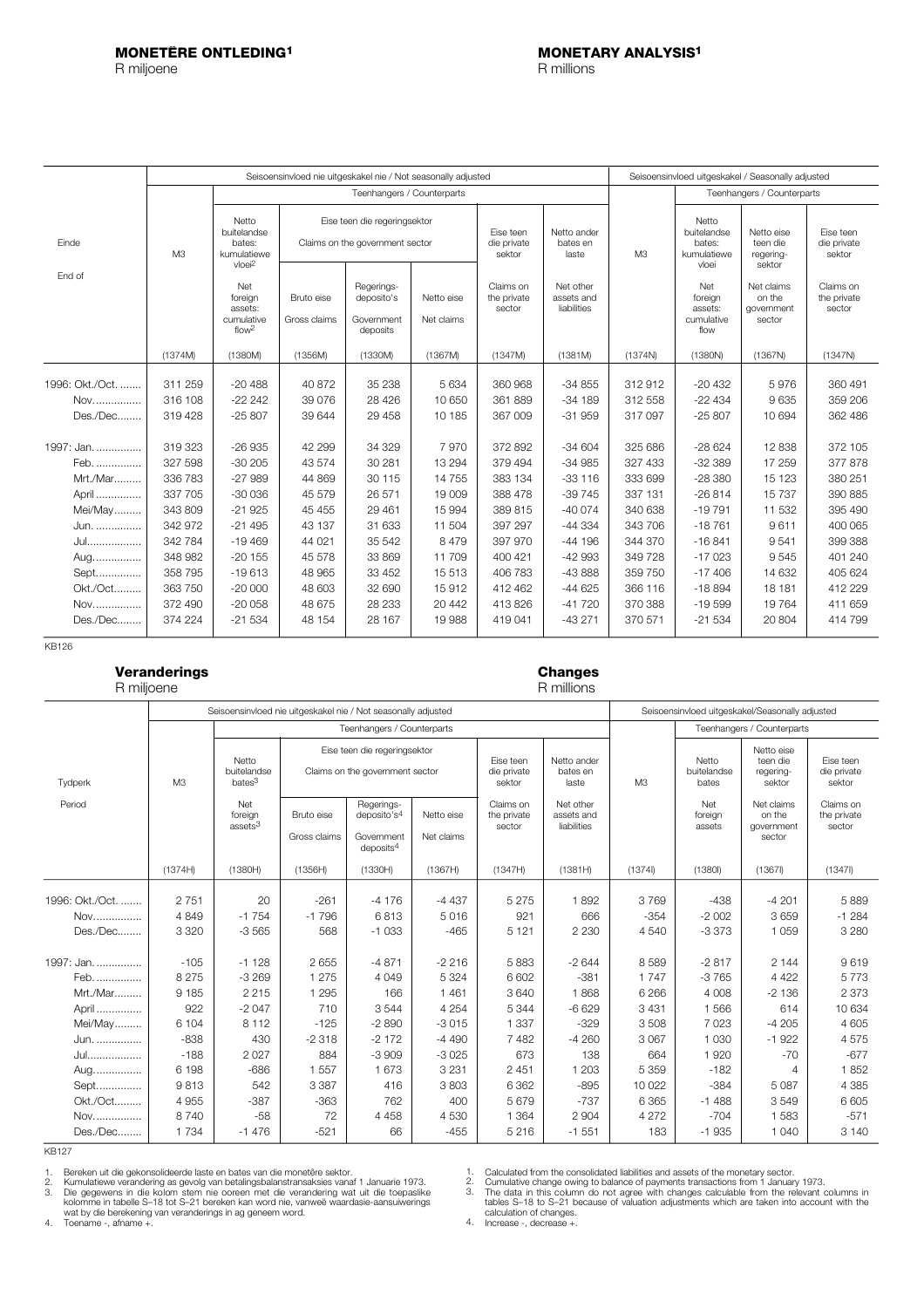# **VERWANTE AANWYSERS**

R miljoene R millions

# <span id="page-24-0"></span>**UITGESOEKTE GELDMARK- EN SELECTED MONEY MARKET AND**

|         | Gemiddelde van daaglikse waardes |                                       |                                |                          |                | Reserwebanktransaksies in staatseffekte en -opsies |                                                           |                  |                                  |  |  |  |
|---------|----------------------------------|---------------------------------------|--------------------------------|--------------------------|----------------|----------------------------------------------------|-----------------------------------------------------------|------------------|----------------------------------|--|--|--|
|         |                                  |                                       |                                |                          |                |                                                    |                                                           |                  |                                  |  |  |  |
|         |                                  | Average daily values                  |                                |                          |                |                                                    | Reserve Bank transactions in government stock and options |                  |                                  |  |  |  |
|         |                                  |                                       |                                |                          | Effekte gekoop |                                                    | Effekte verkoop                                           |                  |                                  |  |  |  |
| Tydperk | Akkommo-<br>dasiel <sup>1</sup>  | Regerings-<br>deposito's <sup>2</sup> | Note in<br>omloop <sup>3</sup> | Stock purchased          |                |                                                    | Stock sold                                                | Netto<br>verkope | Opsies<br>verhandel <sup>4</sup> |  |  |  |
| Period  | Accommo-                         | Government                            | Notes in                       | Korttermyn               | Langtermyn     | Korttermyn                                         | Langtermyn                                                | Net              | Options                          |  |  |  |
|         | dation <sup>1</sup>              | deposits <sup>2</sup>                 | circulation <sup>3</sup>       | Short-term               | Long-term      | Short-term                                         | Long-term                                                 | sales            | traded <sup>4</sup>              |  |  |  |
|         | (1390M)                          | (1391M)                               | (1392M)                        | (1393M)                  | (1394M)        | (1395M)                                            | (1396M)                                                   | (1397M)          | (1398M)                          |  |  |  |
|         |                                  |                                       |                                |                          |                |                                                    |                                                           |                  |                                  |  |  |  |
|         | 3 2 0 0                          | 3530                                  | 15 0 22                        | 13 160                   | 61 429         | 15 386                                             | 82 056                                                    | 22 853           | 62 269                           |  |  |  |
|         | 7 2 9 9                          | 1807                                  | 16847                          | 12 946                   | 63 699         | 9372                                               | 101 086                                                   | 33 813           | 31 092                           |  |  |  |
|         | 8 3 9 2                          | 1 2 1 1                               | 18 693                         | 6406                     | 31 739         | 26914                                              | 43 212                                                    | 31 981           | 5910                             |  |  |  |
|         | 2 7 0 3                          | 5044                                  | 14 0 34                        |                          | 5312           | $\overline{\phantom{a}}$                           | 6044                                                      | 732              | 5 6 3 6                          |  |  |  |
|         | 2 4 8 7                          | 6 2 4 4                               | 13852                          | 10                       | 6916           | $\overline{\phantom{a}}$                           | 8 1 0 3                                                   | 1 1 7 7          | 7 1 7 5                          |  |  |  |
|         | 1946                             | 3 1 8 8                               | 14 348                         | 430                      | 4743           | 430                                                | 4728                                                      | $-15$            | 6377                             |  |  |  |
|         | 4545                             | 2657                                  | 14 667                         | 5                        | 6 277          | 5                                                  | 6313                                                      | 36               | 4 370                            |  |  |  |
|         | 3 1 6 8                          | 2 2 7 7                               | 14 5 58                        | 550                      | 7733           | 550                                                | 7758                                                      | 25               | 7 0 2 5                          |  |  |  |
|         | 2010                             | 2510                                  | 14 613                         | 693                      | 8054           | 783                                                | 8 1 9 6                                                   | 232              | 4785                             |  |  |  |
|         | 2 2 4 9                          | 2 7 3 2                               | 14 704                         | 1 6 6 3                  | 4 3 7 0        | 152                                                | 5 3 2 2                                                   | $-559$           | 2 8 6 1                          |  |  |  |
|         | 2942                             | 3517                                  | 14 821                         | 1448                     | 6867           | 168                                                | 17490                                                     | 9343             | 8 3 2 4                          |  |  |  |
|         | 2929                             | 3 1 0 2                               | 15 153                         | 765                      | 2754           | 1 1 6 5                                            | 7 0 5 8                                                   | 4 704            | 4 1 8 1                          |  |  |  |
|         | 3808                             | 3 4 9 8                               | 15 309                         | 3 4 4 5                  | 2 4 5 7        | 5 0 8 6                                            | 3015                                                      | 2 1 9 9          | 3910                             |  |  |  |
|         | 4 3 4 7                          | 5 1 4 5                               | 15 690                         | 2 1 1 9                  | 4 3 2 4        | 4 3 2 3                                            | 5 2 8 3                                                   | 3 1 6 3          | 5840                             |  |  |  |
|         | 5 2 6 3                          | 2 4 5 0                               | 18517                          | 2032                     | 1 6 2 2        | 2 7 2 4                                            | 2746                                                      | 1816             | 1785                             |  |  |  |
|         |                                  |                                       |                                |                          |                |                                                    |                                                           |                  |                                  |  |  |  |
|         | 4877                             | 5 2 2 1                               | 16 130                         | 1010                     | 4 4 2 8        | 969                                                | 4 6 9 3                                                   | 224              | 3 606                            |  |  |  |
|         | 5 0 0 3                          | 5 1 6 2                               | 15 840                         | 6 1 4 2                  | 5 0 9 5        | 4 8 5 3                                            | 7986                                                      | 1 602            | 4 6 28                           |  |  |  |
|         | 4872                             | 2 1 4 6                               | 16 191                         | 119                      | 4843           | 49                                                 | 5086                                                      | 173              | 3 4 9 5                          |  |  |  |
|         | 6796                             | 1 3 3 8                               | 16 40 6                        | 2 2 2 0                  | 3310           | $\overline{\phantom{a}}$                           | 9 4 3 4                                                   | 3 9 0 4          | 3720                             |  |  |  |
|         | 8 1 1 3                          | 2 3 8 7                               | 16 427                         |                          | 9721           | $\overline{\phantom{a}}$                           | 14 623                                                    | 4 9 0 2          | 2 5 3 5                          |  |  |  |
|         | 7 2 2 2                          | 551                                   | 16 378                         | 751                      | 4586           | 608                                                | 8410                                                      | 3681             | 3500                             |  |  |  |
|         | 6983                             | 1 3 5 8                               | 16 501                         | 906                      | 5 100          | 1 1 4 5                                            | 8767                                                      | 3 9 0 6          | 2 5 3 5                          |  |  |  |
|         | 8 4 6 7                          | 647                                   | 16712                          | 767                      | 8 4 9 8        | 713                                                | 11 276                                                    | 2 7 2 4          | 2 4 8 8                          |  |  |  |
|         | 8 0 3 0                          | 464                                   | 16799                          | 208                      | 5 1 8 9        | $\mathbf{2}$                                       | 8659                                                      | 3 2 6 4          | 1725                             |  |  |  |
|         | 8 1 2 1                          | 1 0 4 1                               | 16872                          | 48                       | 5 1 2 0        | $\overline{\phantom{a}}$                           | 9088                                                      | 3920             | 1 205                            |  |  |  |
|         | 9 1 9 6                          | 1 0 2 9                               | 17 232                         | 775                      | 5 2 4 8        | 860                                                | 8921                                                      | 3758             | 1 0 8 5                          |  |  |  |
|         | 9 9 0 7                          | 344                                   | 20 680                         |                          | 2 5 6 1        | 173                                                | 4 1 4 3                                                   | 1755             | 570                              |  |  |  |
|         | 9700                             | 1 1 9 5                               | 17 736                         | ä,                       | 2 9 6 5        | 2511                                               | 2957                                                      | 2 5 0 3          | 1 0 5 5                          |  |  |  |
|         | 9658                             | 1 1 4 5                               | 17 494                         |                          | 4894           | 1 1 7 6                                            | 4 8 8 4                                                   | 1 1 6 6          | 910                              |  |  |  |
|         | 10 606                           | 395                                   | 18 060                         |                          | 4 2 4 3        | 2972                                               | 3875                                                      | 2 604            | 705                              |  |  |  |
|         | 8673                             | 485                                   | 18 006                         |                          | 1999           | 1769                                               | 2856                                                      | 2626             | 355                              |  |  |  |
|         | 7650                             | 2 1 1 9                               | 18 200                         | $\overline{\phantom{a}}$ | 6043           | 4 6 5 4                                            | 6 3 8 1                                                   | 4 9 9 2          | 660                              |  |  |  |
|         | 6 3 4 2                          | 2850                                  | 18 201                         | $\overline{\phantom{a}}$ | 2091           | 1708                                               | 2 5 3 7                                                   | 2 1 5 4          | 620                              |  |  |  |
|         | 7 3 2 9                          | 1 5 5 5                               | 18 303                         | 89                       | 4 4 9 7        | 3 0 0 5                                            | 4 9 6 3                                                   | 3 3 8 2          | 300                              |  |  |  |
|         | 8 1 8 8                          | 1 0 6 6                               | 18 388                         | 2033                     | 1 1 3 3        | 2 4 9 3                                            | 3 2 0 7                                                   | 2 5 3 4          | 440                              |  |  |  |
|         | 6944                             | 717                                   | 18732                          | 925                      | 502            | 1 3 8 4                                            | 2056                                                      | 2013             | 295                              |  |  |  |
|         | 5 3 2 4                          | 1 3 4 4                               | 18868                          | 688                      | 423            | 1075                                               | 2 1 6 2                                                   | 2 1 2 6          | 410                              |  |  |  |
|         | 9 2 0 9                          | 1 1 0 4                               | 19 258                         | 1893                     | 2 4 3 5        | 3 2 9 8                                            | 4 8 6 2                                                   | 3832             | 150                              |  |  |  |
|         | 11 083                           | 560                                   | 23 0 70                        | 778                      | 514            | 869                                                | 2472                                                      | 2 0 4 9          | 10                               |  |  |  |

KB128

1.

2. 3. 4.

Akkommodasie by die diskontovenster.<br>Regeringsdeposito's in Skatkis-, BMG- en Stabilisasierekeninge.<br>Note in omloop buite Reserwebank.<br>Veronderstelde waarde van onderliggende effekte. Bruto koop- en verkoopopsies.

Accommodation at the discount window.<br>Government deposits in the Exchequer, Paymaster-General and Stabilisation Accounts.<br>Notes in circulation outside the Reserve Bank.<br>Notional value of underlying stock. Gross call and pu

1. 2. 3. 4.